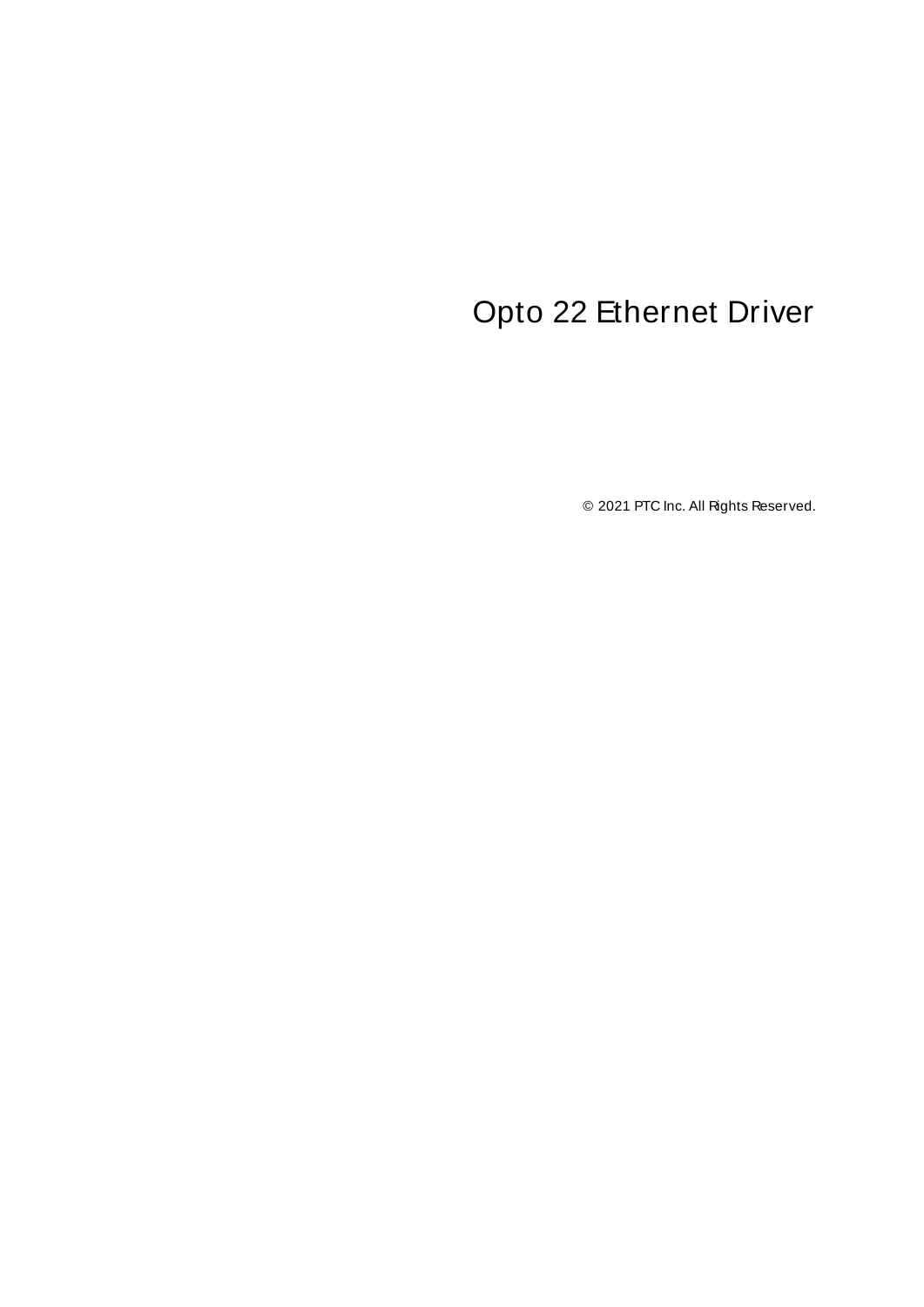# <span id="page-1-0"></span>Table of Contents

| Address' <address>' is out of range for the specified device or register  31<br/>Device address '<address>' is not supported by model '<model name="">' 31</model></address></address> |  |
|----------------------------------------------------------------------------------------------------------------------------------------------------------------------------------------|--|
|                                                                                                                                                                                        |  |
|                                                                                                                                                                                        |  |
|                                                                                                                                                                                        |  |
| Device ' <channel.device>' not responding to requests on I/O Unit (MMIO) port 32</channel.device>                                                                                      |  |
| Device ' <channel.device>' not responding to requests on Control Engine (CONT) port 33</channel.device>                                                                                |  |
|                                                                                                                                                                                        |  |
|                                                                                                                                                                                        |  |
| Winsock V1.1 or higher must be installed to use the Opto 22 Ethernet device driver  34                                                                                                 |  |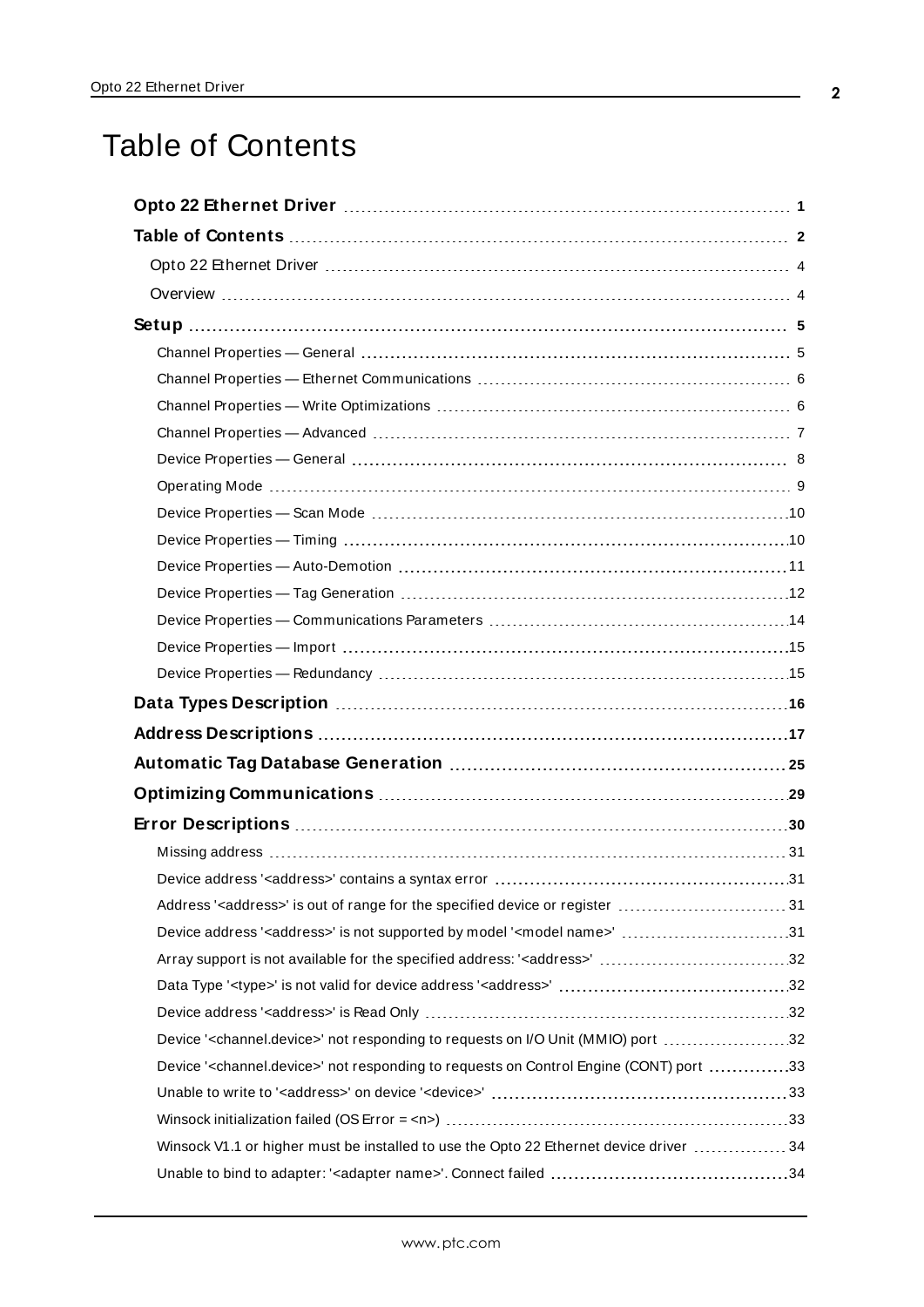| Powerup clear failed for device' <device name="">'. <protocol> response code: <n>  34</n></protocol></device>                                            |  |
|----------------------------------------------------------------------------------------------------------------------------------------------------------|--|
| Write failed for tag ' <tag name="">' on device '<device name="">'. <protocol> response code: <n> 35</n></protocol></device></tag>                       |  |
| Read failed for tag ' <tag name="">' on device '<device name="">'. <protocol> response code: <n>  35</n></protocol></device></tag>                       |  |
| Block read failed for <n> bytes starting at <memory map="" offset=""> on device '<device name="">'. <pro-< td=""><td></td></pro-<></device></memory></n> |  |
| Read failed for tag ' <tag name="">' on device '<device name="">'. Object appears to be invalid in cur-</device></tag>                                   |  |
| Read failed for tag ' <tag name="">' on device '<device name="">'. Unexpected CONT data format  36</device></tag>                                        |  |
| Read request failed for multiple tags on device ' <device name="">'. CONT response code: <n> 36</n></device>                                             |  |
| Did not import one or more items with incompatible protocol or IP 37                                                                                     |  |
|                                                                                                                                                          |  |
| Did not import item ' <address>' at record <record> - arrays not supported for specified address . 38</record></address>                                 |  |
| Did not import item ' <address>' at record <record> - Read and Clear tags must be manually cre-</record></address>                                       |  |
|                                                                                                                                                          |  |
| Did not import item ' <address>' at record <record> - unsupported array size 39</record></address>                                                       |  |
|                                                                                                                                                          |  |
|                                                                                                                                                          |  |
|                                                                                                                                                          |  |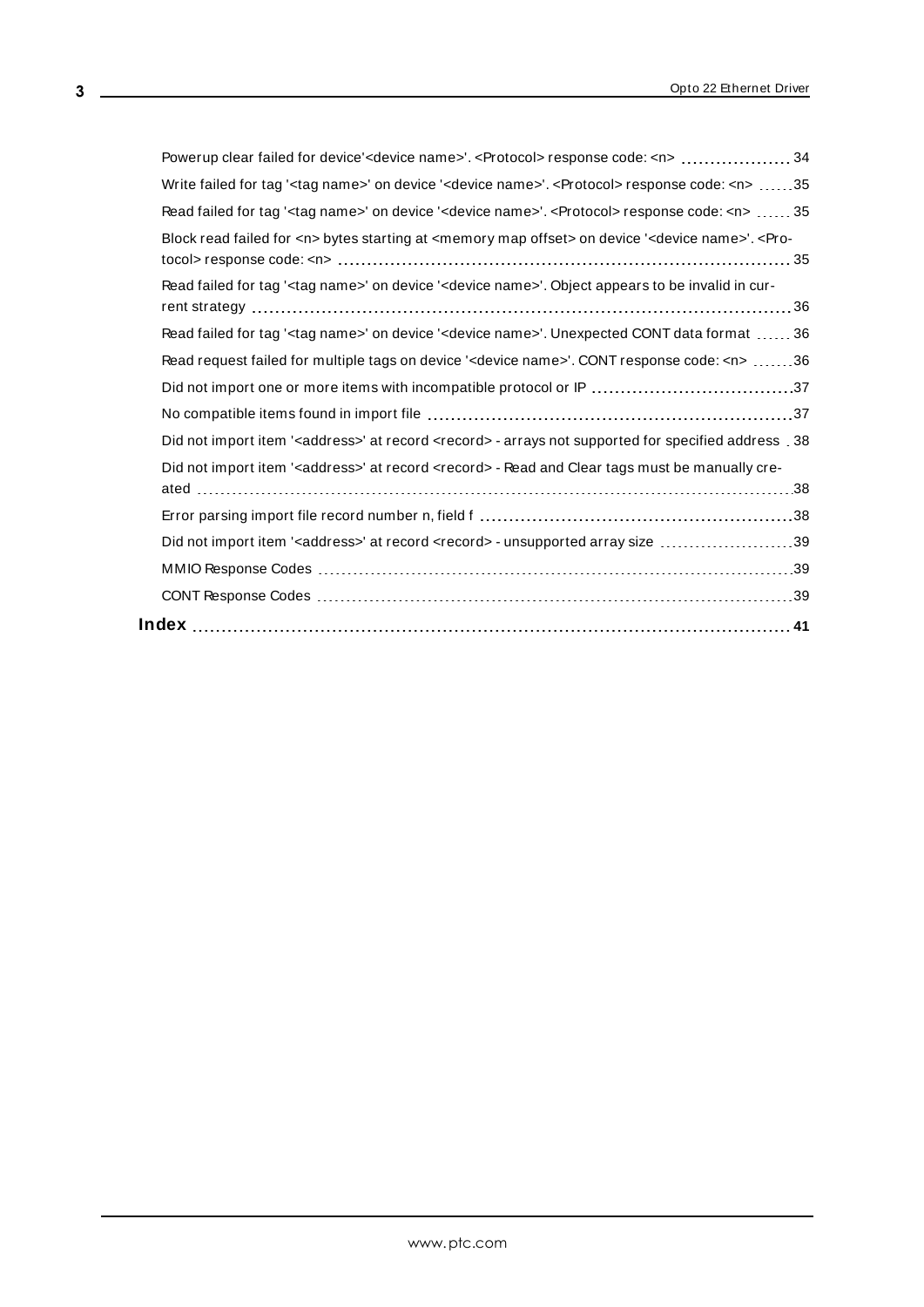### <span id="page-3-0"></span>**Opto 22 Ethernet Driver**

Help version 1.025

### **CONTENTS**

**[Overview](#page-3-1)** What is the Opto 22 Ethernet Driver?

**[Setup](#page-4-0)** How do I configure a device for use with this driver?

### **Data Types [Descriptions](#page-15-0)** What data types does this driver support?

**Address [Descriptions](#page-16-0)** How do I address a data location on an Opto 22 Ethernet device?

#### **Automatic Tag Database [Generation](#page-24-0)**

How can I easily configure tags for the Opto 22 Ethernet Driver?

### **Optimizing [Communications](#page-28-0)**

How do I get the best performance from the Opto 22 Ethernet Driver?

### **Error [Descriptions](#page-29-0)**

<span id="page-3-1"></span>What error messages does the Opto 22 Ethernet Driver produce?

### **Overview**

The Opto 22 Ethernet Driver provides an easy and reliable way to connect Opto 22 Ethernet devices to OPC Client applications, including HMI, SCADA, Historian, MES, ERPand countless custom applications.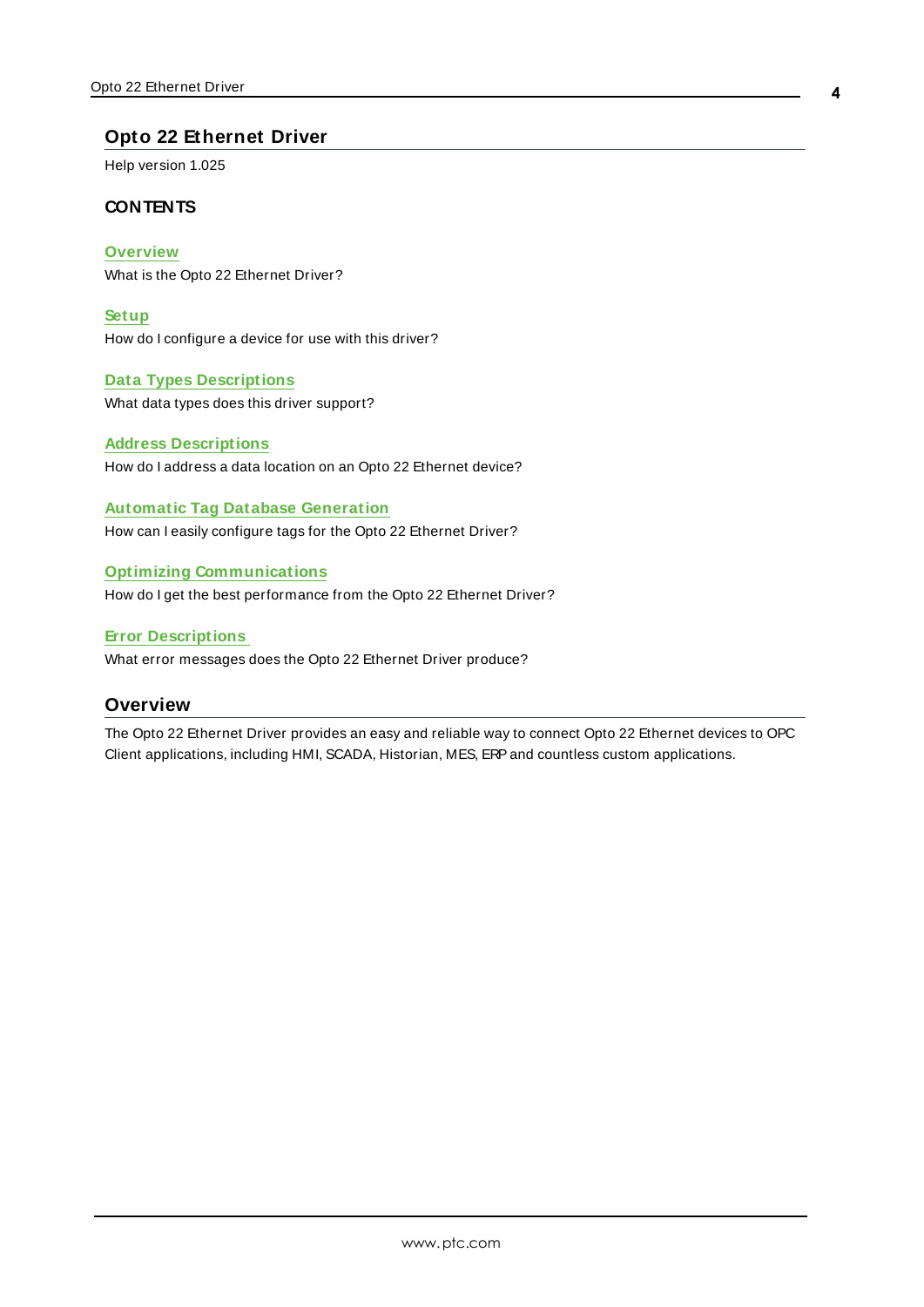### <span id="page-4-0"></span>**Setup**

**Supported Devices**

Supported devices include the following:

#### **SNAP Industrial Controllers**

SNAP PAC S-Series SNAP PAC R-Series SNAP-LCE

#### **SNAP Brains**

SNAP PAC EB-Series SNAP Ultimate I/O SNAPEthernet I/O SNAPSimple I/O

**E1 and E2 Brain Boards**

#### **Communications Protocols**

MMIO over Ethernet TCP/IP or UDP CONT over Ethernet TCP/IP

#### **Notes:**

- 1. This driver requires Winsock V1.1 or higher.
- 2. Firmware version 8.0 or higher is required for some features. For more information, refer to **[Address](#page-16-0) [Descriptions](#page-16-0)**.

### **Channel and Device Limits**

The maximum number of channels supported by this driver is 256. The maximum number of devices supported by this driver is 65535 per channel.

### <span id="page-4-1"></span>**Channel Properties — General**

This server supports the use of multiple simultaneous communications drivers. Each protocol or driver used in a server project is called a channel. A server project may consist of many channels with the same communications driver or with unique communications drivers. A channel acts as the basic building block of an OPC link. This group is used to specify general channel properties, such as the identification attributes and operating mode.

| <b>Property Groups</b> | <b>Identification</b><br>$\overline{\phantom{a}}$ |                |
|------------------------|---------------------------------------------------|----------------|
| General                | Name                                              |                |
| Write Optimizations    | Description                                       |                |
|                        | Driver                                            |                |
| Advanced               | Diagnostics<br>$\overline{}$                      |                |
|                        | <b>Diagnostics Capture</b>                        | <b>Disable</b> |

### **Identification**

**Name**: Specify the user-defined identity of this channel. In each server project, each channel name must be unique. Although names can be up to 256 characters, some client applications have a limited display window

**5**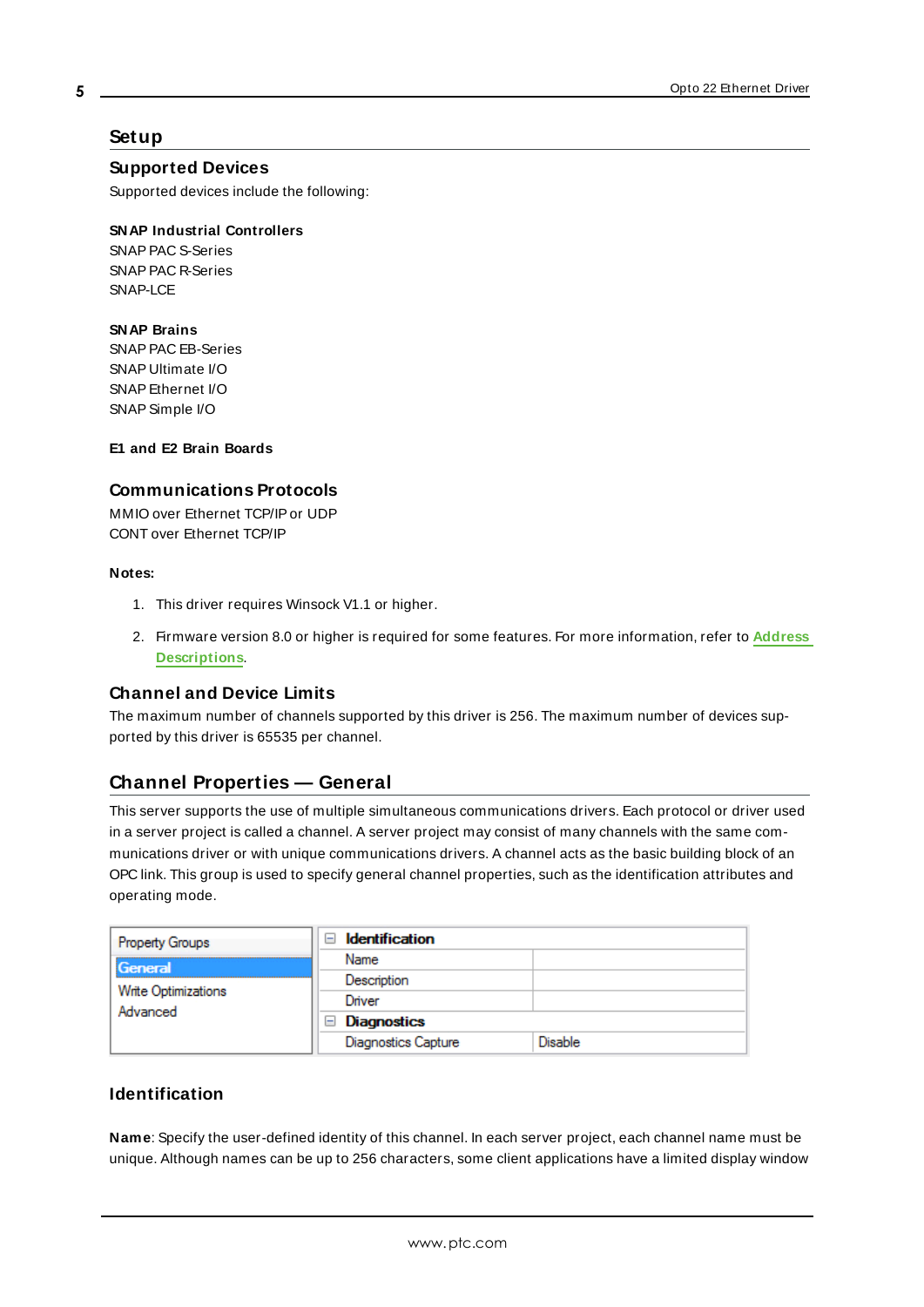when browsing the OPC server's tag space. The channel name is part of the OPC browser information. The property is required for creating a channel.

For information on reserved characters, refer to "How To... Properly Name a Channel, Device, Tag, and Tag Group" in the server help.

**Description**: Specify user-defined information about this channel. Many of these properties, including Description, have an associated system tag.

**Driver**: Specify the protocol / driver for this channel. This property specifies the device driver that was selected during channel creation. It is a disabled setting in the channel properties. The property is required for creating a channel.

**Note**: With the server's online full-time operation, these properties can be changed at any time. This includes changing the channel name to prevent clients from registering data with the server. If a client has already acquired an item from the server before the channel name is changed, the items are unaffected. If, after the channel name has been changed, the client application releases the item and attempts to reacquire using the old channel name, the item is not accepted. Changes to the properties should not be made once a large client application has been developed. Utilize proper user role and privilege management to prevent operators from changing properties or accessing server features.

### **Diagnostics**

**Diagnostics Capture**: When enabled, this option makes the channel's diagnostic information available to OPC applications allows the usage of statistics tags that provide feedback to client applications regarding the operation of the channel. Because the server's diagnostic features require a minimal amount of overhead processing, it is recommended that they be utilized when needed and disabled when not. The default is disabled.

**Note:** This property is not available if the driver does not support diagnostics.

<span id="page-5-0"></span>For more information, refer to "Communication Diagnostics" and "Statistics Tags" in the server help.

### **Channel Properties — Ethernet Communications**

Ethernet Communication can be used to communicate with devices.

| <b>Property Groups</b>         | $\Box$ Ethernet Settings |         |  |
|--------------------------------|--------------------------|---------|--|
| General                        | Network Adapter          | Default |  |
| <b>Ethernet Communications</b> |                          |         |  |
| <b>Write Optimizations</b>     |                          |         |  |
| Advanced                       |                          |         |  |

#### **Ethernet Settings**

**Network Adapter**: Specify the network adapter to bind. When left blank or Default is selected, the operating system selects the default adapter.

### <span id="page-5-1"></span>**Channel Properties — Write Optimizations**

The server must ensure that the data written from the client application gets to the device on time. Given this goal, the server provides optimization properties to meet specific needs or improve application responsiveness.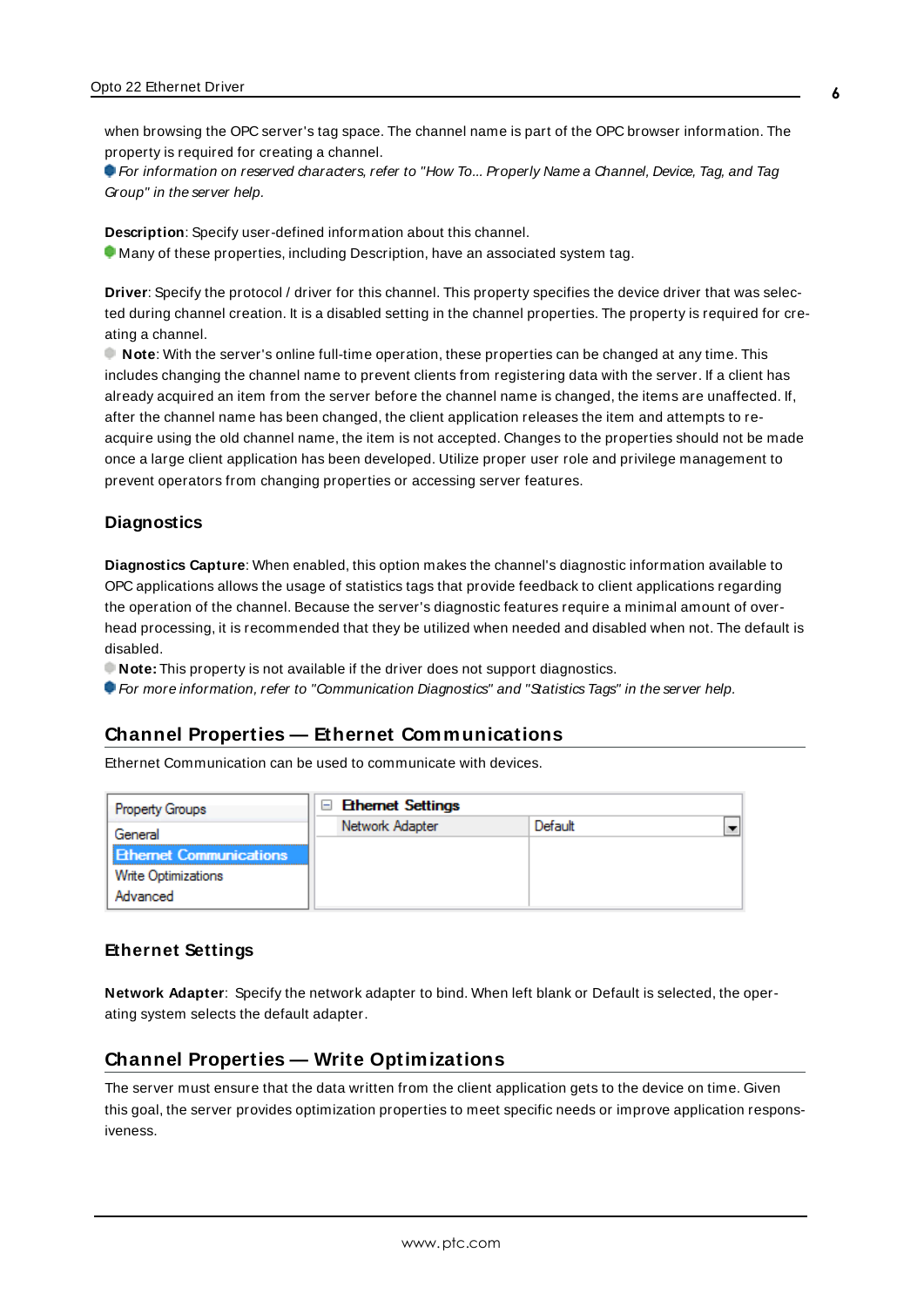| <b>Property Groups</b>     | <b>Write Optimizations</b> |                                      |
|----------------------------|----------------------------|--------------------------------------|
| General                    | <b>Optimization Method</b> | Write Only Latest Value for All Tags |
|                            | Duty Cycle                 |                                      |
| <b>Write Optimizations</b> |                            |                                      |

### **Write Optimizations**

**Optimization Method**: Controls how write data is passed to the underlying communications driver. The options are:

- <sup>l</sup> **Write All Values for All Tags**: This option forces the server to attempt to write every value to the controller. In this mode, the server continues to gather write requests and add them to the server's internal write queue. The server processes the write queue and attempts to empty it by writing data to the device as quickly as possible. This mode ensures that everything written from the client applications is sent to the target device. This mode should be selected if the write operation order or the write item's content must uniquely be seen at the target device.
- <sup>l</sup> **Write Only Latest Value for Non-Boolean Tags**: Many consecutive writes to the same value can accumulate in the write queue due to the time required to actually send the data to the device. If the server updates a write value that has already been placed in the write queue, far fewer writes are needed to reach the same final output value. In this way, no extra writes accumulate in the server's queue. When the user stops moving the slide switch, the value in the device is at the correct value at virtually the same time. As the mode states, any value that is not a Boolean value is updated in the server's internal write queue and sent to the device at the next possible opportunity. This can greatly improve the application performance.

**Note**: This option does not attempt to optimize writes to Boolean values. It allows users to optimize the operation of HMI data without causing problems with Boolean operations, such as a momentary push button.

**• Write Only Latest Value for All Tags**: This option takes the theory behind the second optimization mode and applies it to all tags. It is especially useful if the application only needs to send the latest value to the device. This mode optimizes all writes by updating the tags currently in the write queue before they are sent. This is the default mode.

**Duty Cycle**: is used to control the ratio of write to read operations. The ratio is always based on one read for every one to ten writes. The duty cycle is set to ten by default, meaning that ten writes occur for each read operation. Although the application is performing a large number of continuous writes, it must be ensured that read data is still given time to process. A setting of one results in one read operation for every write operation. If there are no write operations to perform, reads are processed continuously. This allows optimization for applications with continuous writes versus a more balanced back and forth data flow. **Note**: It is recommended that the application be characterized for compatibility with the write optimization enhancements before being used in a production environment.

### <span id="page-6-0"></span>**Channel Properties — Advanced**

This group is used to specify advanced channel properties. Not all drivers support all properties; so the Advanced group does not appear for those devices.

| <b>Property Groups</b> | $\Box$ Non-Normalized Float Handling |                   |
|------------------------|--------------------------------------|-------------------|
| General                | <b>Floating-Point Values</b>         | Replace with Zero |
| Write Optimizations    | <b>Inter-Device Delay</b>            |                   |
| Advanced               | Inter-Device Delay (ms)              |                   |
|                        |                                      |                   |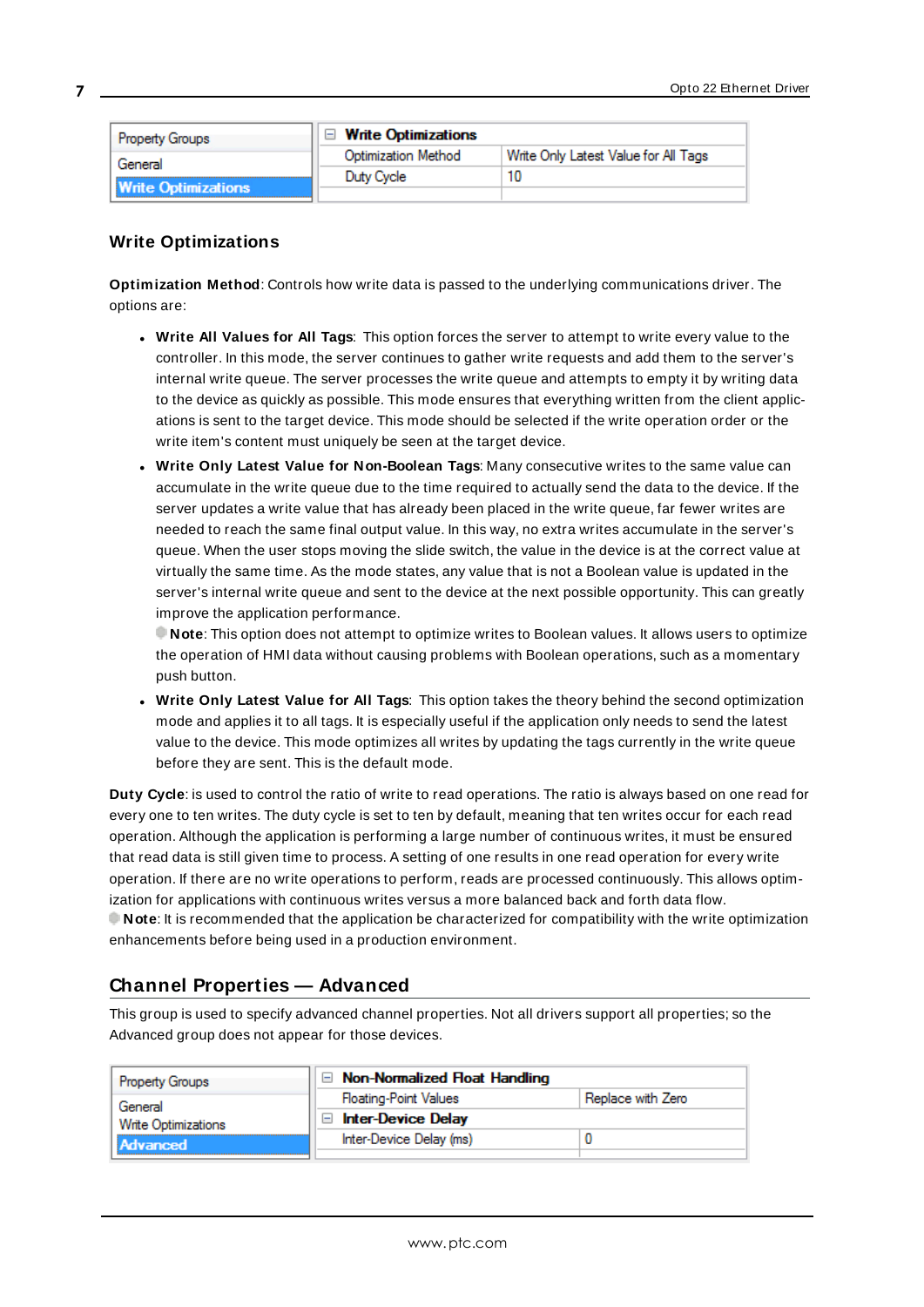**Non-Normalized Float Handling**: A non-normalized value is defined as Infinity, Not-a-Number (NaN), or as a Denormalized Number. The default is Replace with Zero. Drivers that have native float handling may default to Unmodified. Non-normalized float handling allows users to specify how a driver handles non-normalized IEEE-754 floating point data. Descriptions of the options are as follows:

- <sup>l</sup> **Replace with Zero**: This option allows a driver to replace non-normalized IEEE-754 floating point values with zero before being transferred to clients.
- <sup>l</sup> **Unmodified**: This option allows a driver to transfer IEEE-754 denormalized, normalized, non-number, and infinity values to clients without any conversion or changes.

**Note:** This property is not available if the driver does not support floating-point values or if it only supports the option that is displayed. According to the channel's float normalization setting, only real-time driver tags (such as values and arrays) are subject to float normalization. For example, EFM data is not affected by this setting.

**For more information on the floating-point values, refer to "How To ... Work with Non-Normalized Floating-**Point Values" in the server help.

**Inter-Device Delay**: Specify the amount of time the communications channel waits to send new requests to the next device after data is received from the current device on the same channel. Zero (0) disables the delay.

<span id="page-7-0"></span>**Note:** This property is not available for all drivers, models, and dependent settings.

### **Device Properties — General**

A device represents a single target on a communications channel. If the driver supports multiple controllers, users must enter a device ID for each controller.

| Property Groups | <b>Identification</b><br>8 |         |
|-----------------|----------------------------|---------|
| General         | Name                       |         |
| Scan Mode       | Description                |         |
|                 | Channel Assignment         |         |
|                 | Driver                     |         |
|                 | Model                      |         |
|                 | <b>ID</b> Format           | Decimal |
|                 | ID                         | っ       |

### <span id="page-7-1"></span>**Identification**

**Name**: Specify the name of the device. It is a logical user-defined name that can be up to 256 characters long and may be used on multiple channels.

**Note**: Although descriptive names are generally a good idea, some OPC client applications may have a limited display window when browsing the OPC server's tag space. The device name and channel name become part of the browse tree information as well. Within an OPC client, the combination of channel name and device name would appear as "ChannelName.DeviceName".

For more information, refer to "How To... Properly Name a Channel, Device, Tag, and Tag Group" in server help.

**Description**: Specify the user-defined information about this device.

**Many of these properties, including Description, have an associated system tag.**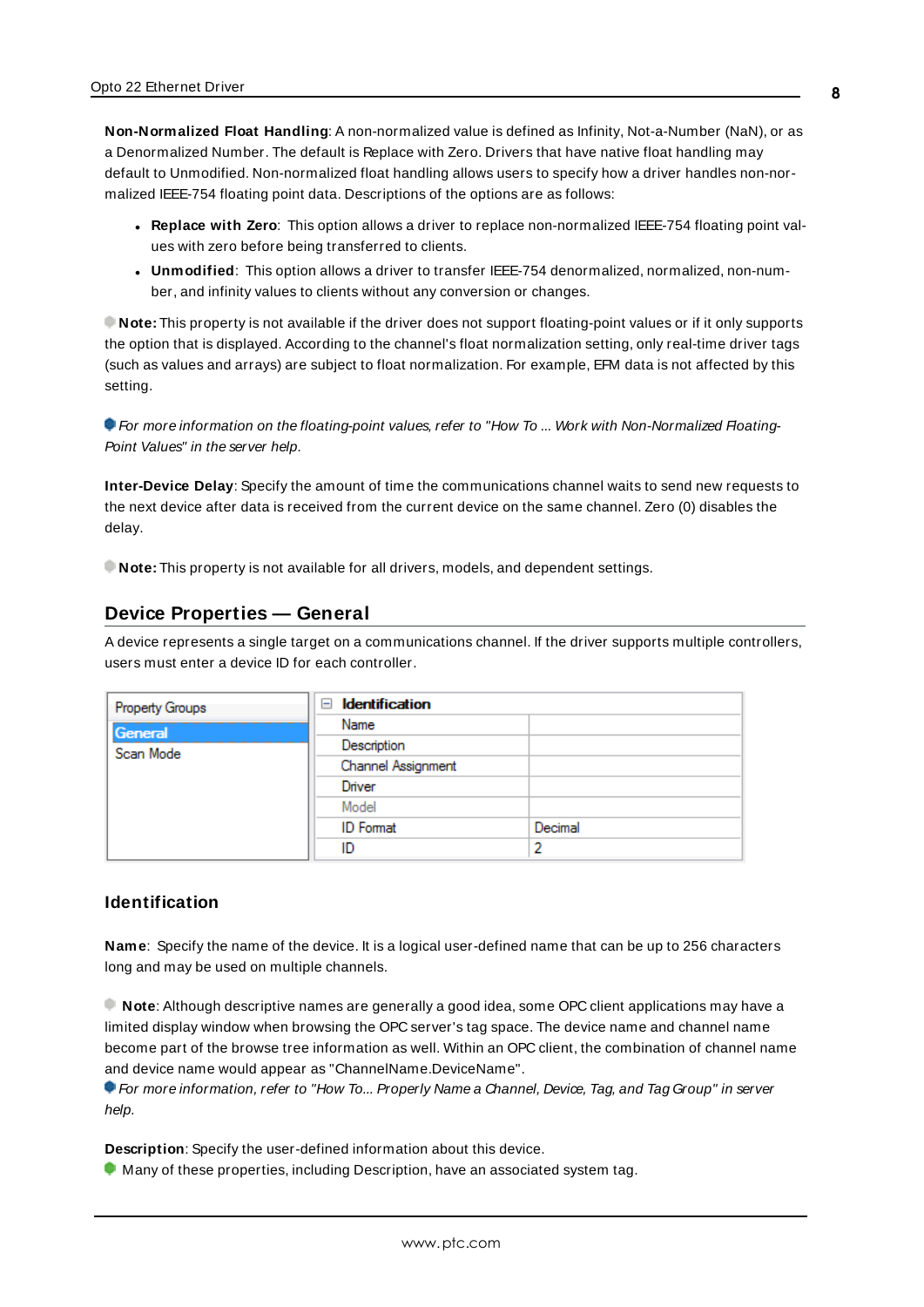<span id="page-8-3"></span><span id="page-8-1"></span>**Channel Assignment**: Specify the user-defined name of the channel to which this device currently belongs.

<span id="page-8-5"></span>**Driver**: Selected protocol driver for this device.

**Model**: Specify the type of device that is associated with this ID. The contents of the drop-down menu depend on the type of communications driver being used. Models that are not supported by a driver are disabled. If the communications driver supports multiple device models, the model selection can only be changed when there are no client applications connected to the device.

**Note:** If the communication driver supports multiple models, users should try to match the model selection to the physical device. If the device is not represented in the drop-down menu, select a model that conforms closest to the target device. Some drivers support a model selection called "Open," which allows users to communicate without knowing the specific details of the target device. For more information, refer to the driver help documentation.

<span id="page-8-4"></span>**ID**: Specify the device's driver-specific station or node. The type of ID entered depends on the communications driver being used. For many communication drivers, the ID is a numeric value. Drivers that support a Numeric ID provide users with the option to enter a numeric value whose format can be changed to suit the needs of the application or the characteristics of the selected communications driver. The format is set by the driver by default. Options include Decimal, Octal, and Hexadecimal.

**Note**: If the driver is Ethernet-based or supports an unconventional station or node name, the device's TCP/IPaddress may be used as the device ID. TCP/IPaddresses consist of four values that are separated by periods, with each value in the range of 0 to 255. Some device IDs are string based. There may be additional properties to configure within the ID field, depending on the driver. For more information, refer to the driver's help documentation.

### <span id="page-8-0"></span>**Operating Mode**

| <b>Property Groups</b> | Identification        |        |
|------------------------|-----------------------|--------|
| General<br>Scan Mode   | $\Box$ Operating Mode |        |
|                        | Data Collection       | Enable |
|                        | Simulated             | No     |

<span id="page-8-2"></span>**Data Collection**: This property controls the device's active state. Although device communications are enabled by default, this property can be used to disable a physical device. Communications are not attempted when a device is disabled. From a client standpoint, the data is marked as invalid and write operations are not accepted. This property can be changed at any time through this property or the device system tags.

<span id="page-8-6"></span>**Simulated**: Place the device into or out of Simulation Mode. In this mode, the driver does not attempt to communicate with the physical device, but the server continues to return valid OPC data. Simulated stops physical communications with the device, but allows OPC data to be returned to the OPC client as valid data. While in Simulation Mode, the server treats all device data as reflective: whatever is written to the simulated device is read back and each OPC item is treated individually. The item's memory map is based on the group Update Rate. The data is not saved if the server removes the item (such as when the server is reinitialized). The default is No.

**Notes:**

1. This System tag (\_Simulated) is read only and cannot be written to for runtime protection. The System tag allows this property to be monitored from the client.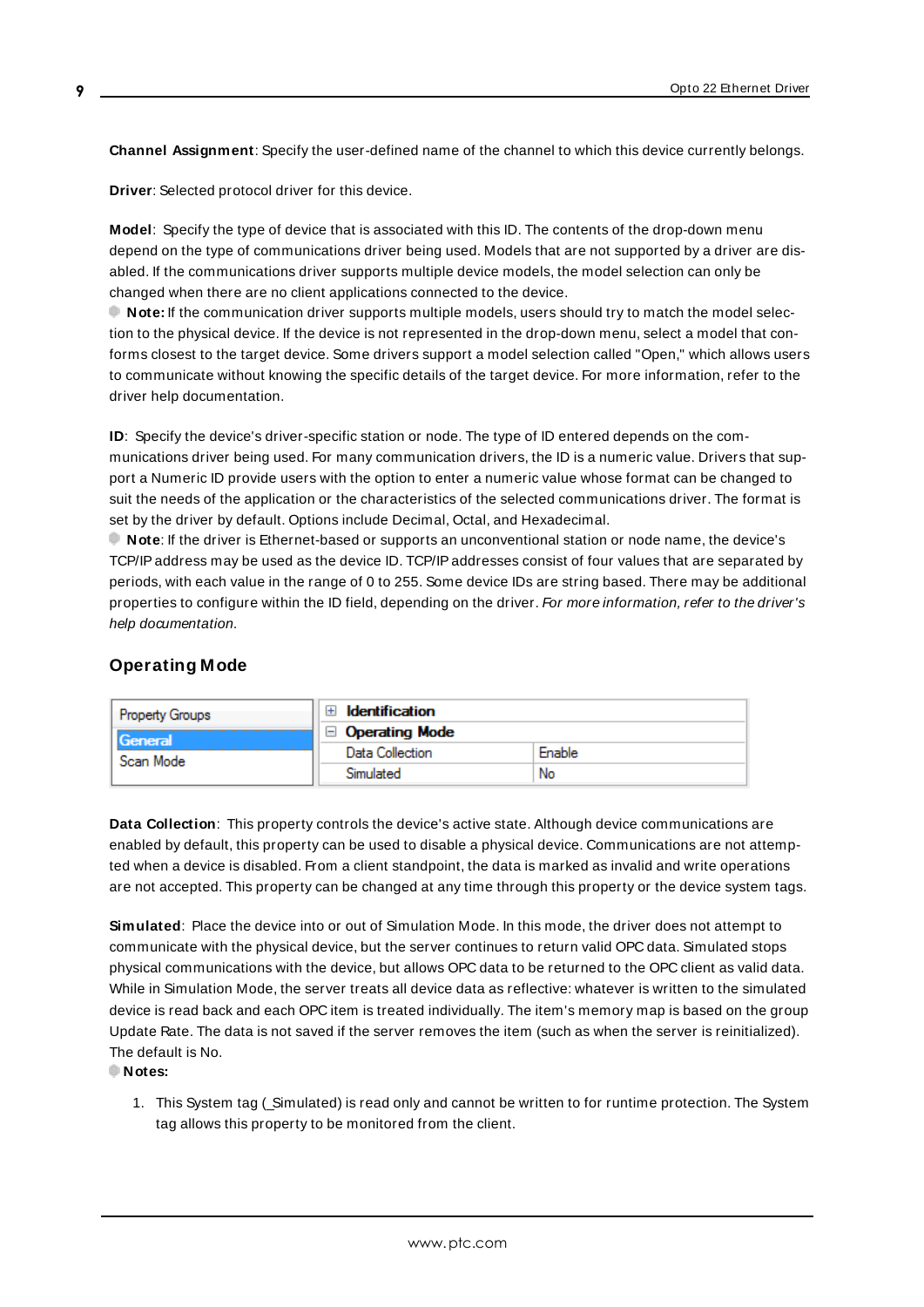2. In Simulation mode, the item's memory map is based on client update rate(s) (Group Update Rate for OPC clients or Scan Rate for native and DDEinterfaces). This means that two clients that reference the same item with different update rates return different data.

 Simulation Mode is for test and simulation purposes only. It should never be used in a production environment.

### <span id="page-9-0"></span>**Device Properties — Scan Mode**

The Scan Mode specifies the subscribed-client requested scan rate for tags that require device communications. Synchronous and asynchronous device reads and writes are processed as soon as possible; unaffected by the Scan Mode properties.

| <b>Property Groups</b> | Scan Mode                  |                                       |
|------------------------|----------------------------|---------------------------------------|
| General                | Scan Mode                  | Respect Client-Specified Scan Rate  - |
| Scan Mode              | Initial Updates from Cache | Disable                               |
|                        |                            |                                       |

<span id="page-9-6"></span>**Scan Mode**: Specify how tags in the device are scanned for updates sent to subscribing clients. Descriptions of the options are:

- <sup>l</sup> **Respect Client-Specified Scan Rate**: This mode uses the scan rate requested by the client.
- <sup>l</sup> **Request Data No Faster than Scan Rate**: This mode specifies the value set as the maximum scan rate. The valid range is 10 to 99999990 milliseconds. The default is 1000 milliseconds. **Note**: When the server has an active client and items for the device and the scan rate value is increased, the changes take effect immediately. When the scan rate value is decreased, the changes do not take effect until all client applications have been disconnected.
- <sup>l</sup> **Request All Data at Scan Rate**: This mode forces tags to be scanned at the specified rate for subscribed clients. The valid range is 10 to 99999990 milliseconds. The default is 1000 milliseconds.
- <span id="page-9-3"></span><sup>l</sup> **Do Not Scan, Demand Poll Only**: This mode does not periodically poll tags that belong to the device nor perform a read to get an item's initial value once it becomes active. It is the OPC client's responsibility to poll for updates, either by writing to the \_DemandPoll tag or by issuing explicit device reads for individual items. For more information, refer to "Device Demand Poll" in server help.
- <span id="page-9-5"></span><sup>l</sup> **Respect Tag-Specified Scan Rate**: This mode forces static tags to be scanned at the rate specified in their static configuration tag properties. Dynamic tags are scanned at the client-specified scan rate.

<span id="page-9-4"></span>**Initial Updates from Cache**: When enabled, this option allows the server to provide the first updates for newly activated tag references from stored (cached) data. Cache updates can only be provided when the new item reference shares the same address, scan rate, data type, client access, and scaling properties. A device read is used for the initial update for the first client reference only. The default is disabled; any time a client activates a tag reference the server attempts to read the initial value from the device.

### <span id="page-9-2"></span><span id="page-9-1"></span>**Device Properties — Timing**

The device Timing properties allow the driver's response to error conditions to be tailored to fit the application's needs. In many cases, the environment requires changes to these properties for optimum performance. Factors such as electrically generated noise, modem delays, and poor physical connections can influence how many errors or timeouts a communications driver encounters. Timing properties are specific to each configured device.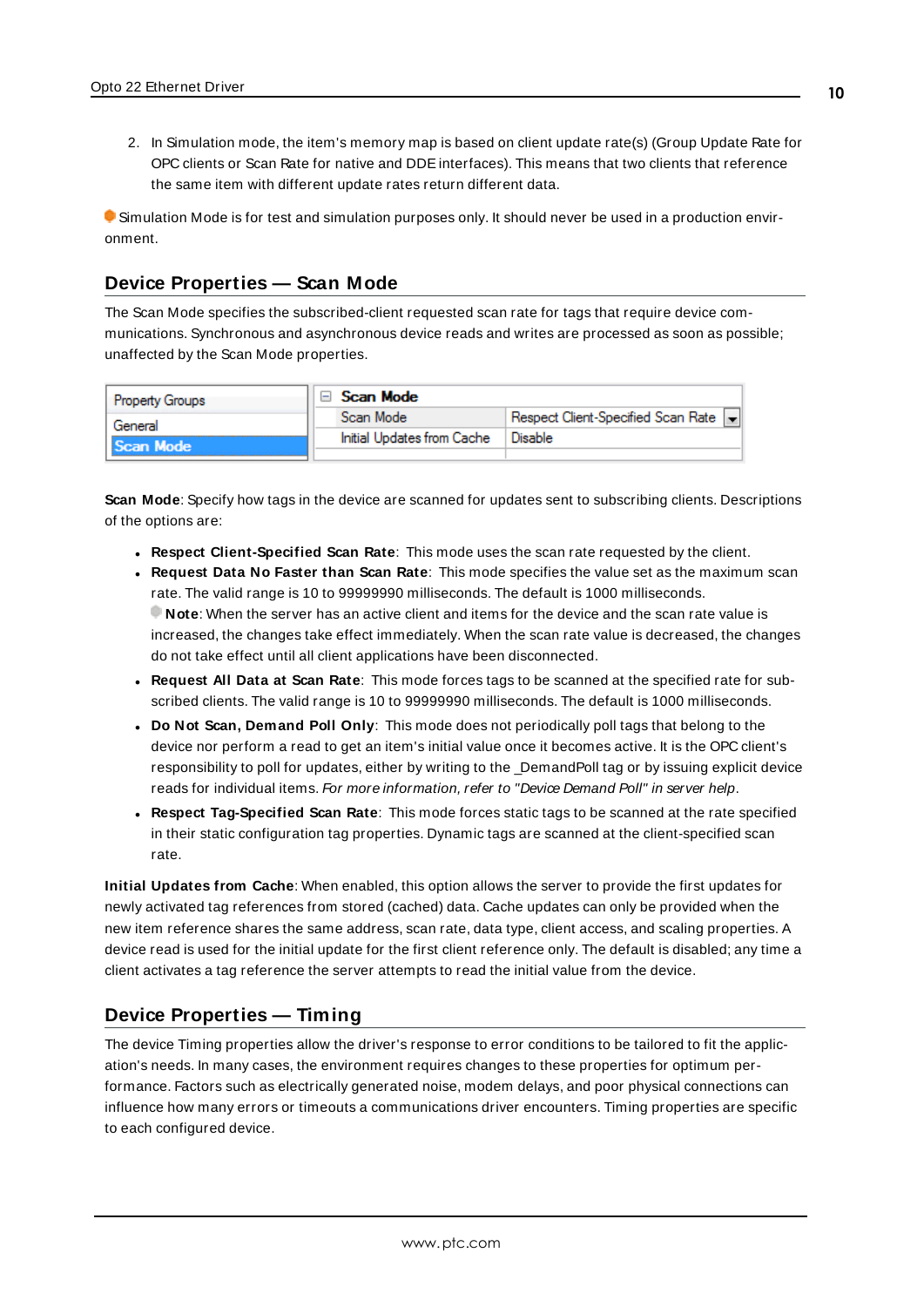| <b>Property Groups</b>         | □ Communication Timeouts |      |
|--------------------------------|--------------------------|------|
| General<br>Scan Mode<br>Timing | Connect Timeout (s)      |      |
|                                | Request Timeout (ms)     | 1000 |
|                                | Attempts Before Timeout  |      |
|                                | Timing                   |      |
| Redundancy                     | Inter-Request Delay (ms) |      |

### <span id="page-10-2"></span>**Communications Timeouts**

**Connect Timeout**: This property (which is used primarily by Ethernet based drivers) controls the amount of time required to establish a socket connection to a remote device. The device's connection time often takes longer than normal communications requests to that same device. The valid range is 1 to 30 seconds. The default is typically 3 seconds, but can vary depending on the driver's specific nature. If this setting is not supported by the driver, it is disabled.

**Note**: Due to the nature of UDPconnections, the connection timeout setting is not applicable when communicating via UDP.

<span id="page-10-4"></span>**Request Timeout**: Specify an interval used by all drivers to determine how long the driver waits for a response from the target device to complete. The valid range is 50 to 9,999,999 milliseconds (167.6667 minutes). The default is usually 1000 milliseconds, but can vary depending on the driver. The default timeout for most serial drivers is based on a baud rate of 9600 baud or better. When using a driver at lower baud rates, increase the timeout to compensate for the increased time required to acquire data.

<span id="page-10-1"></span>**Attempts Before Timeout**: Specify how many times the driver issues a communications request before considering the request to have failed and the device to be in error. The valid range is 1 to 10. The default is typically 3, but can vary depending on the driver's specific nature. The number of attempts configured for an application depends largely on the communications environment. This property applies to both connection attempts and request attempts.

### <span id="page-10-3"></span>**Timing**

**Inter-Request Delay**: Specify how long the driver waits before sending the next request to the target device. It overrides the normal polling frequency of tags associated with the device, as well as one-time reads and writes. This delay can be useful when dealing with devices with slow turnaround times and in cases where network load is a concern. Configuring a delay for a device affects communications with all other devices on the channel. It is recommended that users separate any device that requires an interrequest delay to a separate channel if possible. Other communications properties (such as communication serialization) can extend this delay. The valid range is 0 to 300,000 milliseconds; however, some drivers may limit the maximum value due to a function of their particular design. The default is 0, which indicates no delay between requests with the target device.

<span id="page-10-0"></span>**Note**: Not all drivers support Inter-Request Delay. This setting does not appear if it is not available.

### **Device Properties — Auto-Demotion**

The Auto-Demotion properties can temporarily place a device off-scan in the event that a device is not responding. By placing a non-responsive device offline for a specific time period, the driver can continue to optimize its communications with other devices on the same channel. After the time period has been reached, the driver re-attempts to communicate with the non-responsive device. If the device is responsive, the device is placed on-scan; otherwise, it restarts its off-scan time period.

**11**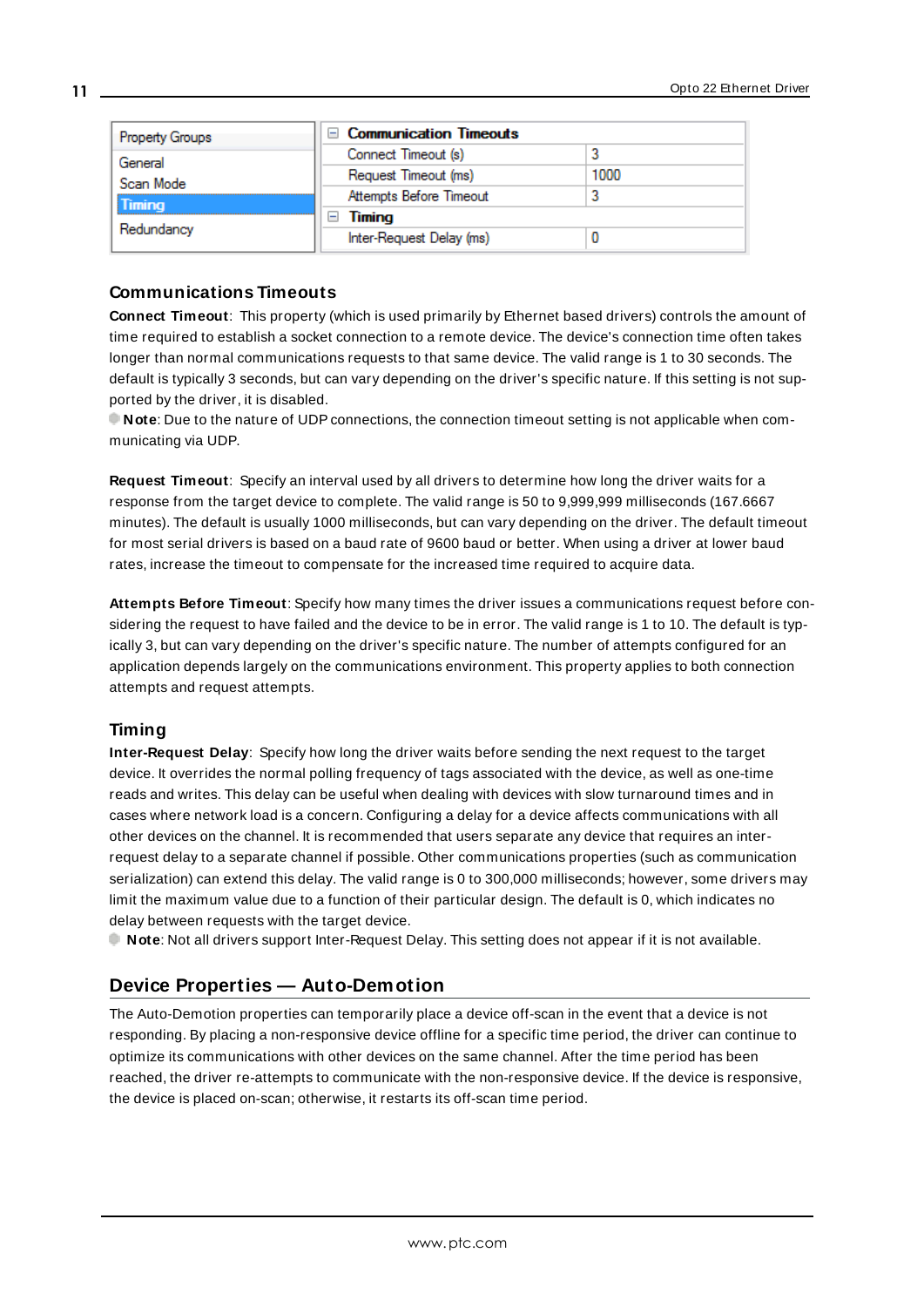|  | <b>Property Groups</b> | <b>Auto-Demotion</b>          |               |  |
|--|------------------------|-------------------------------|---------------|--|
|  | General                | Demote on Failure             | <b>Enable</b> |  |
|  | Scan Mode              | Timeouts to Demote            |               |  |
|  | Timina                 | Demotion Period (ms)          | 10000         |  |
|  | <b>Auto-Demotion</b>   | Discard Requests when Demoted | Disable       |  |
|  |                        |                               |               |  |

<span id="page-11-1"></span>**Demote on Failure**: When enabled, the device is automatically taken off-scan until it is responding again. **Tip**: Determine when a device is off-scan by monitoring its demoted state using the \_AutoDemoted system tag.

<span id="page-11-4"></span>**Timeouts to Demote**: Specify how many successive cycles of request timeouts and retries occur before the device is placed off-scan. The valid range is 1 to 30 successive failures. The default is 3.

<span id="page-11-2"></span>**Demotion Period**: Indicate how long the device should be placed off-scan when the timeouts value is reached. During this period, no read requests are sent to the device and all data associated with the read requests are set to bad quality. When this period expires, the driver places the device on-scan and allows for another attempt at communications. The valid range is 100 to 3600000 milliseconds. The default is 10000 milliseconds.

<span id="page-11-3"></span>**Discard Requests when Demoted**: Select whether or not write requests should be attempted during the off-scan period. Disable to always send write requests regardless of the demotion period. Enable to discard writes; the server automatically fails any write request received from a client and does not post a message to the Event Log.

### <span id="page-11-0"></span>**Device Properties — Tag Generation**

The automatic tag database generation features make setting up an application a plug-and-play operation. Select communications drivers can be configured to automatically build a list of tags that correspond to device-specific data. These automatically generated tags (which depend on the nature of the supporting driver) can be browsed from the clients.

Not all devices and drivers support full automatic tag database generation and not all support the same data types. Consult the data types descriptions or the supported data type lists for each driver for specifics.

If the target device supports its own local tag database, the driver reads the device's tag information and uses the data to generate tags within the server. If the device does not natively support named tags, the driver creates a list of tags based on driver-specific information. An example of these two conditions is as follows:

- 1. If a data acquisition system supports its own local tag database, the communications driver uses the tag names found in the device to build the server's tags.
- 2. If an Ethernet I/O system supports detection of its own available I/O module types, the communications driver automatically generates tags in the server that are based on the types of I/O modules plugged into the Ethernet I/O rack.

**Note:** Automatic tag database generation's mode of operation is completely configurable. For more information, refer to the property descriptions below.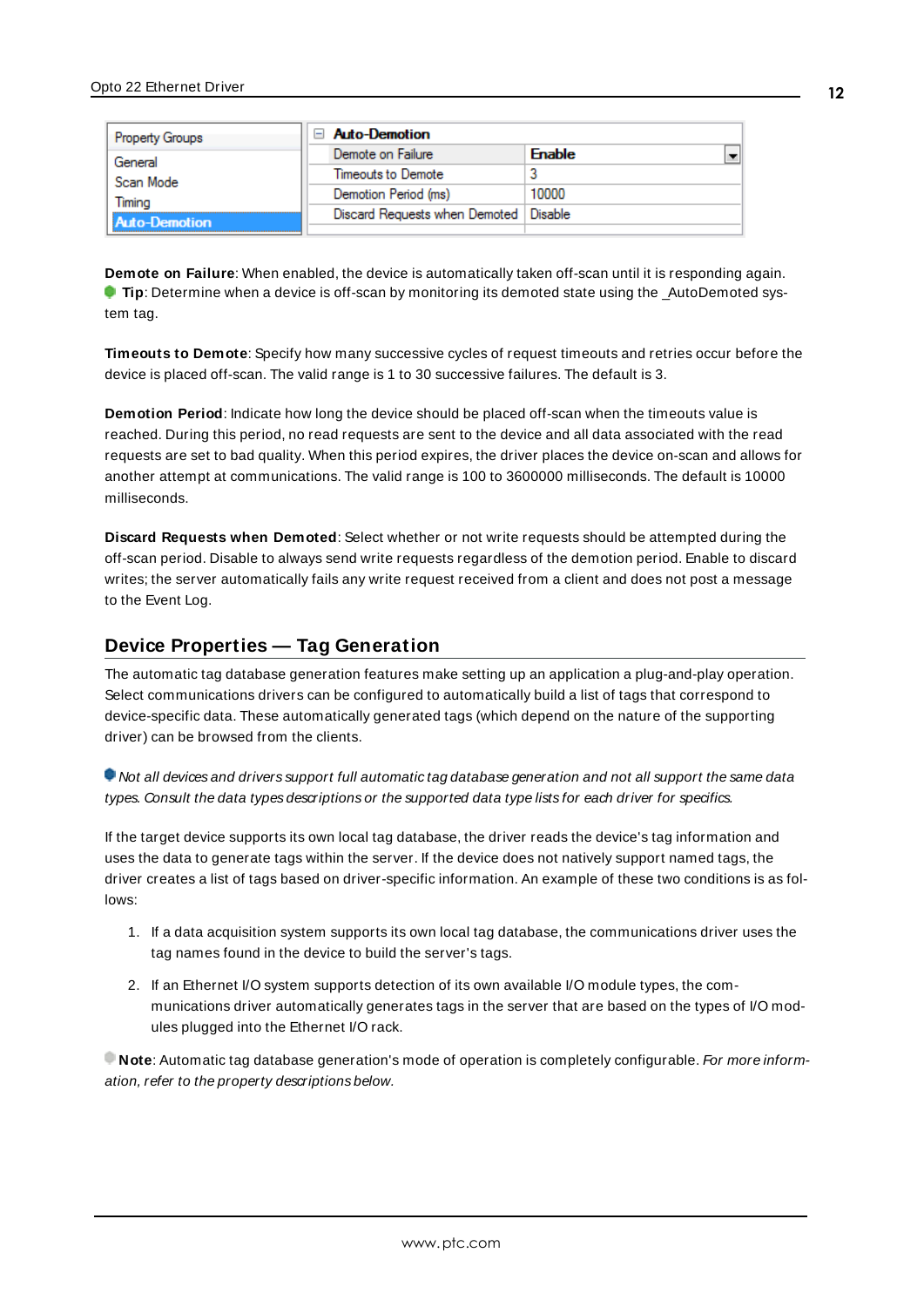| Property Groups                                  | □ Tag Generation                        |                            |  |  |
|--------------------------------------------------|-----------------------------------------|----------------------------|--|--|
| General                                          | On Property Change                      | Yes                        |  |  |
| Scan Mode                                        | On Device Startup                       | Do Not Generate on Startup |  |  |
| Timina<br>Auto-Demotion<br><b>Tag Generation</b> | On Duplicate Tag                        | Delete on Create           |  |  |
|                                                  | Parent Group                            |                            |  |  |
|                                                  | Allow Automatically Generated Subgroups | Enable                     |  |  |
|                                                  | Create                                  | Create tags                |  |  |
| Redundancy                                       |                                         |                            |  |  |

<span id="page-12-4"></span>**On Property Change**: If the device supports automatic tag generation when certain properties change, the **On Property Change** option is shown. It is set to **Yes** by default, but it can be set to **No** to control over when tag generation is performed. In this case, the **Create tags** action must be manually invoked to perform tag generation. To invoke via the Configuration API service, access /config/v1/project/channels/{name}/devices/ {name}/services/TagGeneration.

<span id="page-12-2"></span>**On Device Startup**: Specify when OPC tags are automatically generated. Descriptions of the options are as follows:

- <span id="page-12-1"></span><sup>l</sup> **Do Not Generate on Startup**: This option prevents the driver from adding any OPC tags to the tag space of the server. This is the default setting.
- <sup>l</sup> **Always Generate on Startup**: This option causes the driver to evaluate the device for tag information. It also adds tags to the tag space of the server every time the server is launched.
- <sup>l</sup> **Generate on First Startup**: This option causes the driver to evaluate the target device for tag information the first time the project is run. It also adds any OPC tags to the server tag space as needed.

**Note**: When the option to automatically generate OPC tags is selected, any tags that are added to the server's tag space must be saved with the project. Users can configure the project to automatically save from the **Tools** | **Options** menu.

<span id="page-12-3"></span>**On Duplicate Tag**: When automatic tag database generation is enabled, the server needs to know what to do with the tags that it may have previously added or with tags that have been added or modified after the communications driver since their original creation. This setting controls how the server handles OPC tags that were automatically generated and currently exist in the project. It also prevents automatically generated tags from accumulating in the server.

For example, if a user changes the I/O modules in the rack with the server configured to **Always Generate on Startup**, new tags would be added to the server every time the communications driver detected a new I/O module. If the old tags were not removed, many unused tags could accumulate in the server's tag space. The options are:

- <span id="page-12-0"></span>**• Delete on Create**: This option deletes any tags that were previously added to the tag space before any new tags are added. This is the default setting.
- <span id="page-12-5"></span><sup>l</sup> **Overwrite as Necessary**: This option instructs the server to only remove the tags that the communications driver is replacing with new tags. Any tags that are not being overwritten remain in the server's tag space.
- <sup>l</sup> **Do not Overwrite**: This option prevents the server from removing any tags that were previously generated or already existed in the server. The communications driver can only add tags that are completely new.
- <sup>l</sup> **Do not Overwrite, Log Error**: This option has the same effect as the prior option, and also posts an error message to the server's Event Log when a tag overwrite would have occurred.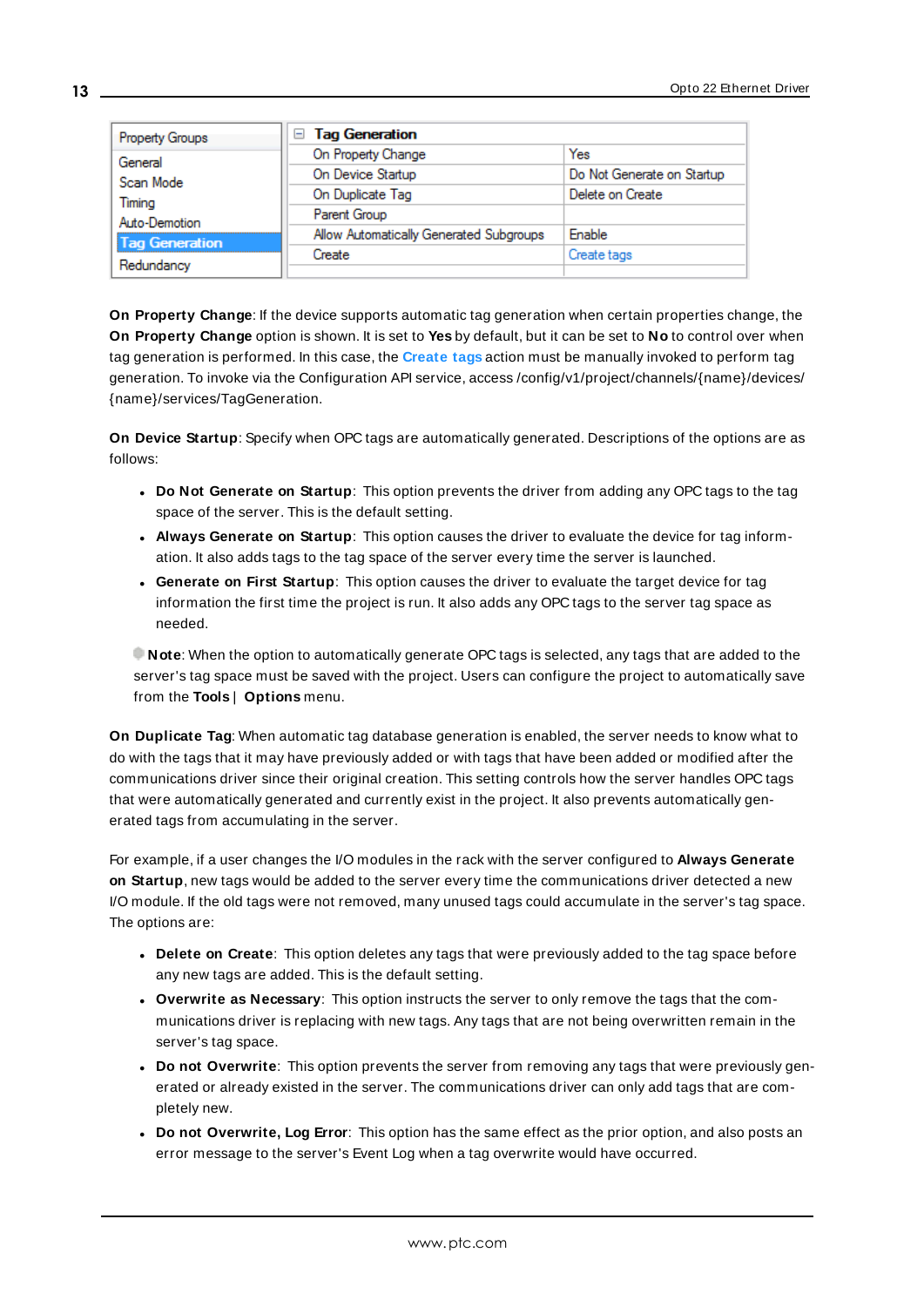**Note:** Removing OPC tags affects tags that have been automatically generated by the communications driver as well as any tags that have been added using names that match generated tags. Users should avoid adding tags to the server using names that may match tags that are automatically generated by the driver.

<span id="page-13-3"></span>**Parent Group**: This property keeps automatically generated tags from mixing with tags that have been entered manually by specifying a group to be used for automatically generated tags. The name of the group can be up to 256 characters. This parent group provides a root branch to which all automatically generated tags are added.

<span id="page-13-1"></span>**Allow Automatically Generated Subgroups**: This property controls whether the server automatically creates subgroups for the automatically generated tags. This is the default setting. If disabled, the server generates the device's tags in a flat list without any grouping. In the server project, the resulting tags are named with the address value. For example, the tag names are not retained during the generation process. **Note**: If, as the server is generating tags, a tag is assigned the same name as an existing tag, the system automatically increments to the next highest number so that the tag name is not duplicated. For example, if the generation process creates a tag named "AI22" that already exists, it creates the tag as "AI23" instead.

<span id="page-13-2"></span>**Create**: Initiates the creation of automatically generated OPC tags. If the device's configuration has been modified, **Create tags** forces the driver to reevaluate the device for possible tag changes. Its ability to be accessed from the System tags allows a client application to initiate tag database creation. **Note**: **Create tags** is disabled if the Configuration edits a project offline.

### <span id="page-13-0"></span>**Device Properties — Communications Parameters**

| $\equiv$ I/O Unit (MMIO)     |        |
|------------------------------|--------|
| I/O Unit IP Protocol         | TCP/IP |
| I/O Unit Port Number         | 2001   |
| $\Box$ Control Engine (CONT) |        |
| Control Engine Port Number   | 22001  |
|                              |        |

### **I/O Unit (MMIO)**

The I/O Unit properties are used to access memory mapped data using the MMIO protocol. Descriptions of the properties are as follows:

**.** I/O Unit IP Protocol Options include TCP/IP or UDP. The default setting is TCP/IP.

**Note:** Although TCPis a more reliable protocol, it requires more network overhead. Devices will accept a limited number of TCP connections. Once the limit is reached, the driver will not be able to communicate with the device using TCP.

**.** I/O Unit Port Number This property specifies the port number that the device has been configured to use for MMIO communications. The default setting is 2001.

### **Control Engine (CONT)**

The Control Engine properties are used to access strategy variables using the CONT protocol. Description of the property is as follows:

<sup>l</sup> **Control Engine Port Number** This property specifies the port number that the device has been configured to use for CONT communications. The default setting is 22001.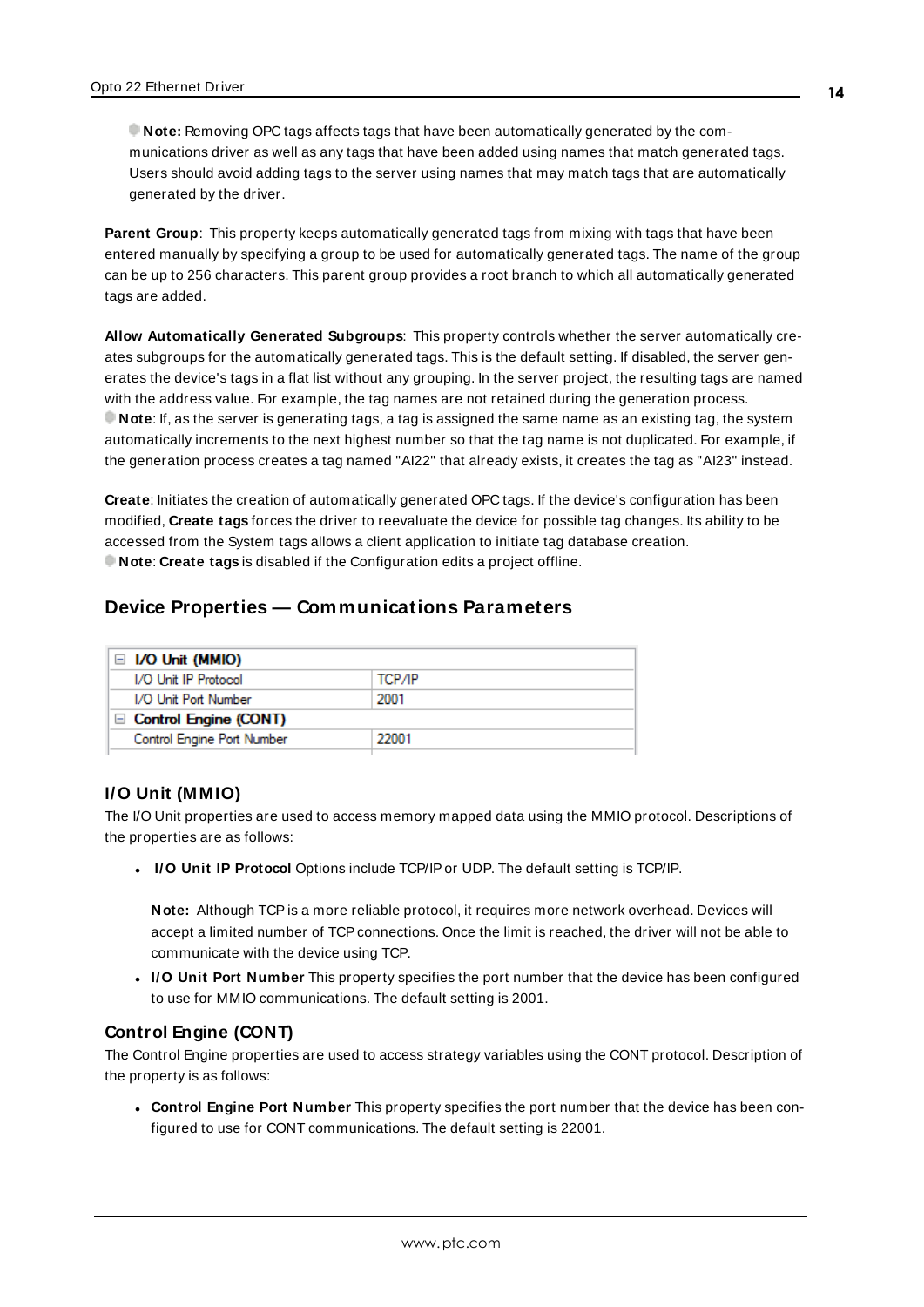**Note:** The PAC Control (or other similar tool) can be used to configure devices for MMIO and CONT communications. For instructions and additional information on setting up each device, refer to the Opto 22 User Guides.

### <span id="page-14-0"></span>**Device Properties — Import**

The Import property is used to specify the browser database file (\* .bdb) from which tags will be imported. To browse the file system, click the Browse button.

| ———<br>import |  |
|---------------|--|
| Import File   |  |

A browser database file can be created from one or more device configuration files using the Opto Browser Configurator tool. The driver will generate tags for all supported Item IDs in the file with a location IPaddress that matches the driver's Device ID. The Database Creation options located in Device Properties can be used to initiate the import process. For more information on the tag import procedure, refer to **[Automatic](#page-24-0) Tag Database [Generation](#page-24-0)**.

<span id="page-14-1"></span>**See Also: Address [Descriptions](#page-16-0)** and **[Device](#page-4-0) Setup**.

### **Device Properties — Redundancy**

| <b>Property Groups</b>     | Redundancy<br>$=$      |                                     |  |  |  |  |  |  |
|----------------------------|------------------------|-------------------------------------|--|--|--|--|--|--|
| General                    | Secondary Path         | <b>Channel Device 1</b><br>$\cdots$ |  |  |  |  |  |  |
| Scan Mode                  | Operating Mode         | Switch On Failure                   |  |  |  |  |  |  |
| Timing                     | Monitor Item           |                                     |  |  |  |  |  |  |
| Auto-Demotion              | Monitor Interval (s)   | 300                                 |  |  |  |  |  |  |
| Tag Generation             | Return to Primary ASAP | Yes                                 |  |  |  |  |  |  |
| <b>Tag Import Settings</b> |                        |                                     |  |  |  |  |  |  |
| Redundancy                 |                        |                                     |  |  |  |  |  |  |

Redundancy is available with the Media-Level Redundancy Plug-In.

Consult the website, a sales representative, or the **user [manual](https://www.kepware.com/getattachment/35461efd-b53a-4219-a109-a89fad20b230/media-level-redundancy-manual.pdf)** for more information.

**15**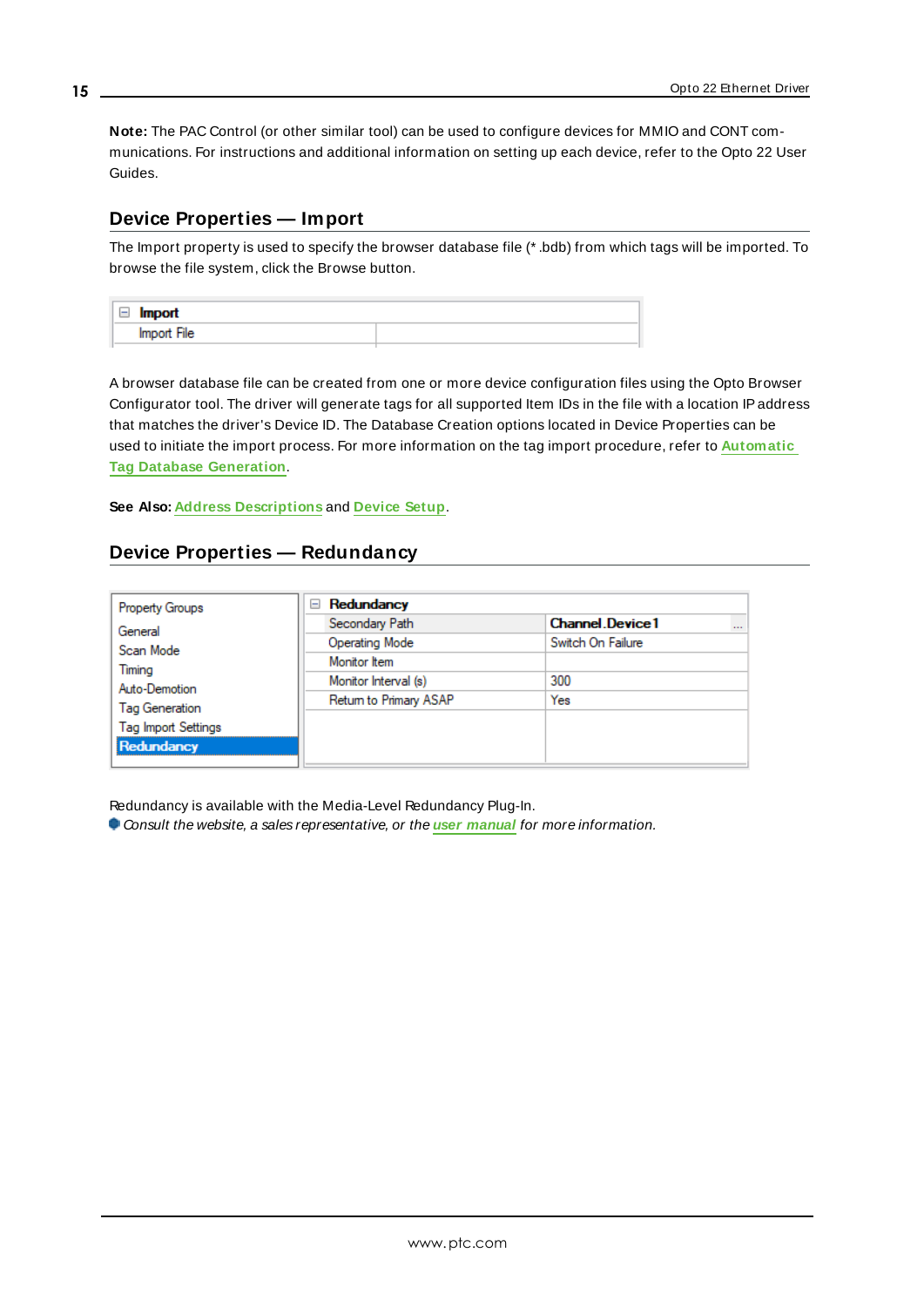# <span id="page-15-0"></span>**Data Types Description**

The Opto 22 Ethernet Driver supports the following data types.

| Data Type      | <b>Description</b>           |
|----------------|------------------------------|
| <b>Boolean</b> | Single bit                   |
|                | Unsigned 32-bit value        |
| <b>DWord</b>   |                              |
|                | Bit 0 is the low bit         |
|                | Bit 31 is the high bit       |
|                | Signed 32-bit value          |
|                |                              |
| Long           | Bit 0 is the low bit         |
|                | Bit 30 is the high bit       |
|                | Bit 31 is the sign bit       |
| <b>Float</b>   | 32-bit floating point value  |
| String         | Null terminated ASCII string |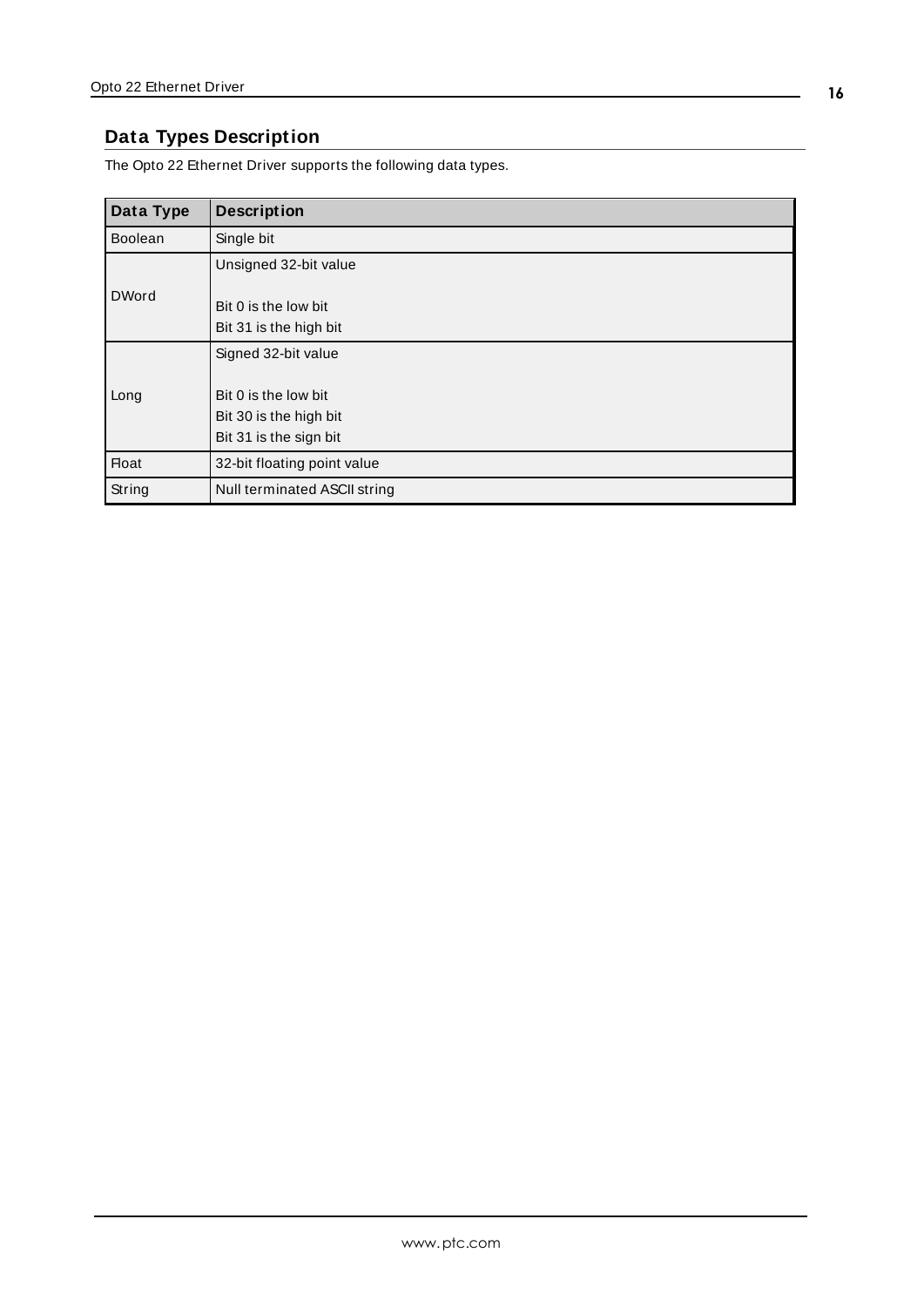### <span id="page-16-0"></span>**Address Descriptions**

To address a data location on an Opto 22 Ethernet device, follow the information and instructions below.

### **Prefix**

All addresses may include the following prefix: [Device] Protocol] Location].

#### **Where:**

Device = "MMIO" or "CONT"  $Protocol = "ip"$ Location = "tcp:<IPAddress>:<Port>"

**Note:** This prefix is optional. The ability to recognize the prefix can be useful when migrating OPC client applications from other servers that use the full Opto 22 Item ID syntax. Item IDs in these applications must be modified to either replace the prefix with the appropriate path (<channel name>.<device name>) or to prepend the prefix with the path. The modified Item IDs will be recognized as valid dynamic tag addresses. For a description of dynamic tags, refer to the OPC Server Help documentation.

### **Memory Mapped Data (MMIO Protocol)**

**Basic Address Syntax ItemName[p]**

**For I/O:** p = (Module) (PointsPerModule) + Point

where: Module = zero-based module number. Point = zero-based point within module. PointsPerModule = 64 for xxx\_4096 ItemNames (see below), and 4 for all others.

#### **For Alarm Addresses**

p = zero-based alarm index.

#### **For Scratch Pad Addresses**

p = zero-based scratch pad value index.

#### **For PID Addresses** p = zero based PID index.

**Array Address Syntax**

**ItemName[pStart-pEnd]**

pStart = start I/O point or scratch pad value index. pEnd = end I/O point or scratch pad value index.

**Note:** Arrays are limited to 1024 bytes.

### **HDD (High Density Digital) Address Syntax ItemName(Module)[Point]**

Module = zero-base module number. Point = zero-based point within module.

**17**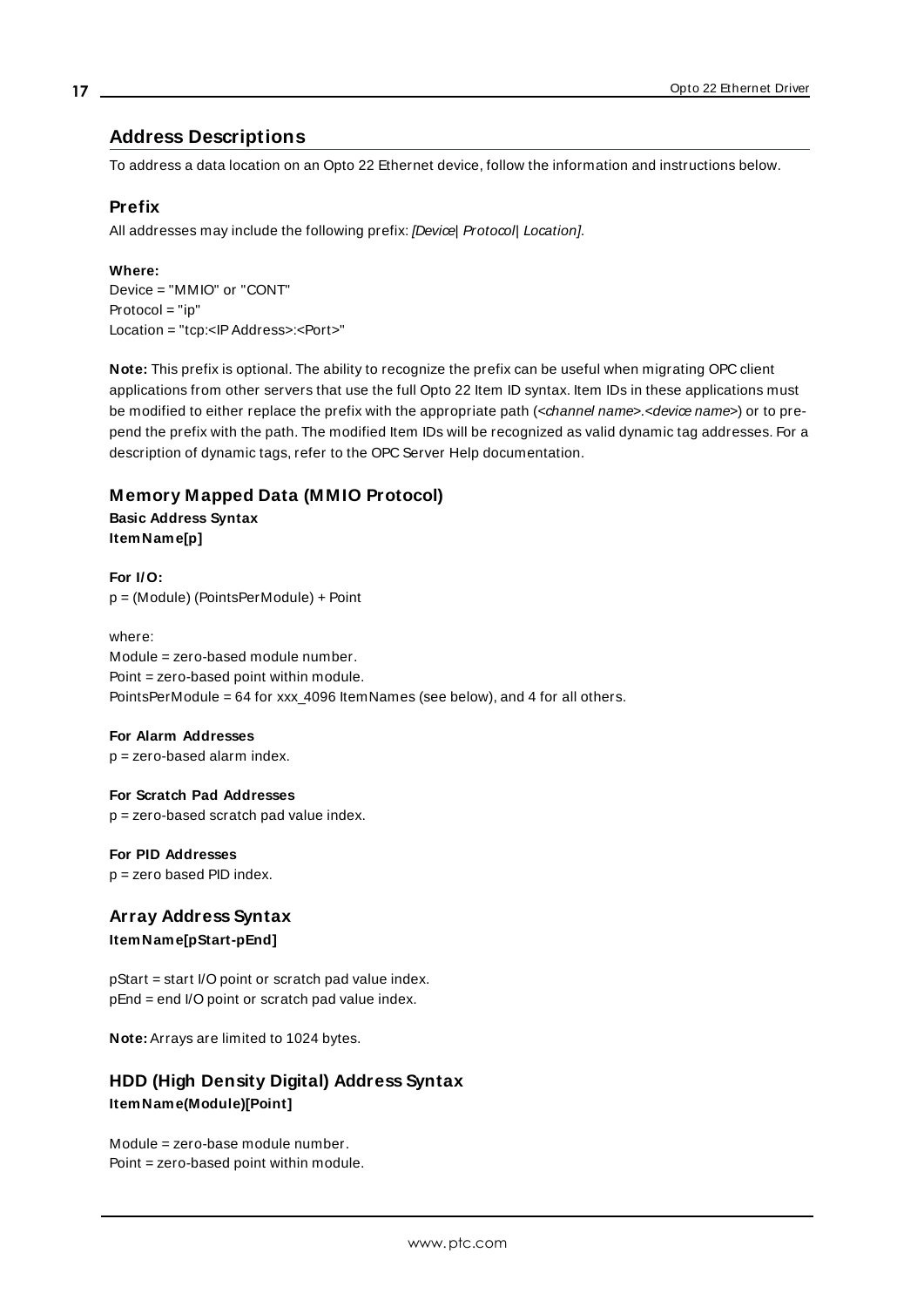### **HDD (High Density Digital) Bank Address Syntax ItemName(Module)**

### **Analog Point**

| <b>Item Name</b>          | <b>Description</b>                   | Range      | Data<br><b>Type</b> | <b>Access</b> | <b>Arrays</b> |
|---------------------------|--------------------------------------|------------|---------------------|---------------|---------------|
| EUIp                      | Engineering units value              | $0 - 63$   | <b>Float</b>        | Read/Write    | <b>Yes</b>    |
| COUNTS[p]                 | Counts                               | $0 - 63$   | <b>Float</b>        | Read/Write    | Yes           |
| MIN[p]                    | Minimum value                        | $0 - 63$   | <b>Float</b>        | Read          | <b>Yes</b>    |
| MAX[p]                    | Maximum value                        | $0 - 63$   | <b>Float</b>        | Read          | <b>Yes</b>    |
| MIN_READCLEAR(p)          | Read then clear minimum value*       | $0 - 63$   | <b>Float</b>        | Read          | <b>Yes</b>    |
| MAX_READCLEAR[p]          | Read then clear maximum value*       | $0 - 63$   | <b>Float</b>        | Read          | <b>Yes</b>    |
| EU_4096[p]                | Engineering units value**            | 0-4095     | <b>Float</b>        | Read/Write    | <b>No</b>     |
| COUNTS_4096[p]            | Counts**                             | 0-4095     | <b>Float</b>        | Read/Write    | <b>No</b>     |
| MIN_4096[p]               | Minimum value**                      | 0-4095     | <b>Float</b>        | Read          | <b>No</b>     |
| MAX_4096[p]               | Maximum value* *                     | 0-4095     | <b>Float</b>        | Read          | <b>No</b>     |
| MIN READCLEAR 4096<br>[p] | Read then clear minimum<br>value*,** | 0-4095     | <b>Float</b>        | Read          | <b>No</b>     |
| MAX READCLEAR 4096<br>[p] | Read then clear maximum<br>value*,** | $0 - 4095$ | <b>Float</b>        | Read          | <b>No</b>     |

\* The device clears these values after each read. OPC clients should add these items as inactive so the driver does not poll them.

\*\* These items require firmware 8.0 or higher.

### **Digital Point (4-Channel Digital Modules)**

| <b>Item Name</b>         | <b>Description</b>                       | Range    | Data Type             | <b>Access</b> | <b>Arrays</b>  |
|--------------------------|------------------------------------------|----------|-----------------------|---------------|----------------|
| <b>STATE[p]</b>          | On/Off state                             | $0 - 63$ | <b>Boolean</b>        | Read/Write    | <b>No</b>      |
| <b>ONLATCH[p]</b>        | On-latch state                           | $0 - 63$ | <b>Boolean</b>        | Read          | N <sub>o</sub> |
| <b>OFFLATCH[p]</b>       | Off-latch state                          | $0 - 63$ | <b>Boolean</b>        | Read          | No.            |
| ACTIVECOUNTER[p]         | Active state of counter*                 | $0 - 63$ | <b>Boolean</b>        | Read/Write    | <b>No</b>      |
| <b>COUNTERDATA[p]</b>    | Counter value*                           | $0 - 63$ | Long,<br><b>DWord</b> | Read          | <b>Yes</b>     |
| ONLATCH_READCLEAR(p)     | Read then clear On-<br>latch<br>state**  | $0 - 63$ | <b>Boolean</b>        | Read          | <b>Yes</b>     |
| OFFLATCH READCLEAR(p)    | Read then clear Off-<br>latch<br>state** | $0 - 63$ | <b>Boolean</b>        | Read          | <b>Yes</b>     |
| COUNTERDATA_READCLEAR(p) | Read then clear counter<br>value**       | $0 - 63$ | Long,<br><b>DWord</b> | Read          | <b>Yes</b>     |

\* To use a digital point as a counter, it must be configured as a counter and the counter must be active.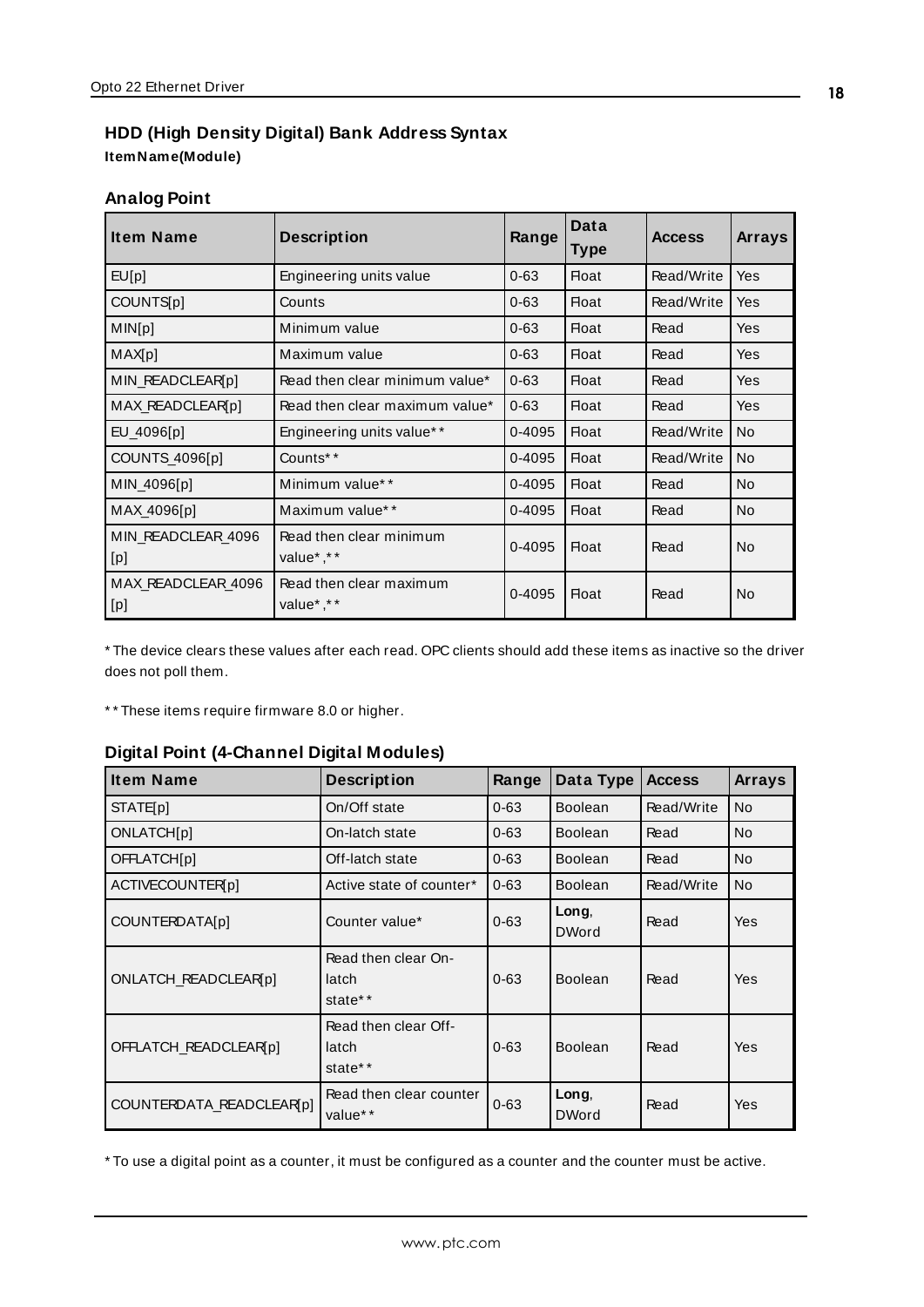\* \* The device clears these values after each read. OPC clients should add these items as inactive so the driver does not poll them.

| <b>Item Name</b>                           | <b>Description</b>                                        | Range                  | Data<br><b>Type</b>   | <b>Access</b> | <b>Arrays</b> |
|--------------------------------------------|-----------------------------------------------------------|------------------------|-----------------------|---------------|---------------|
| HDD_STATE(m)[p]                            | On/Off state                                              | $m: 0-15$<br>$p: 0-31$ | Boolean               | Read/Write    | <b>No</b>     |
| HDD_ONLATCH(m)[p]                          | On-latch state                                            | $m: 0-15$<br>p: 0-31   | <b>Boolean</b>        | Read          | No            |
| HDD_OFFLATCH(m)[p]                         | Off-latch state                                           | $m: 0-15$<br>$p: 0-31$ | Boolean               | Read          | No            |
| HDD ONLATCH CLEAR<br>(m)[p]                | Clear On-latch state*                                     | $m: 0-15$<br>p: 0-31   | Boolean               | Write         | <b>No</b>     |
| HDD_OFFLATCH_CLEAR<br>(m)[p]               | Clear Off-latch state*                                    | $m: 0-15$<br>$p: 0-31$ | Boolean               | Write         | <b>No</b>     |
| HDD_COUNTER(m)[p]                          | Counter value                                             | $m: 0-15$<br>p: 0-31   | Long,<br><b>DWord</b> | Read          | <b>No</b>     |
| HDD_COUNTER_<br><b>READCLEAR</b><br>(m)[p] | Read then clear counter<br>value**                        | $m: 0-15$<br>$p: 0-31$ | Long,<br><b>DWord</b> | Read          | <b>No</b>     |
| HDD_BANK_STATE(m)                          | On/Off state for all 32<br>points in module***            | $m: 0-15$<br>p: n/a    | Long,<br><b>DWord</b> | Read/Write    | <b>No</b>     |
| HDD BANK ONLATCH(m)                        | On-latch state for all 32<br>points in module***          | $m: 0-15$<br>p: n/a    | Long,<br><b>DWord</b> | Read          | <b>No</b>     |
| HDD_BANK_OFFLATCH(m)                       | Off-latch state for all 32<br>points in module* **        | $m: 0-15$<br>p: n/a    | Long,<br><b>DWord</b> | Read          | <b>No</b>     |
| HDD BANK ONLATCH<br><b>CLEAR</b><br>(m)    | Clear On-latch state of all<br>32 points of module*,****  | $m: 0-15$<br>p: n/a    | Long,<br><b>DWord</b> | Write         | <b>No</b>     |
| HDD BANK OFFLATCH<br><b>CLEAR</b><br>(m)   | Clear Off-latch state of all<br>32 points of module*,**** | $m: 0-15$<br>p: n/a    | Long,<br><b>DWord</b> | Write         | <b>No</b>     |

### **High Density Digital (HDD) Point**

\* These items are Write Only and not a "Read and Clear." Item may be set active by client. Driver will always return zero on client read requests. Write TRUE(non-zero) to clear respective latch.

\* \* Unlike latches, the device clears these values after each read. OPC clients should add these items as inactive so the driver does not poll them.

\*\*\* The value sent is a 32-bit mask where high bits equal On and low bits equal Off.

\* \* \* \* The value sent is a 32-bit mask where high bites equal "Clear respective latch" and low bits equal "Do nothing."

### **Point Configuration**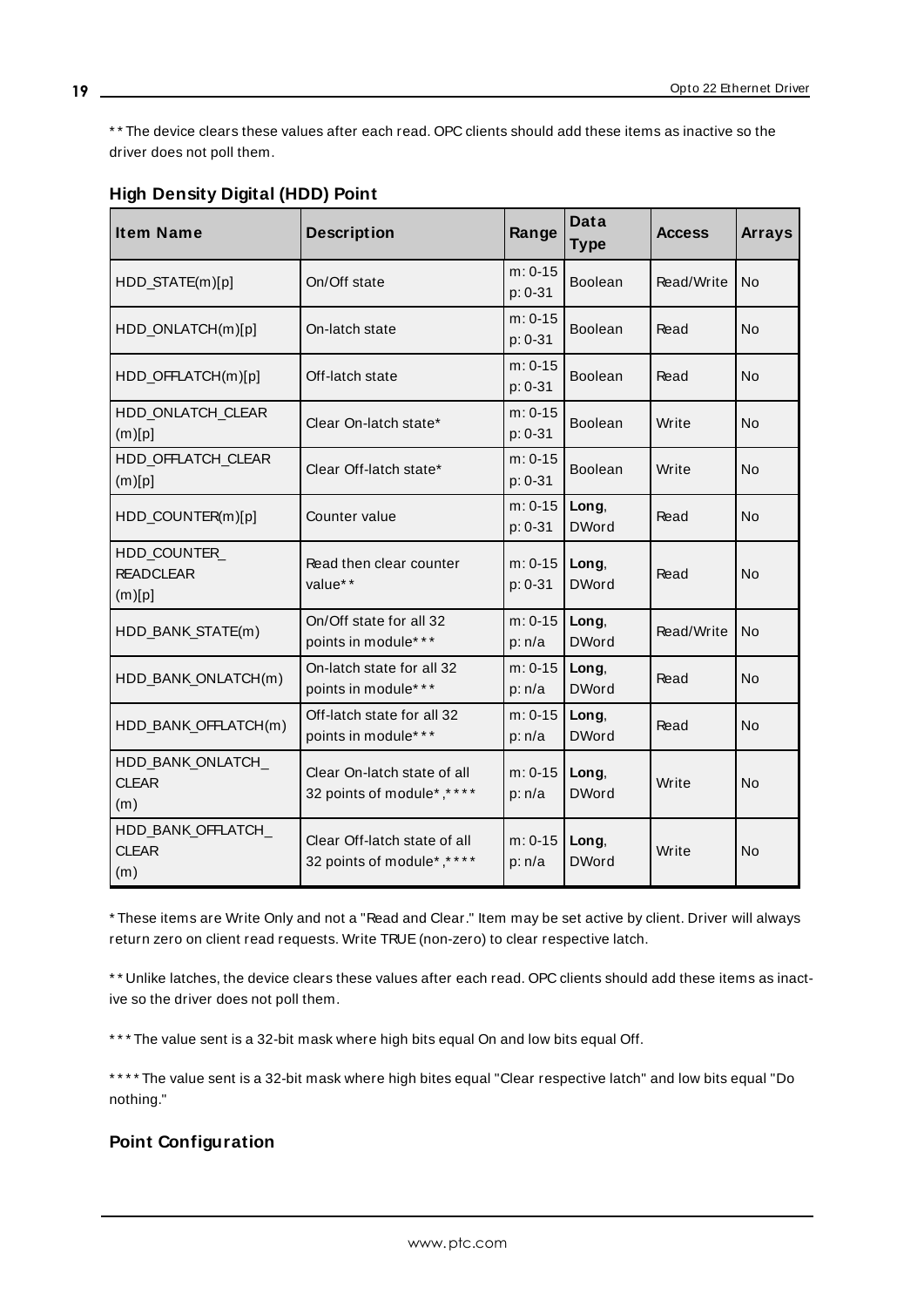| <b>Item Name</b>     | <b>Description</b>                      | Range      | Data Type             | <b>Access</b> | <b>Arrays</b> |
|----------------------|-----------------------------------------|------------|-----------------------|---------------|---------------|
| <b>MODULETYPE[p]</b> | Module type                             | $0 - 63$   | Long,<br><b>DWord</b> | Read          | <b>No</b>     |
| POINTTYPE[p]         | Point type                              | $0 - 63$   | Long,<br><b>DWord</b> | Read/Write    | <b>No</b>     |
| FEATURE[p]           | Point feature                           | $0 - 63$   | Long,<br><b>DWord</b> | Read/Write    | <b>No</b>     |
| OFFSET[p]            | Offset value (analog calibration)       | $0 - 63$   | <b>Float</b>          | Read/Write    | No            |
| GAIN[p]              | Gain value (analog calibration)         | $0 - 63$   | <b>Float</b>          | Read/Write    | <b>No</b>     |
| HISCALE[p]           | Analog high scaling factor              | $0 - 63$   | <b>Float</b>          | Read/Write    | <b>No</b>     |
| LOSCALE[p]           | Analog low scaling factor               | $0 - 63$   | <b>Float</b>          | Read/Write    | <b>No</b>     |
| MODULETYPE 4096[p]   | Module type*                            | 0-4095     | Long,<br><b>DWord</b> | Read          | <b>No</b>     |
| POINTTYPE_4096[p]    | Point type*                             | $0 - 4095$ | Long,<br><b>DWord</b> | Read/Write    | <b>No</b>     |
| FEATURE_4096[p]      | Point feature*                          | 0-4095     | Long,<br><b>DWord</b> | Read/Write    | <b>No</b>     |
| OFFSET_4096[p]       | Offset value (analog cal-<br>ibration)* | 0-4095     | <b>Float</b>          | Read/Write    | No            |
| GAIN_4096[p]         | Gain value (analog calibration)*        | 0-4095     | <b>Float</b>          | Read/Write    | <b>No</b>     |
| HISCALE 4096[p]      | Analog high scaling factor*             | 0-4095     | <b>Float</b>          | Read/Write    | <b>No</b>     |
| LOSCALE_4096[p]      | Analog low scaling factor*              | $0 - 4095$ | <b>Float</b>          | Read/Write    | <b>No</b>     |

\* These items require firmware 8.0 or higher.

### **Alarm**

| <b>Item Name</b>     | <b>Description</b>       | Range    | Data Type      | <b>Access</b> | <b>Arrays</b> |
|----------------------|--------------------------|----------|----------------|---------------|---------------|
| ALARM_HI_STATE[p]    | High alarm state         | $0 - 63$ | <b>Boolean</b> | Read          | <b>No</b>     |
| ALARM_HI_ENABLE[p]   | High alarm enabled state | $0 - 63$ | <b>Boolean</b> | Read/Write    | <b>No</b>     |
| ALARM_HI_SETPOINT[p] | High alarm setpoint      | $0 - 63$ | Float          | Read/Write    | <b>No</b>     |
| ALARM_HI_DEADBAND[p] | High alarm deadband      | $0 - 63$ | <b>Float</b>   | Read/Write    | <b>No</b>     |
| ALARM_LO_STATE[p]    | Low alarm state          | $0 - 63$ | <b>Boolean</b> | Read          | <b>No</b>     |
| ALARM_LO_ENABLE[p]   | Low alarm enabled state  | $0 - 63$ | <b>Boolean</b> | Read/Write    | <b>No</b>     |
| ALARM LO SETPOINT[p] | Low alarm setpoint       | $0 - 63$ | Float          | Read/Write    | <b>No</b>     |
| ALARM LO DEADBAND[p] | Low alarm deadband       | $0 - 63$ | <b>Float</b>   | Read/Write    | <b>No</b>     |

# **Scratch Pad (SNAP PAC Controllers and Ultimate Brains Only)**

| Item Name         | <b>Description</b>  | Range             | Data Type      | <b>Access</b> | <b>Arrays</b> |
|-------------------|---------------------|-------------------|----------------|---------------|---------------|
| SP_BIT[p]         | Scratch pad bit     | $0 - 63$          | <b>Boolean</b> | Read/Write    | Yes           |
| SP_INTEGER[p]     | Scratch pad integer | $0 - 1023$        | Long, DWord    | Read/Write    | Yes           |
| SP_INTEGER_EXT[p] | Scratch pad integer | $1024 -$<br>10239 | Long, DWord    | Read/Write    | Yes           |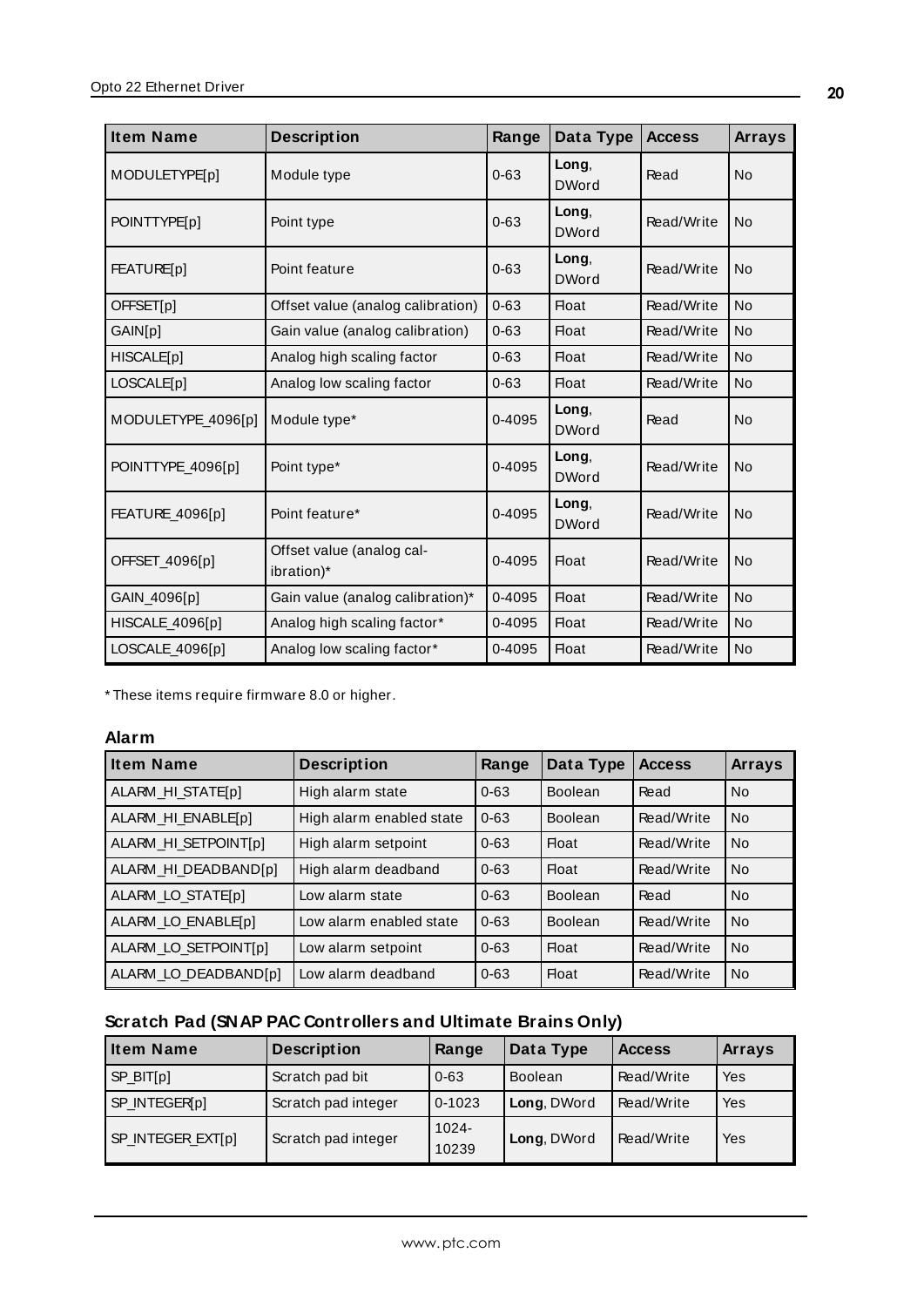| <b>Item Name</b>    | <b>Description</b>  | Range             | Data Type    | <b>Access</b> | <b>Arrays</b> |
|---------------------|---------------------|-------------------|--------------|---------------|---------------|
| $S$ P_FLOAT $[p]$   | Scratch pad float   | $0 - 1023$        | <b>Float</b> | Read/Write    | Yes           |
| SP_FLOAT_EXT[p]     | Scratch pad float   | $1024 -$<br>10239 | <b>Float</b> | Read/Write    | Yes           |
| <b>SP STRING[p]</b> | Scratch pad string* | $0 - 63$          | String       | Read/Write    | <b>No</b>     |

\* Scratch pad string values are limited to 128 characters. The driver will truncate write values that exceed this length.

| <b>Item Name</b>         | <b>Description</b>                          | Range     | <b>Data</b><br><b>Type</b> | <b>Access</b> | <b>Arrays</b>  |
|--------------------------|---------------------------------------------|-----------|----------------------------|---------------|----------------|
| PID_CV_IN[p]             | Current value: Input                        | $0 - 127$ | <b>Float</b>               | Read          | No             |
| PID_CV_SP[p]             | Current value: Setpoint                     | $0 - 127$ | <b>Float</b>               | Read          | <b>No</b>      |
| PID_CV_OUT[p]            | Current value: Output                       | $0 - 127$ | <b>Float</b>               | Read/Write    | <b>No</b>      |
| PID_CV_FF[p]             | Current value: Feed forward                 | $0 - 127$ | <b>Float</b>               | Read/Write    | N <sub>o</sub> |
| PID_CV_ERROR[p]          | <b>Current value: Error</b>                 | $0 - 127$ | <b>Float</b>               | Read          | No             |
| PID_CV_P[p]              | Current value: Gain<br>contribution         | $0 - 127$ | Float                      | Read          | No             |
| PID_CV_I[p]              | Current value: Integral<br>contribution     | $0 - 127$ | Float                      | Read          | No             |
| PID_CV_D[p]              | Current value: Derivative con-<br>tribution | $0 - 127$ | <b>Float</b>               | Read          | <b>No</b>      |
| PID_CV_INTEGRAL[p]       | Current value: Integral                     | $0 - 127$ | <b>Float</b>               | Read          | <b>No</b>      |
| PID_LSV_IN[p]            | Last scanned value: Input                   | $0 - 127$ | <b>Float</b>               | Read/Write    | <b>No</b>      |
| PID_LSV_SP[p]            | Last scanned value: Setpoint                | $0 - 127$ | <b>Float</b>               | Read/Write    | <b>No</b>      |
| PID_STATUS[p]            | Status flags                                | $0 - 127$ | Long,<br><b>DWord</b>      | Read/Write    | <b>No</b>      |
| PID_STATUS_ON[p]         | Status flags On mask                        | $0 - 127$ | Long,<br><b>DWord</b>      | Read/Write    | No             |
| PID_STATUS_OFF[p]        | Status flags Off mask                       | $0 - 127$ | Long,<br><b>DWord</b>      | Read/Write    | <b>No</b>      |
| PID_TUNE_P[p]            | Tuning: Proportional value                  | $0 - 127$ | <b>Float</b>               | Read/Write    | N <sub>o</sub> |
| PID_TUNE_I[p]            | Tuning: Integral value                      | $0 - 127$ | <b>Float</b>               | Read/Write    | <b>No</b>      |
| PID_TUNE_D[p]            | Tuning: Derivative value                    | $0 - 127$ | <b>Float</b>               | Read/Write    | <b>No</b>      |
| PID_TUNE_FF[p]           | Tuning: Feed forward gain                   | $0 - 127$ | <b>Float</b>               | Read/Write    | <b>No</b>      |
| PID_CFG_MAX_OUT<br>[p]   | Configuration: Max output<br>change allowed | $0 - 127$ | Float                      | Read/Write    | No             |
| PID_CFG_MIN_OUT[p]       | Configuration: Min output<br>change allowed | $0 - 127$ | <b>Float</b>               | Read/Write    | No             |
| PID_CFG_SCAN_TIME<br>[p] | Configuration: Scan time in<br>seconds      | $0 - 127$ | Float                      | Read/Write    | No             |
| PID_CFG_LOW_<br>RANGE[p] | Configuration: Output when<br>input is low  | $0 - 127$ | <b>Float</b>               | Read/Write    | No             |

### **PID**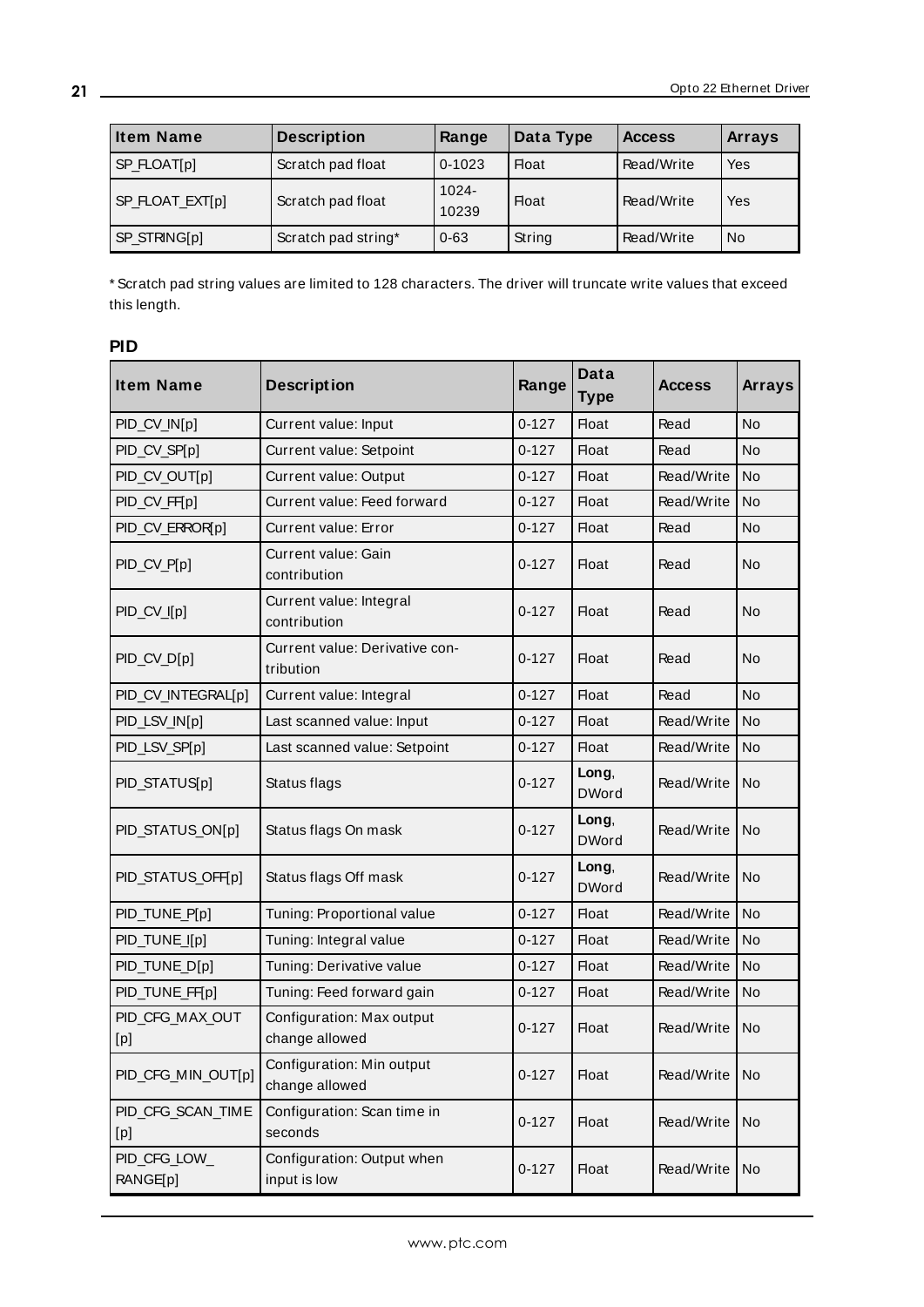| <b>Item Name</b>         | <b>Description</b><br>Range                     |           | Data<br><b>Type</b>   | <b>Access</b> | <b>Arrays</b> |
|--------------------------|-------------------------------------------------|-----------|-----------------------|---------------|---------------|
| PID CFG HI RANGE<br>[p]  | Configuration: Output when<br>input is high     | $0 - 127$ | <b>Float</b>          | Read/Write    | No            |
| PID CFG ALG[p]           | Configuration: Algorithm                        | $0 - 127$ | Long,<br><b>DWord</b> | Read/Write    | No            |
| PID_CFG_MAN_<br>MODE[p]  | Configuration: Manual mode<br>$1 = Yes, 0 = No$ | $0 - 127$ | Long,<br><b>DWord</b> | Read/Write    | No            |
| PID_CFG_FLAGS[p]         | <b>Configuration: Flags</b>                     | $0 - 127$ | Long,<br><b>DWord</b> | Read/Write    | No            |
| PID CFG FLAGS ON<br>[p]  | Configuration: Flags On mask                    | $0 - 127$ | Long,<br><b>DWord</b> | Read/Write    | No            |
| PID_CFG_FLAGS_OFF<br>[p] | Configuration: Flags Off mask                   | $0 - 127$ | Long,<br><b>DWord</b> | Read/Write    | N٥            |
| PID_CFG_MM_IN[p]         | Configuration: Input mem<br>map address         | $0 - 127$ | Long,<br><b>DWord</b> | Read/Write    | No            |
| PID_CFG_MM_SP[p]         | Configuration: Setpoint mem map<br>address      | $0 - 127$ | Long,<br><b>DWord</b> | Read/Write    | No            |
| PID_CFG_MM_OUT[p]        | Configuration: Output mem<br>map address        | $0 - 127$ | Long,<br><b>DWord</b> | Read/Write    | No            |
| PID_SCALE_IN_LOW<br>[p]  | Scaling: Input low range                        | $0 - 127$ | <b>Float</b>          | Read/Write    | No            |
| PID_SCALE_IN_HI[p]       | Scaling: Input high range                       | $0 - 127$ | <b>Float</b>          | Read/Write    | <b>No</b>     |
| PID SCALE OUT<br>LOW[p]  | Scaling: Output lower clamp                     | $0 - 127$ | <b>Float</b>          | Read/Write    | No            |
| PID_SCALE_OUT_HI<br>[p]  | Scaling: Output upper clamp                     | $0 - 127$ | Float                 | Read/Write    | No            |
| PID_SCAN_COUNTER<br>[p]  | Scan counter                                    | $0 - 127$ | Long,<br><b>DWord</b> | Read/Write    | <b>No</b>     |

# **Examples**

| <b>Address</b>                              | <b>Description</b>                                                                                     |
|---------------------------------------------|--------------------------------------------------------------------------------------------------------|
| [MMIO] ip  tcp:10.10.110.126:2001]EU<br>[4] | EU value of point 0 in module 1. Address includes optional prefix.                                     |
| EU[4]                                       | EU value of point 0 in module 1.                                                                       |
| EU_4096[64]                                 | EU value of point 0 in module 1.                                                                       |
| $EUI4-7$ ]                                  | Array with EU value of points 0, 1, 2, 3 in module 1.                                                  |
| STATE[9]                                    | State of point 1 in module 2.                                                                          |
| $HDD_{STATE(3)[0]}$                         | State of point 0 in HDD module 3.                                                                      |
| HDD BANK STATE(3)                           | State of points 0 through 31 in HDD module 3. Value returned as<br>a 32-bit integer, $LSB = point 0$ . |
| ALARM_HI_STATE[5]                           | High state of alarm 5.                                                                                 |
| SP INTEGER[4]                               | Scratch pad integer value 4.                                                                           |
| PID_CV_IN[10]                               | Current value input of PID 10.                                                                         |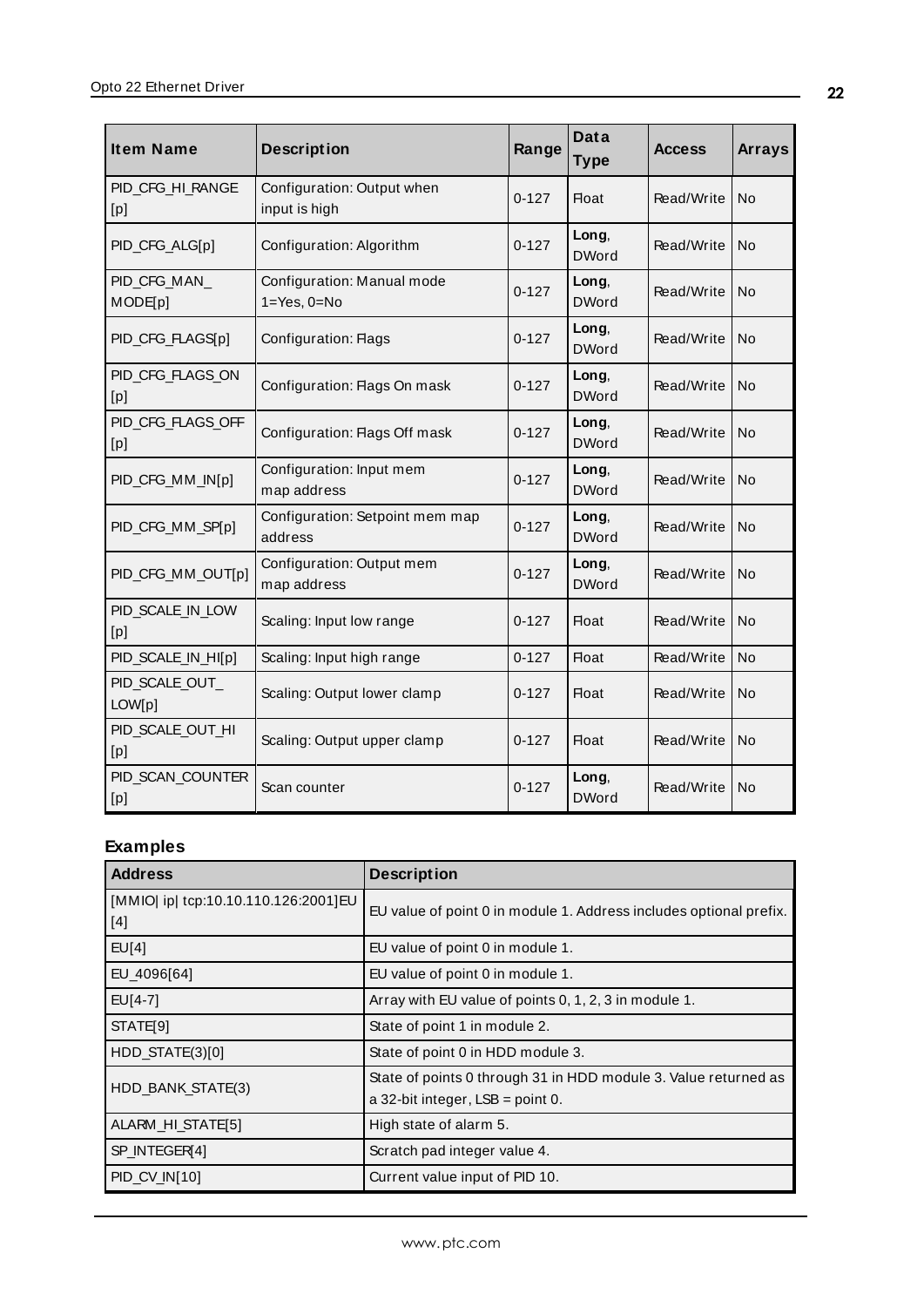### **Strategy Variables (CONT Protocol)**

#### **Basic Address Syntax**

DataType;Property;VariableName

**Table Element Address Syntax** DataType;Property[ElementNumber]

# **Table Element Array Address Syntax**

DataType;Property[StartElementNumber-EndElementNumber]

**Note:** Arrays are limited to 1024 bytes.

#### **Bit Address Syntax**

DataType;Property.BitNumber;VariableName

**Note:** This syntax may be used for 32-bit integer values (I32) and single 32-bit integer table elements (I32T) only. Arrays of bit in integer values are not allowed.

#### **Variables**

| Data Type (Mnemonic) | <b>Property</b> | <b>Description</b>    | Data Type    | <b>Access</b> |
|----------------------|-----------------|-----------------------|--------------|---------------|
| 132                  | <b>VALUE</b>    | 32-bit integer value  | Long, DWord  | Read/Write    |
| 64                   | <b>VALUE</b>    | 64-bit integer value* | Long, DWord  | Read/Write    |
|                      | <b>VALUE</b>    | <b>Float value</b>    | <b>Float</b> | Read/Write    |
| . S                  | <b>VALUE</b>    | String value**        | String       | Read/Write    |
|                      | <b>VALUE</b>    | Timer value           | <b>Float</b> | Read/Write    |

\* 64-bit integer values are represented as a 2-element Long or DWord array.

\* \* String values are limited to 1024 characters. The driver will truncate write values that exceed this length.

### **Tables**

| Data Type (Mnemonic) | <b>Property</b> | <b>Description</b>               | Data Type             | <b>Access</b> |
|----------------------|-----------------|----------------------------------|-----------------------|---------------|
| 132T                 | <b>VALUE</b>    | Table of 32-bit integer values   | Long,<br><b>DWord</b> | Read/Write    |
| 164T                 | <b>VALUE</b>    | Table of 64-bit integer values*  | Long,<br><b>DWord</b> | Read/Write    |
| FT                   | VALUE           | Table of float values            | <b>Float</b>          | Read/Write    |
| <b>ST</b>            | <b>VALUE</b>    | Table of string values* *, * * * | String                | Read/Write    |

\* 64-bit integer values are represented as a 2-element Long or DWord array. An n-element array of 64-bit integer values is represented as a 2n-element Long or DWord array.

\* \* String values are limited to 1024 characters. The driver will truncate write values that exceed this length.

\*\*\* This driver does not support arrays of string table elements.

### **Analog Points**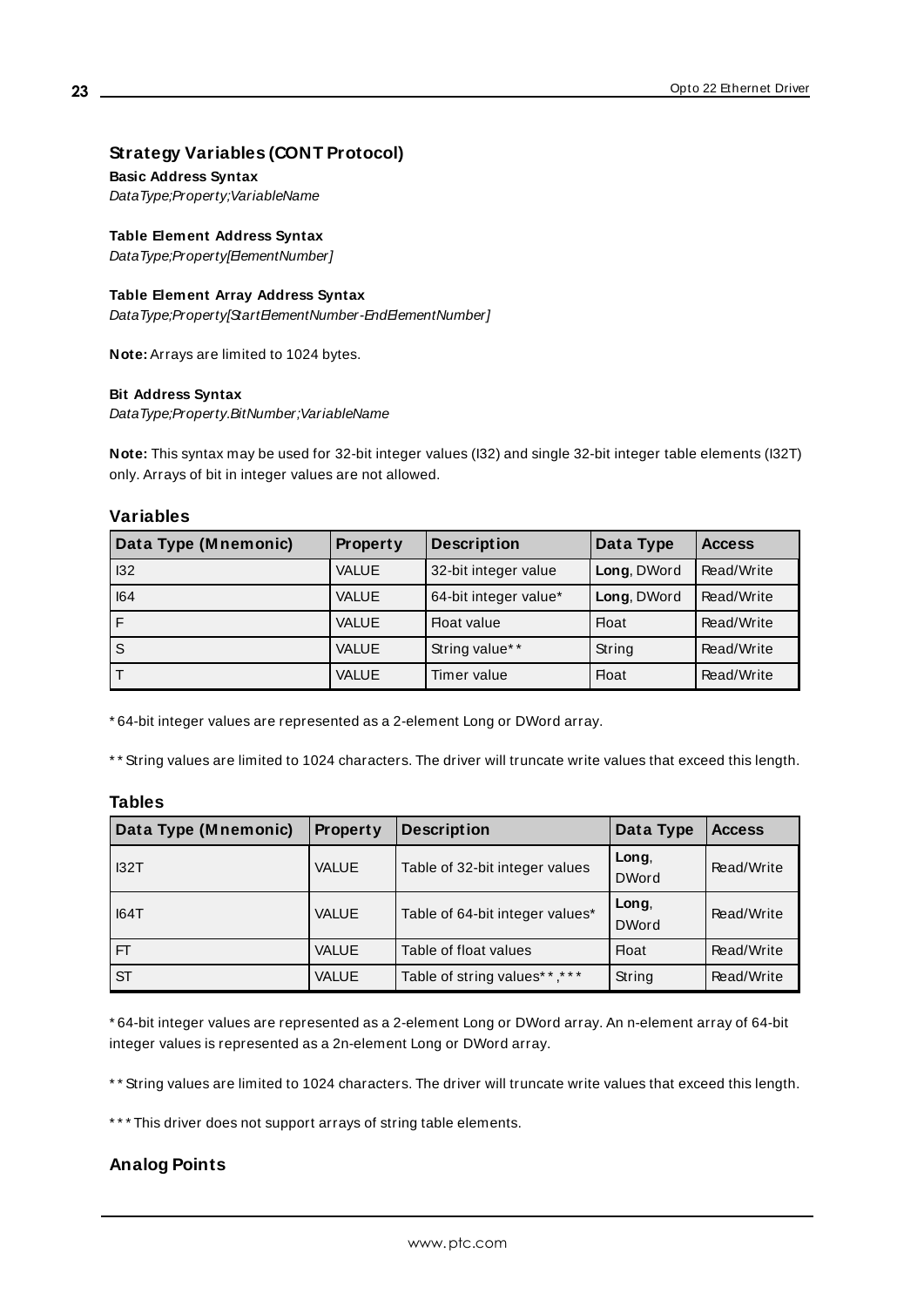| Data Type (Mnemonic) | <b>Property</b> | Description              | Data Type   Access |            |
|----------------------|-----------------|--------------------------|--------------------|------------|
| <b>LAPOINT</b>       | EU              | Engineering Units value* | Float              | Read/Write |

\* Read/Write to XVAL (external value) if communications are enabled for I/O unit and point. Read/Write to IVAL (internal value) otherwise.

### **Digital Points**

| Data Type (Mnemonic) | <b>Property</b> | <b>Description</b> | Data Type      | <b>Access</b> |
|----------------------|-----------------|--------------------|----------------|---------------|
| <b>DPOINT</b>        | <b>STATE</b>    | On/Off State*      | <b>Boolean</b> | Read/Write    |

\* Read/Write to XVAL (external value) if communications are enabled for I/O unit and point. Read/Write to IVAL (internal value) otherwise.

### **Pointers**

The driver can read/write data referenced by pointer variables by pre-pending "PTR\_" to the DataType. Pointer tables are not supported. Supported pointer types include the following:

PTR\_I32 PTR\_I64 PTR\_F PTR\_S PTR\_T PTR\_APOINT PTR\_DPOINT

### **Examples**

| <b>Address</b>                                             | <b>Description</b>                                                                                               |
|------------------------------------------------------------|------------------------------------------------------------------------------------------------------------------|
| [CONT  ip  tcp:10.10.110.126:22001]F;VALUE;MyFloatVariable | Read/Write value of a floating point vari-<br>able named "MyFloatVariable." Address<br>includes optional prefix. |
| F;VALUE;MyFloatVariable                                    | Read/Write value of a floating point vari-<br>able named "MyFloatVariable."                                      |
| I32; VALUE; MyInteger Variable                             | Read/Write value of a 32-bit integer vari-<br>able named "MyInteger Variable."                                   |
| I32; VALUE.0; MyInteger Variable                           | Read/Write bit 0 (LSB) of 32-bit integer<br>variable named "MyIntegerVariable."                                  |
| I32T;VALUE[0];MyIntegerTable                               | Read/Write value of element 0 of a 32-bit<br>integer table called "MyIntegerTable."                              |
| I32T; VALUE[1].0; MyInteger Table                          | Read/Write bit 0 of table element 1 value.                                                                       |
| I32T;VALUE[0-3];MyIntegerTable                             | Read/Write value of table elements 0, 1,<br>2, and 3.                                                            |
| PTR_I32;VALUE;pMyIntegerPointer                            | Read/Write value of 32-bit integer ref-<br>erenced by the pointer variable named<br>"pMyIntegerPointer."         |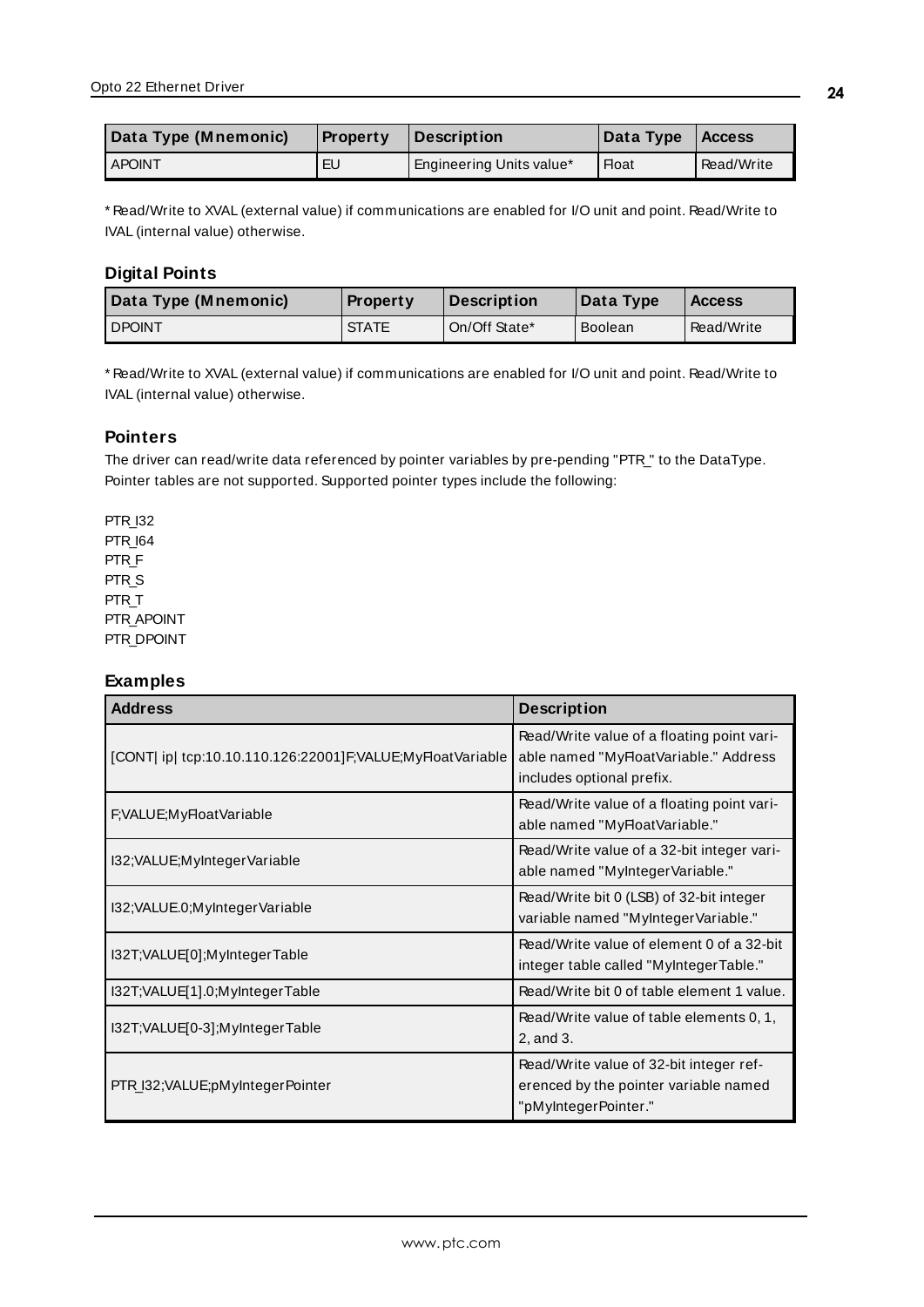### <span id="page-24-0"></span>**Automatic Tag Database Generation**

The Opto 22 Ethernet Driver can import items from a browser database file (\* .bdb). Items must meet the following criteria for import:

- The IP must match the Device ID.
- The item must have supported protocol (MMIO or CONT).
- $\bullet$  The address must be supported. $\ast$
- The array size must be compatible. $*$
- The data type must be compatible.\*\*
- Read and Clear MMIO addresses are not imported, but can be created manually.

\* For more information, refer to **Address [Descriptions](#page-16-0)**.

\*\* For example, the driver does not support string arrays.

### **Creating a Browser Database File**

A browser database file can be created from one or more device configuration files using the Opto Browser Configurator tool. Follow the instructions below for directions on how to create a browser database file.

**Note:** The images below are from the Opto Browser Configurator tool, version R8.2a.

1. Start a new project in the **Browser Configurator**.

| $\frac{1}{2}$ Untitled - Opto Browser Configurator                |                                                   |  |
|-------------------------------------------------------------------|---------------------------------------------------|--|
| Help<br>Server<br>File                                            |                                                   |  |
| ୃହ                                                                |                                                   |  |
| Sources for Items to Add to the Browser Database                  | Select and Drag Items From Here to the Lower Pane |  |
| μĻ                                                                |                                                   |  |
|                                                                   |                                                   |  |
|                                                                   |                                                   |  |
|                                                                   |                                                   |  |
|                                                                   |                                                   |  |
| Items Currently Residing in the Browser Database -- <none></none> |                                                   |  |
|                                                                   |                                                   |  |
| Ready                                                             | NUM                                               |  |

2. Open one or more Browser Item Files created with **PAC Manager** (\* .otg), **PAC Control** (\* .idb), or **OptoControl** (\* .cdb).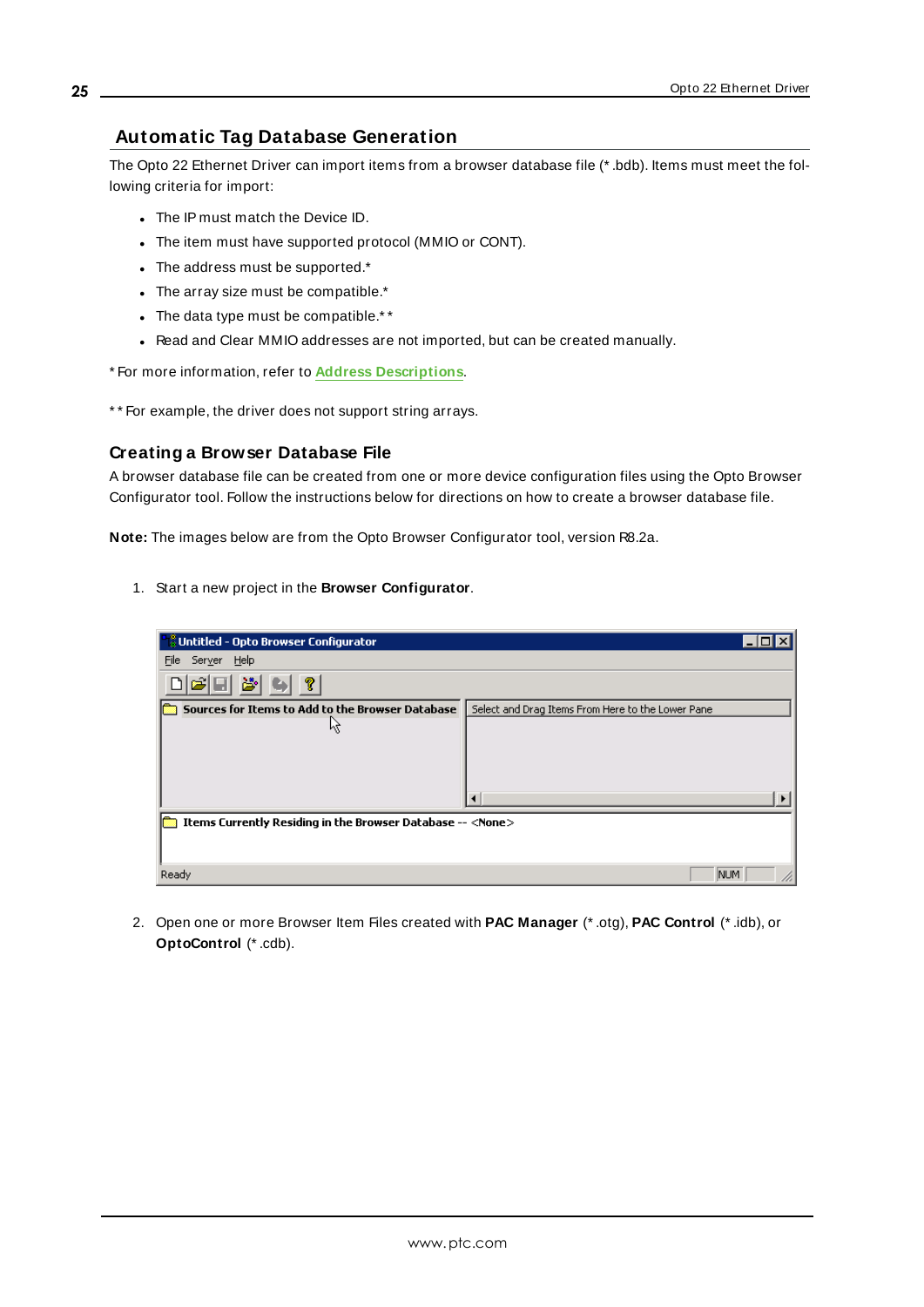|                | Open file(s) that contain Browser Items                     |  |
|----------------|-------------------------------------------------------------|--|
| Look in:       | 4日普囲~<br>Opto22Data                                         |  |
|                | WyControlStrategy.idb                                       |  |
|                |                                                             |  |
|                |                                                             |  |
|                |                                                             |  |
| File name:     | MyControlStrategy.idb<br>$Q$ pen                            |  |
| Files of type: | Cancel<br>All Compatible File Types (*.otg, *.idb, *.cdb) ▼ |  |

3. If an .idb or .cdb file was opened, the controllers will need to be specified.

| <b>Select A Strategy File And Controller</b> |        |
|----------------------------------------------|--------|
| Strategy:                                    |        |
| C:\Opto22Data\MyControlStrategy.idb          | Browse |
| Controller:                                  |        |
| SNAP PAC                                     |        |
| Cancel<br>OK                                 |        |

4. At this point, the browse items should be visible in the upper-left panel. The right panel will show which specific tags are associated with the browser items selected on the left panel. To include tags in the database, drag and drop them from the right panel to the bottom panel.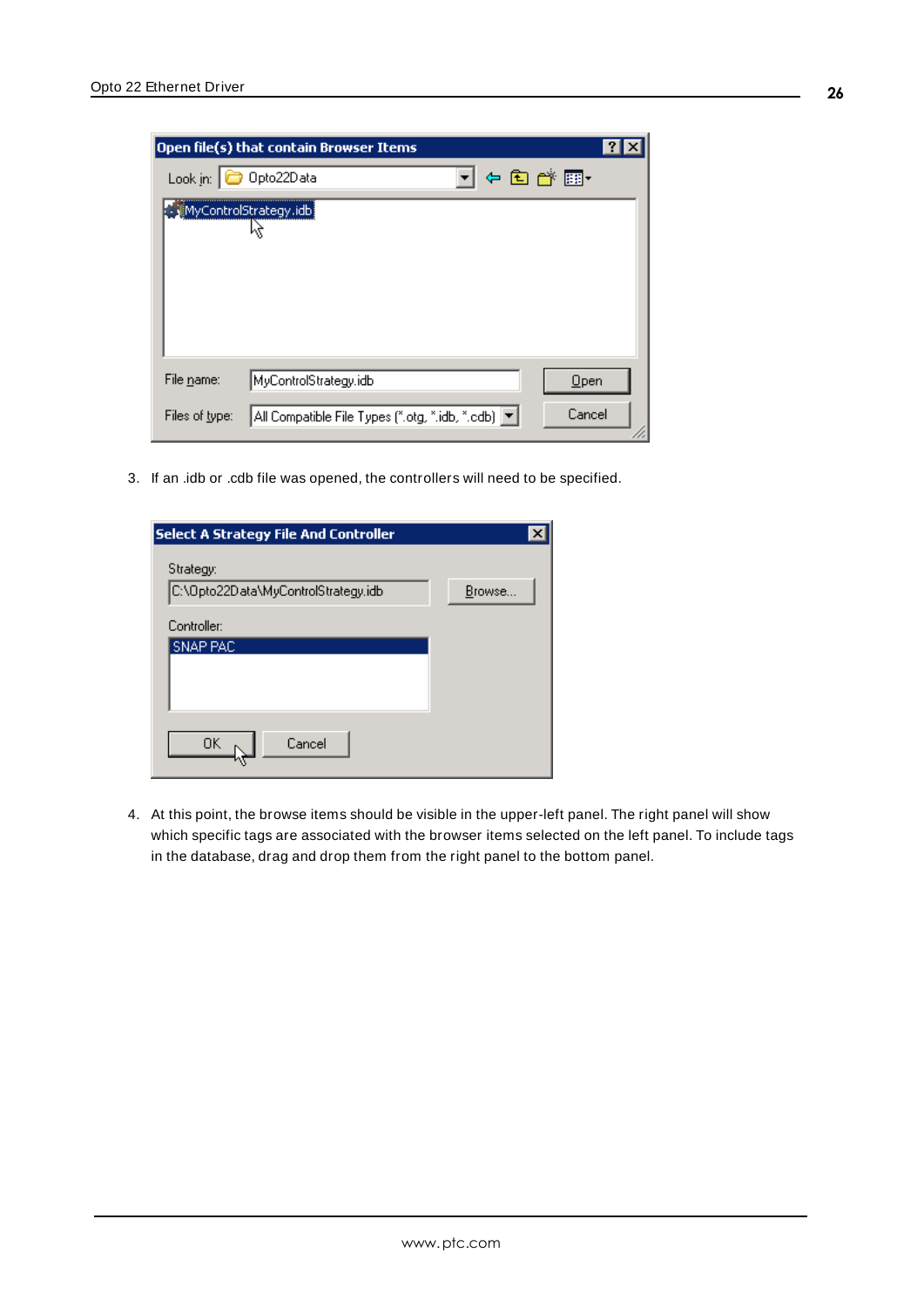| Untitled - Opto Browser Configurator                            | $  \, \rule{0.1cm}{.0cm} \,$ $\rule{0.1cm}{.0cm}$ $  \, \rule{0.1cm}{.0cm} \,$ $\rule{0.1cm}{.0cm}$ $\rule{0.1cm}{.0cm}$ $\rule{0.1cm}{.0cm}$ |
|-----------------------------------------------------------------|-----------------------------------------------------------------------------------------------------------------------------------------------|
| Server Help<br>File                                             |                                                                                                                                               |
| 6 비 원<br><u> ?</u>                                              |                                                                                                                                               |
| 白…23 C:\Opto22Data\MyControlStrategy.idb<br>$\blacktriangle$    | Select and Drag Items From Here to the Lower Pane                                                                                             |
| <b>H</b> . <b>B</b> SNAP PAC<br>由 - m Charts                    | SNAP PAC                                                                                                                                      |
| 由 - <b>Com</b> Variables                                        |                                                                                                                                               |
| $\frac{1}{2}$ $\frac{m}{m}$ I/O Units                           |                                                                                                                                               |
|                                                                 |                                                                                                                                               |
| <b>Items Currently Residing in Browser Database (Not Saved)</b> |                                                                                                                                               |
| C:\Opto22Data\MyControlStrategy.idb<br>Ė~                       |                                                                                                                                               |
| ⊟ <b>so f</b> SNAP PAC                                          |                                                                                                                                               |
| $\Box$ $\Box$ I/O Units                                         |                                                                                                                                               |
| ⊟ RO SNAP_PAC_io                                                |                                                                                                                                               |
| <b>Direct</b><br>Ėŀ                                             |                                                                                                                                               |
|                                                                 |                                                                                                                                               |
| 白 <b>琉</b> DIO                                                  |                                                                                                                                               |
| $\Box$ STATE                                                    |                                                                                                                                               |
| — ONLATCH                                                       |                                                                                                                                               |
| OFFLATCH                                                        |                                                                                                                                               |
| ACTIVE COUNTER                                                  |                                                                                                                                               |
| COUNTERDATA                                                     |                                                                                                                                               |
| illering ONLATCH_READCLEAR                                      |                                                                                                                                               |
| OFFLATCH_READCLEAR                                              |                                                                                                                                               |
| — COUNTERDATA_READCLEAR                                         |                                                                                                                                               |
| Ready                                                           | NUM                                                                                                                                           |

5. If including High Density Digital (HDD) module items, additional information must be specified. Rightclick on the item and select **Add to Browser Database…**.

| <b>High Density Digital Point</b> |
|-----------------------------------|
| Tag: HDD_COUNTER_READCLEAR        |
| Module #: $ 0 $<br>(0.15)         |
| Add one point                     |
| Point #: $\boxed{0}$<br>$(0-31)$  |
| Add a range of points             |
| Start #:<br>(0.30)                |
| End #:<br>$(1-31)$                |
| OΚ<br>Cancel                      |

6. Next, save the browser database.

### **Importing Browser Items**

The driver can automatically generate tags for items in the browser database file. To do so, follow the instructions below.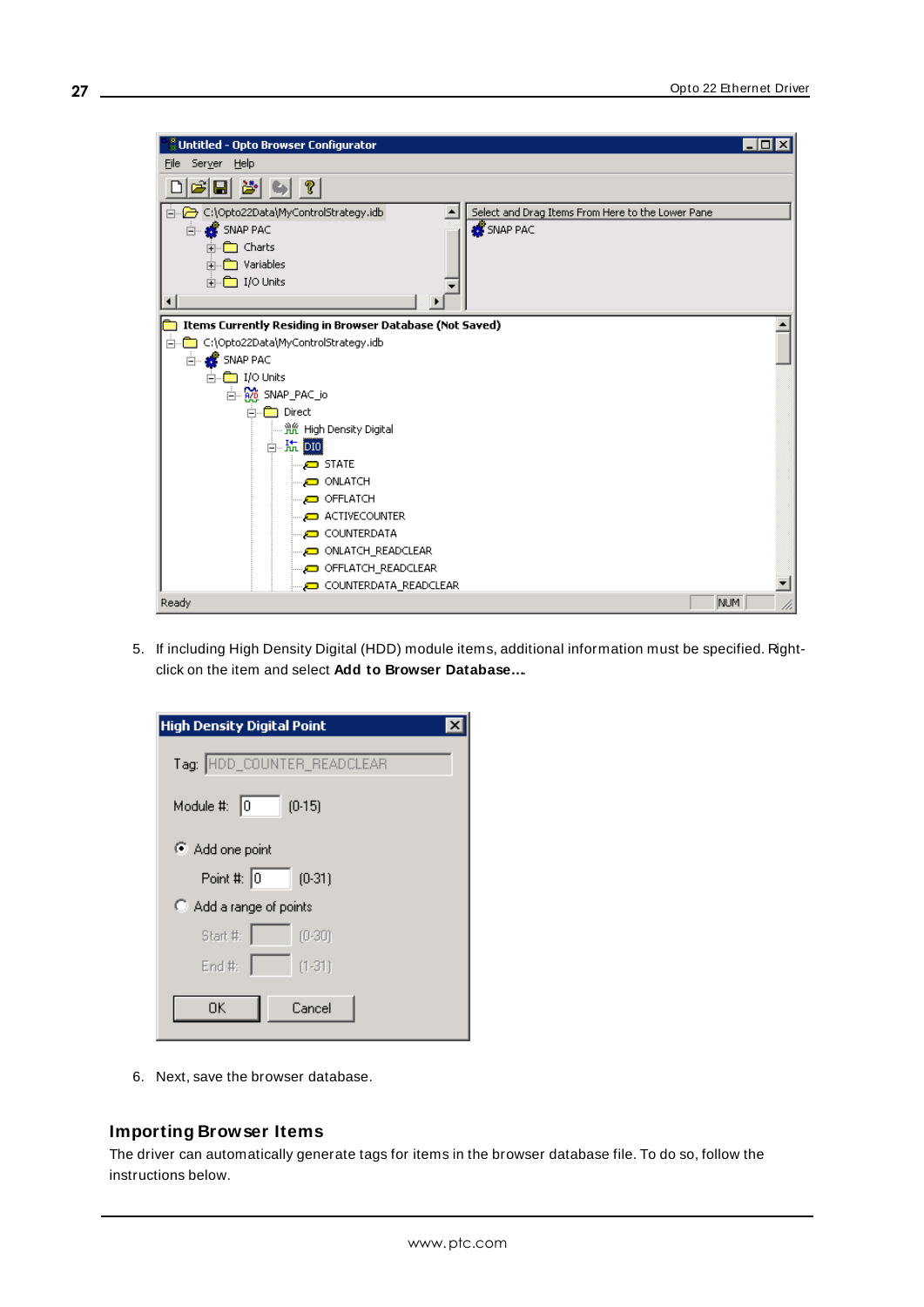- 1. In the specific device's Device Properties, click on the **Import** tab.
- 2. Specify the name and path to the database file. Then, click **Apply**.
- 3. In Device Properties, click on the **Database Creation** tab. The driver can be configured to import these tags every time the driver starts, thus automatically keeping the driver configuration up to date with changes made to the database file. It is, however, usually sufficient to import the tags once by clicking **Auto Create** | **OK**. For more information on database creation options, refer to the OPC Server Help documentation.
- 4. Once the automatic tag generation feature is triggered, the driver will open the specified browser database file and create a tag for each supported item with location IPaddresses that match the driver's Device ID.

**See Also: Address [Descriptions](#page-16-0)**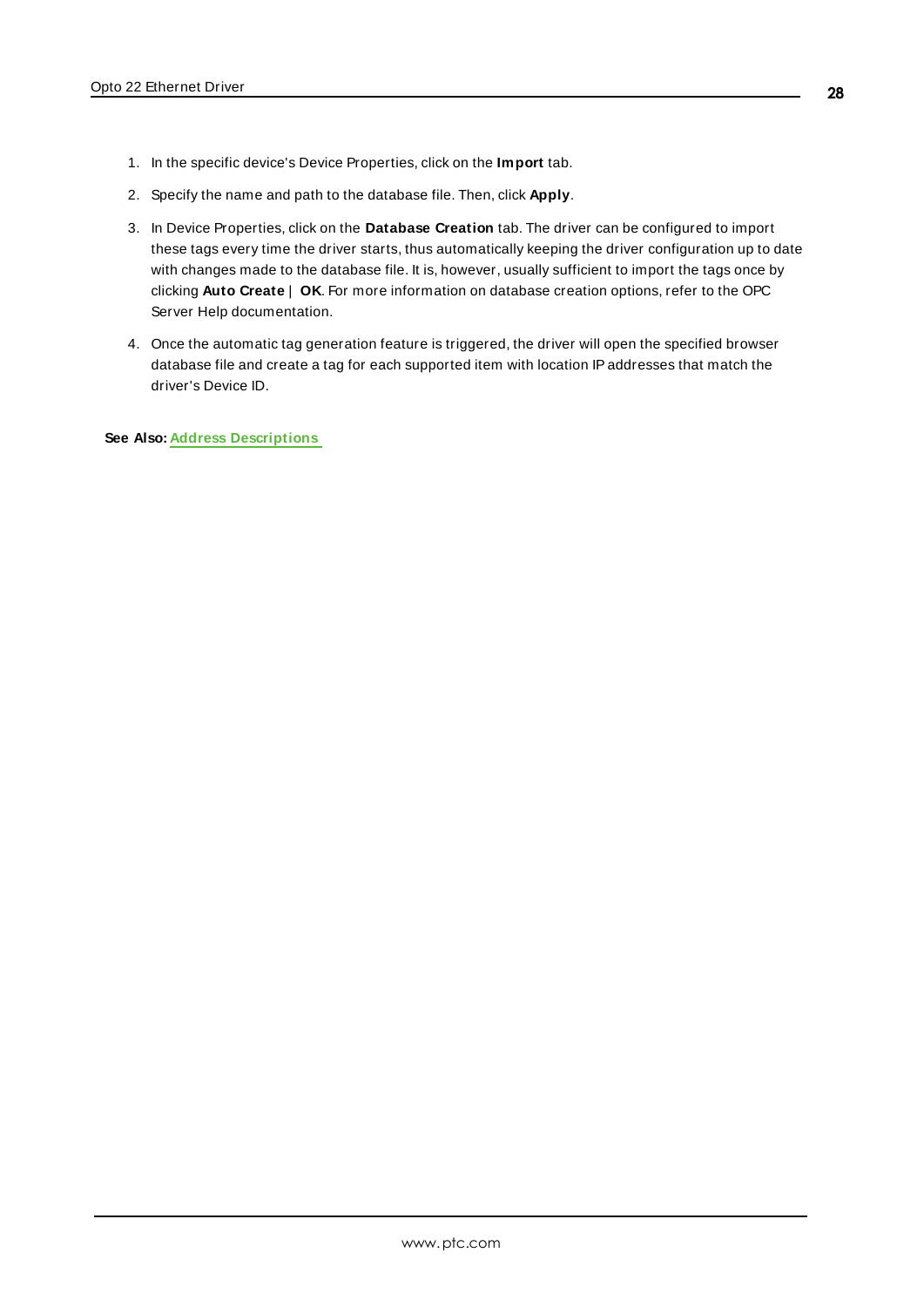### <span id="page-28-0"></span>**Optimizing Communications**

The Opto 22 Ethernet Driver has been designed to provide the best performance with the least amount of impact on the system's overall performance. While the Opto 22 Ethernet Driver is fast, there are a couple of guidelines that can be used to control and optimize the application and gain maximum performance.

This server refers to communications protocols like Opto 22 Ethernet device as a channel. Each channel defined in the application represents a separate path of execution in the server. Once a channel has been defined, a series of devices must then be defined under that channel. Each of these devices represents a single Ethernet device from which data will be collected. While this approach to defining the application will provide a high level of performance, it won't take full advantage of the Opto 22 Ethernet Driver or the network. An example of how the application may appear when configured using a single channel is shown below.



Devices appear under a single channel. In this configuration, the driver must move from one device to the next as quickly as possible to gather information at an effective rate. As more devices are added or more information is requested from a single  $\lim_{n\to\infty}$  Device2 device, the overall update rate begins to suffer.

If the Opto 22 Ethernet Driver could only define one single channel, then the example shown above would be the only option available; however, the Opto 22 Ethernet Driver can define up to 256 channels. Using multiple channels distributes the data collection workload by simultaneously issuing multiple requests to the network. An example of how the same application may appear when configured using multiple channels to improve performance is shown below.



Each device can be defined under its own channel. In this configuration, a single path of execution is dedicated to the task of gathering data from each device. If the application has fewer devices, it can be optimized exactly how it is shown here.

The performance will improve even if the application has more devices. While fewer devices may be ideal, the application will still benefit from additional channels. Although by spreading the device load across all channels will cause the server to move from device to device again, it can now do so with far less devices to process on a single channel.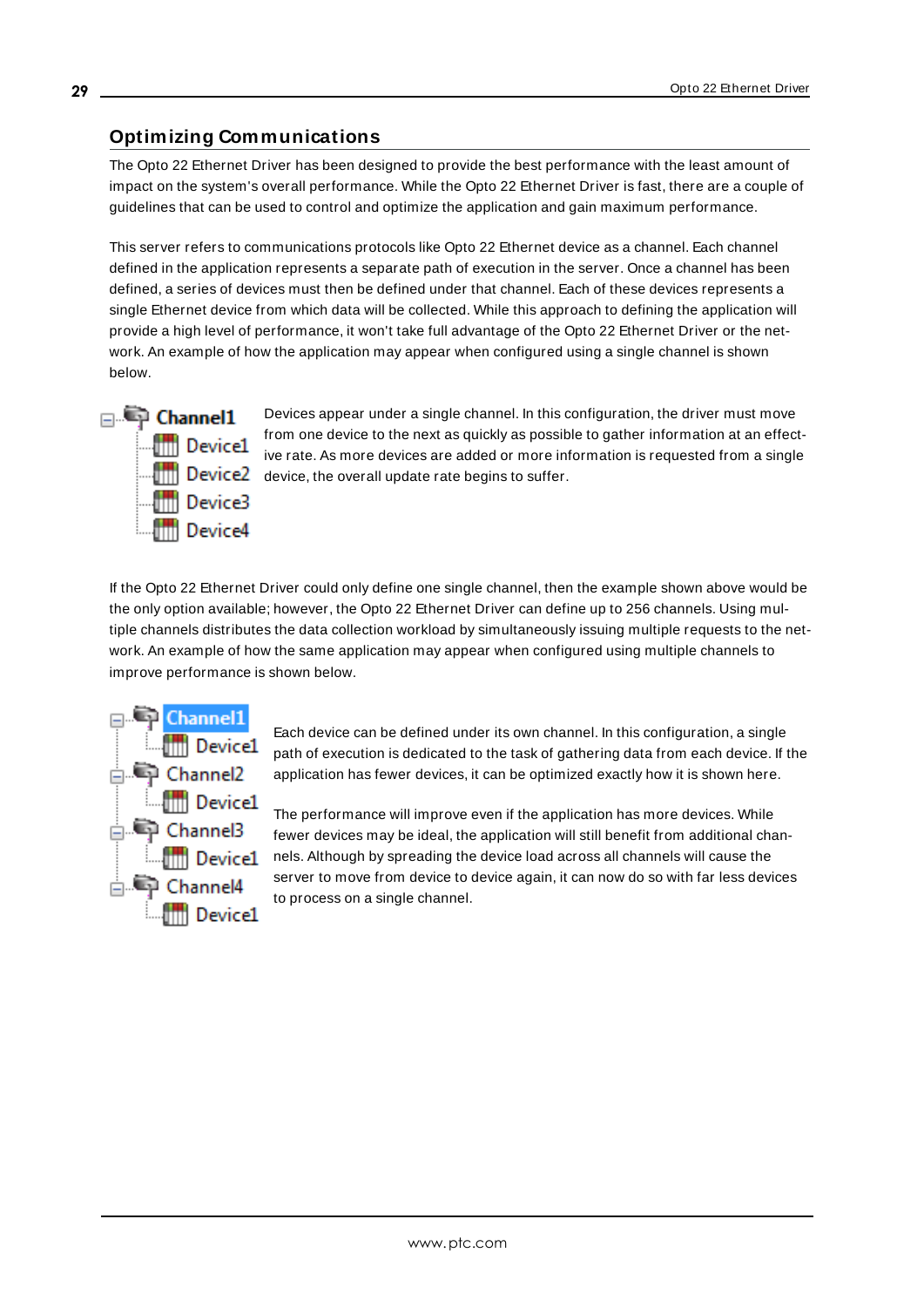### <span id="page-29-0"></span>**Error Descriptions**

The following error/warning messages may be generated. Click on the link for a description of the message.

### **Address Validation**

**[M issing](#page-30-0) Address Device's address ['<address>'](#page-30-1) contains a syntax error Address ['<address>'](#page-30-2) is out of range for the specified device or register Device address ['<address>'](#page-30-3) is not supported by model '<model name>' Array support is not available for the specified address: ['<address>'](#page-31-0) Data [Type'<type>'](#page-31-1) is not valid for the device address '<address> Device address ['<address>'](#page-31-2) is Read Only**

### **Device Status Messages**

**Device ['<channel.device>'](#page-31-3) not responding to requests on I/ O Unit (M M IO) port Device ['<channel.device>'](#page-32-0) not responding to requests on Control Engine (CONT) port Unable to write to ['<address>'](#page-32-1) on device '<device name>'**

### **Device Specific Messages**

**Winsock [initialization](#page-32-2) failed (OSError = <n>)**

**Winsock V1.1 or higher must be [installed](#page-33-0) to use the Opto 22 Ethernet Driver**

**Unable to bind to adapter: ['<adapter](#page-33-1) name>'. Connect failed**

**Powerup clear failed for device '<device name>'. [<Protocol>](#page-33-2) response code: <n>**

**Write failed for tag '<tag name>' on device '<device name>'. [<Protocol>](#page-34-0) response code: [<n>](#page-34-0)**

**Read failed for tag '<tag name>' on device '<device name>'. [<Protocol>](#page-34-1) response code: [<n>](#page-34-1)**

**Block read failed for <n> bytes starting at [<memory](#page-34-2) map offset> on device '<device name>'. [<Protocol>](#page-34-2) response code: <n>**

**Read failed for tag '<tag name>' on device ['<device](#page-35-0) name>'. Object appears to be invalid in current [strategy](#page-35-0)**

**Read failed for tag '<tag name>' on device '<device name>'. [Unexpected](#page-35-1) CONT data [format](#page-35-1)**

**Read request failed for multiple tags on device '<device name>'. CONT [response](#page-35-2) code: [<n>](#page-35-2)**

### **Import Error Messages**

**Did not import one or more items with [incompatible](#page-36-0) protocol or IP**

**No [compatible](#page-36-1) items found in import file**

**Did not import item ['<address>'](#page-37-0) at record <record> - arrays not supported for specified [address](#page-37-0)**

**Did not import item ['<address>'](#page-37-1) at record <record> - Read and Clear tags must be manually [created](#page-37-1)**

**Error parsing import file record [number](#page-37-2) n, field f**

**Did not import item '<address>' at record <record> - [unsupported](#page-38-0) array size**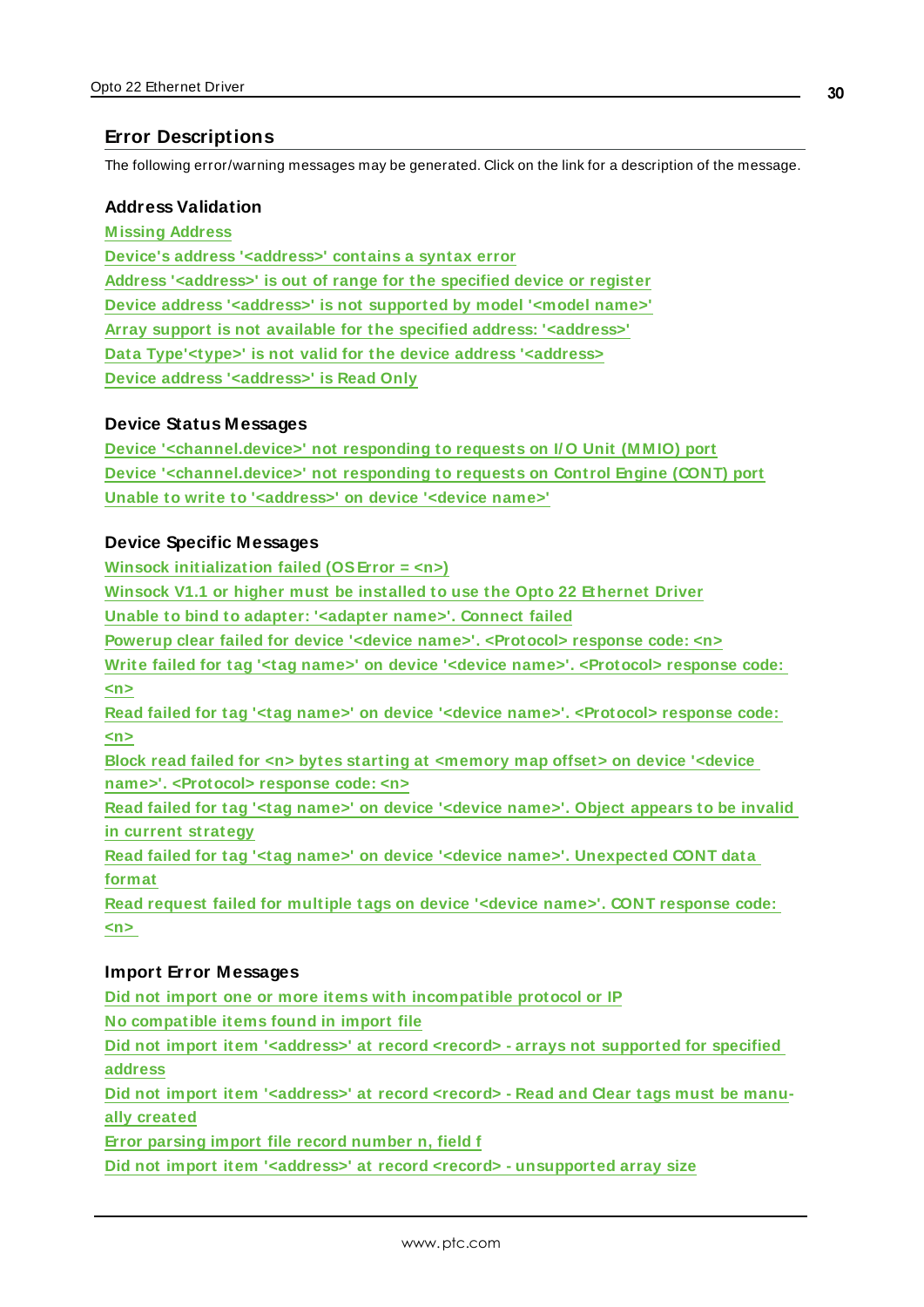### **Response Codes**

**M M IO [Response](#page-38-1) Codes CONT [Response](#page-38-2) Codes**

### <span id="page-30-0"></span>**Missing address**

### **Error Type:**

Warning

### **Possible Cause:**

A tag address that has been specified dynamically has no length.

### **Solution:**

<span id="page-30-1"></span>Re-enter the address in the client application.

### **Device address '<address>' contains a syntax error**

### **Error Type:**

Warning

### **Possible Cause:**

A tag address that has been specified dynamically contains one or more invalid characters.

#### **Solution:**

<span id="page-30-2"></span>Re-enter the address in the client application.

### **Address '<address>' is out of range for the specified device or register**

#### **Error Type:**

Warning

### **Possible Cause:**

A tag address that has been specified dynamically references a location that is beyond the range of supported locations for the device.

#### **Solution:**

<span id="page-30-3"></span>Verify the address is correct; if it is not, re-enter it in the client application.

### **Device address '<address>' is not supported by model '<model name>'**

#### **Error Type:**

Warning

### **Possible Cause:**

A tag address that has been specified dynamically references a location that is valid for the communications protocol but not supported by the target device.

### **Solution:**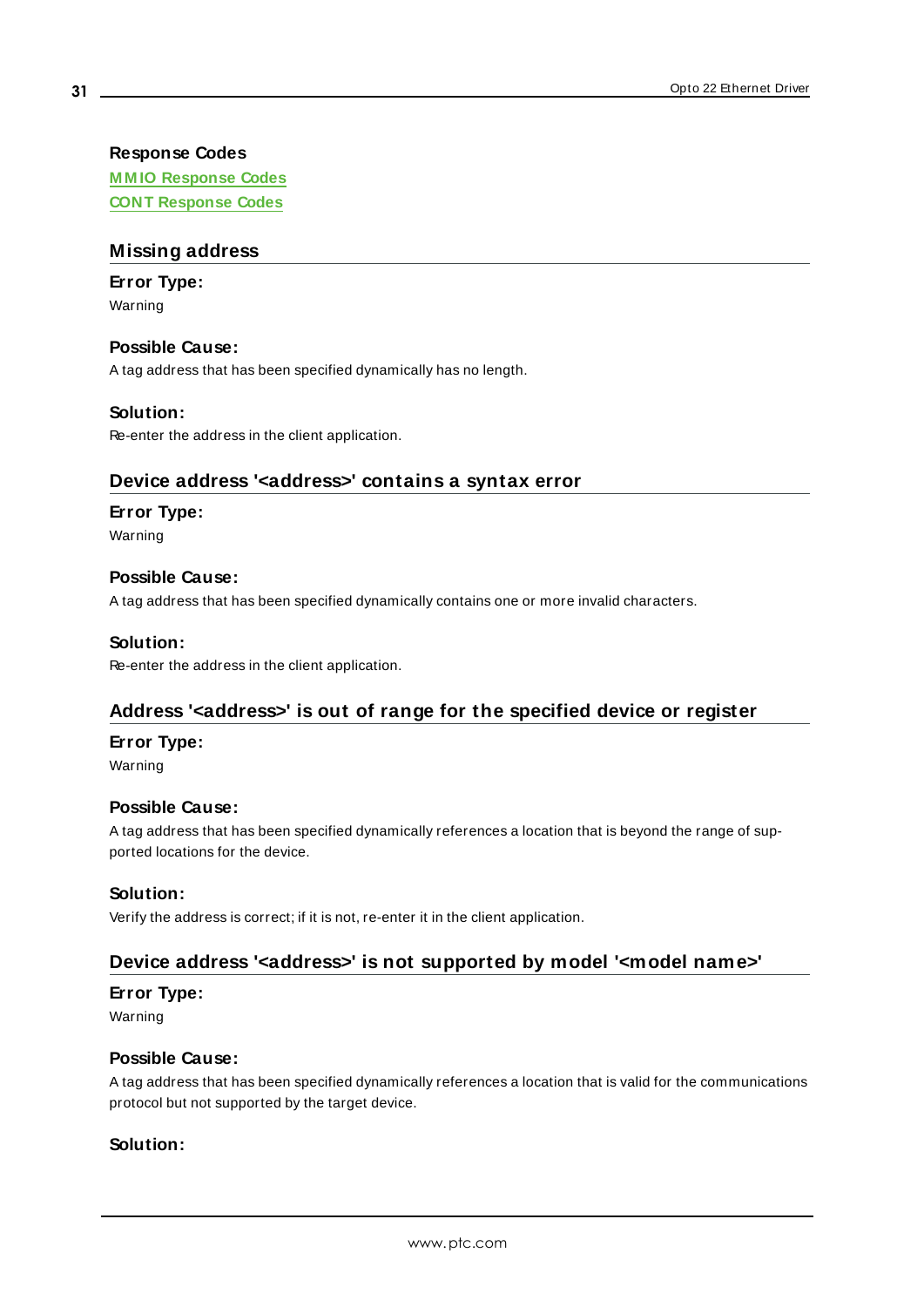Verify the address is correct; if it is not, re-enter it in the client application. Also verify that the selected model name for the device is correct.

### <span id="page-31-0"></span>**Array support is not available for the specified address: '<address>'**

#### **Error Type:**

Warning

### **Possible Cause:**

A tag address that has been specified statically contains an array reference for an address type that doesn't support arrays.

#### **Solution:**

<span id="page-31-1"></span>Re-enter the address in the client application to remove the array reference or correct the address type.

### **Data Type '<type>' is not valid for device address '<address>'**

#### **Error Type:**

Warning

### **Possible Cause:**

A tag address that has been specified dynamically has been assigned an invalid data type.

### **Solution:**

<span id="page-31-2"></span>Modify the requested data type in the client application.

### **Device address '<address>' is Read Only**

#### **Error Type:**

Warning

#### **Possible Cause:**

A tag address that has been specified dynamically has a requested access mode that is not compatible with what the device supports for that address.

#### **Solution:**

<span id="page-31-3"></span>Change the access mode in the client application.

## **Device '<channel.device>' not responding to requests on I/ O Unit (MMIO) port**

**Error Type:** Serious

### **Possible Cause:**

- 1. The MMIO port number configured in the device may not match the port configured in the hardware.
- 2. The device cannot accept any more TCP connections.

### **Solution:**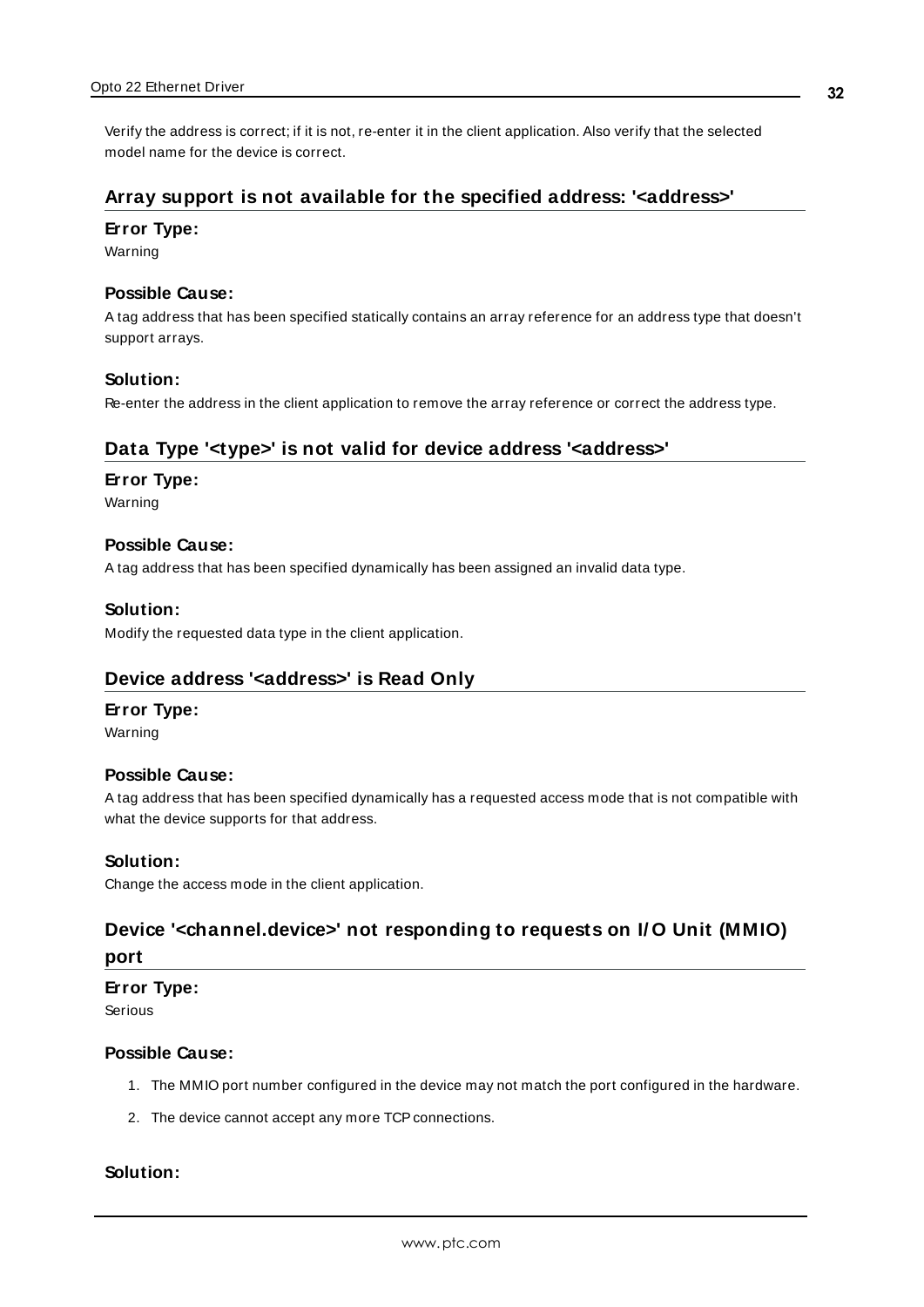- 1. Verify the port configuration and change as needed.
- 2. Eliminate other applications and hardware that have made unnecessary TCP connections to the device. Alternatively, configure the driver to UDP.

### **See Also:**

<span id="page-32-0"></span>**[Communications](#page-13-0) Parameters**

# **Device '<channel.device>' not responding to requests on Control Engine (CONT) port**

### **Error Type:**

Serious

#### **Possible Cause:**

The CONT port number configured in the device may not match the port configured in the hardware.

#### **Solution:**

Verify the port configuration and change as needed.

**See Also: [Communications](#page-13-0) Parameters**

### <span id="page-32-1"></span>**Unable to write to '<address>' on device '<device>'**

### **Error Type:**

Serious

### **Possible Cause:**

- 1. The network connection between the device and the host PC is broken.
- 2. The communications parameters configured for the device and driver do not match.

#### **Solution:**

- 1. Verify the cabling between the PC and the PLC device.
- 2. Verify that the specified communications parameters match those of the device.

# <span id="page-32-2"></span>**Winsock initialization failed (OS Error = <n>)**

### **Error Type:**

Fatal

| <b>OS</b> Error | Indication                                                                                  | <b>Possible Solution</b>                        |
|-----------------|---------------------------------------------------------------------------------------------|-------------------------------------------------|
| 10091           | Indicates that the underlying network subsystem<br>is not ready for network communications. | l Wait a few seconds and restart the<br>driver. |
| 10067           | Limit on the number of tasks supported by the                                               | Close one or more applications that             |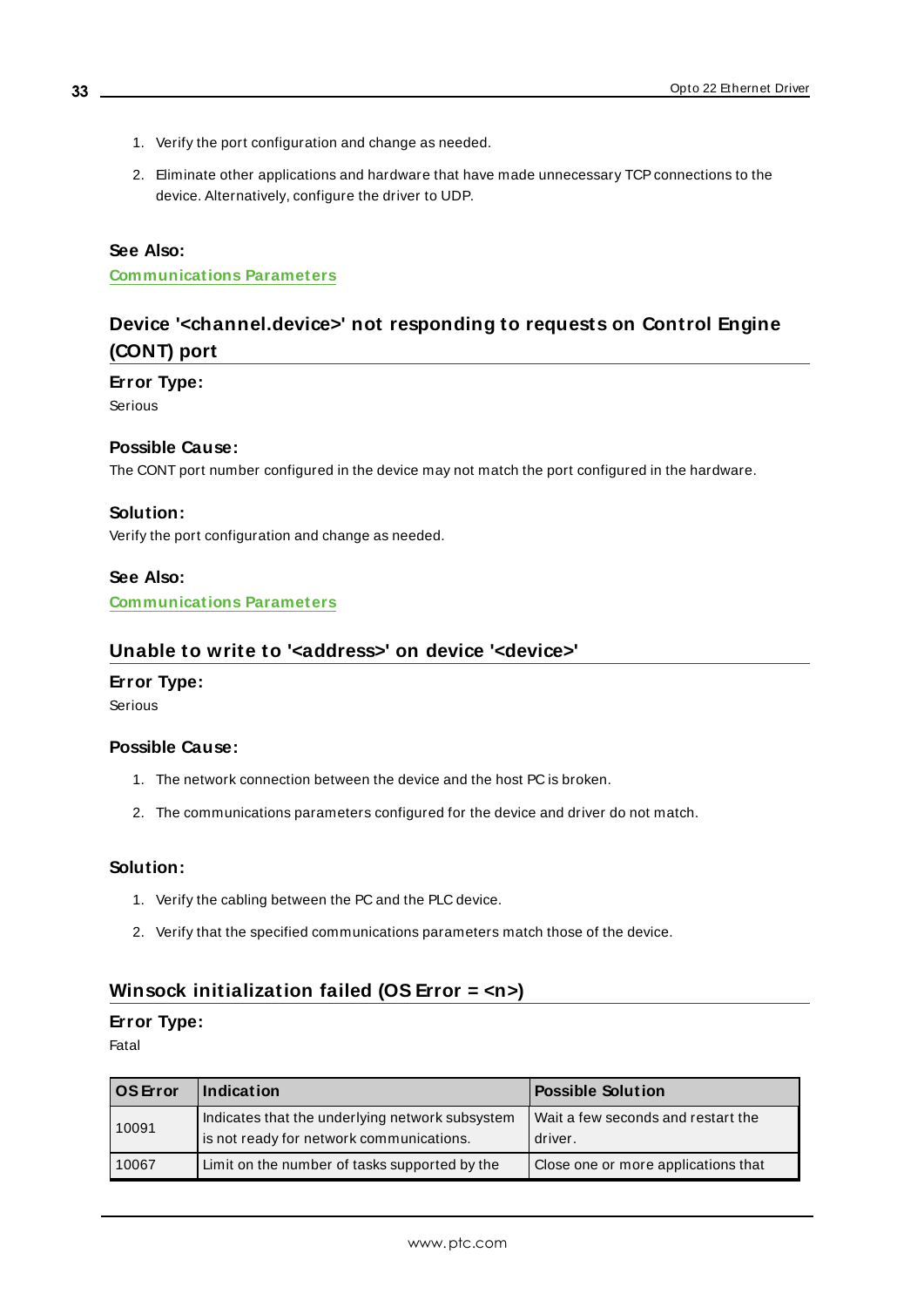| <b>OS</b> Error | Indication                              | <b>Possible Solution</b>             |
|-----------------|-----------------------------------------|--------------------------------------|
|                 | Windows Sockets implementation has been | may be using Winsock and restart the |
|                 | reached.                                | driver.                              |

# <span id="page-33-0"></span>**Winsock V1.1 or higher must be installed to use the Opto 22 Ethernet device driver**

#### **Error Type:**

Fatal

#### **Possible Cause:**

The version number of the Winsock DLL found on the system is less than 1.1.

### **Solution:**

<span id="page-33-1"></span>Upgrade Winsock to version 1.1 or higher.

### **Unable to bind to adapter: '<adapter name>'. Connect failed**

#### **Error Type:**

Fatal

#### **Possible Cause:**

The driver was unable to bind to the specified network adapter, which is necessary for communications with the device.

#### **Reasons:**

- 1. Adapter is disabled or no longer exists.
- 2. Network system failure, such as Winsock or network adapter failure.
- 3. No more available ports.

### **Solution:**

- 1. Check the Channel Properties | Network Interface | Network Adapter list in the Communications Server application for network adapters available on the system. If '<adapter>' is not in this list, steps should be taken to make it available to the system. This includes but is not limited to: verifying that the network connection is enabled and connected in the PC's Network Connections.
- 2. Determine how many channels are using the same '<adapter>' in the communications server application. Reduce this number so that only one channel is referencing '<adapter>'. If the error still occurs, check to see if other applications are using that adapter and shut down those applications

# <span id="page-33-2"></span>**Powerup clear failed for device'<device name>'. <Protocol> response code:**

**<n>**

### **Error Type:**

Serious

### **Possible Cause:**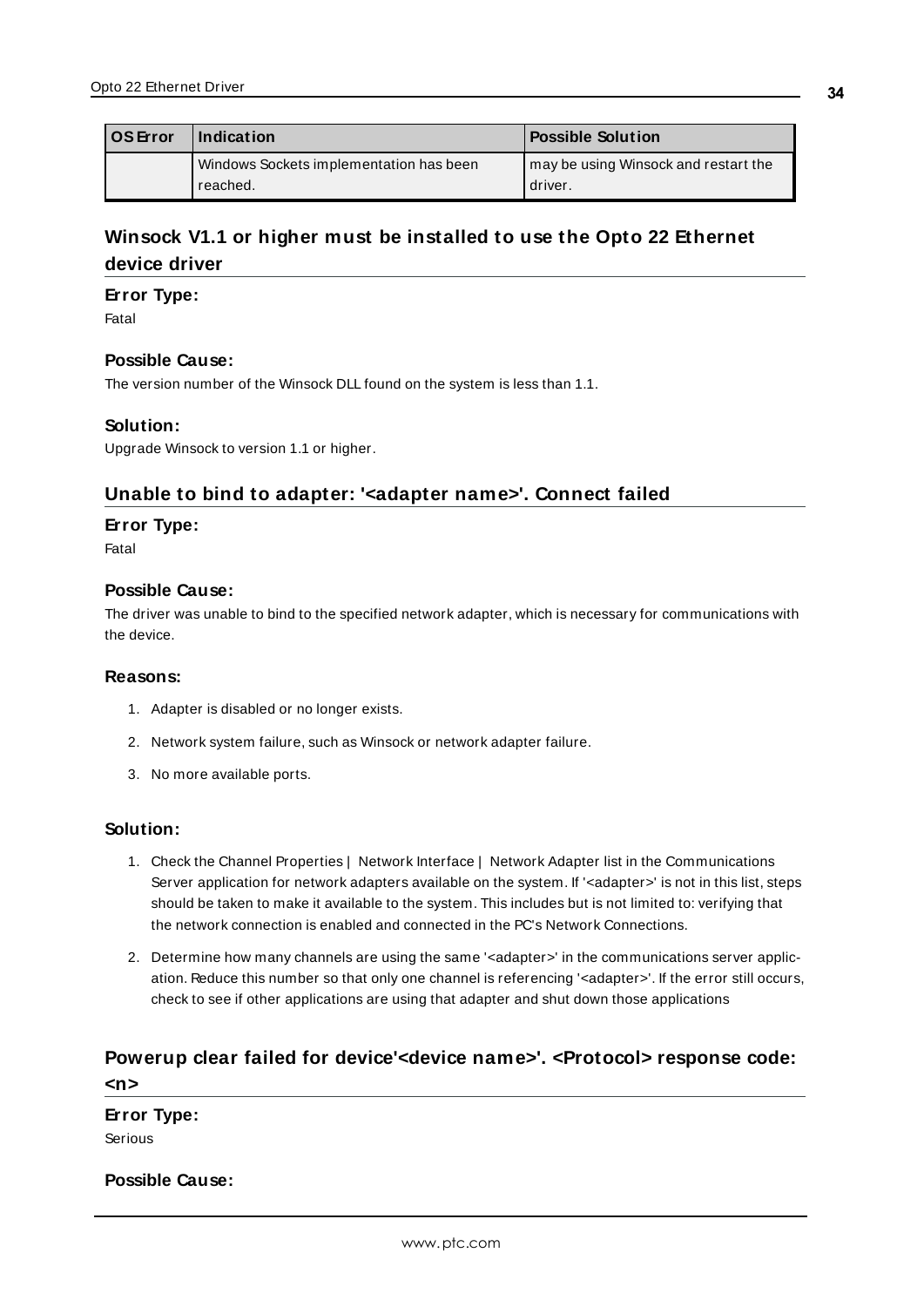The device was restarted and requires the driver to send a "Powerup Clear' message before data access is permitted.

### **Solution:**

The problem may correct itself as the driver issues new requests. Additional actions will depend on the reported error code. Refer to the response code for the specific reason of failure.

### **Note:**

If the Protocol is MMIO, refer to **MMIO [Response](#page-38-1) Codes**. If Protocol is CONT, refer to **CONT [Response](#page-38-2) [Codes](#page-38-2)**.

# <span id="page-34-0"></span>**Write failed for tag '<tag name>' on device '<device name>'. <Protocol> response code: <n>**

#### **Error Type:**

Warning

### **Possible Cause:**

The device rejected a write request. Refer to the response code for the specific reason why.

#### **Solution:**

The problem may correct itself as the driver issues new requests. Additional actions will depend on reported error code.

#### **Note:**

<span id="page-34-1"></span>If Protocol is MMIO, see **MMIO [Response](#page-38-1) Codes**. If Protocol is CONT, see **CONT [Response](#page-38-2) Codes**.

### **Read failed for tag '<tag name>' on device '<device name>'. <Protocol> response code: <n>**

**Error Type:**

Warning

### **Possible Cause:**

The device rejected a read request for a single tag. Refer to the response code for the specific reason why.

#### **Solution:**

The problem may correct itself as the driver issues new requests. Additional actions will depend on reported error code.

### **Note:**

<span id="page-34-2"></span>If Protocol is MMIO, see **MMIO [Response](#page-38-1) Codes**. If Protocol is CONT, see **CONT [Response](#page-38-2) Codes**.

### **Block read failed for <n> bytes starting at <memory map offset> on device '<device name>'. <Protocol> response code: <n>**

**Error Type:** Warning

#### **Possible Cause:**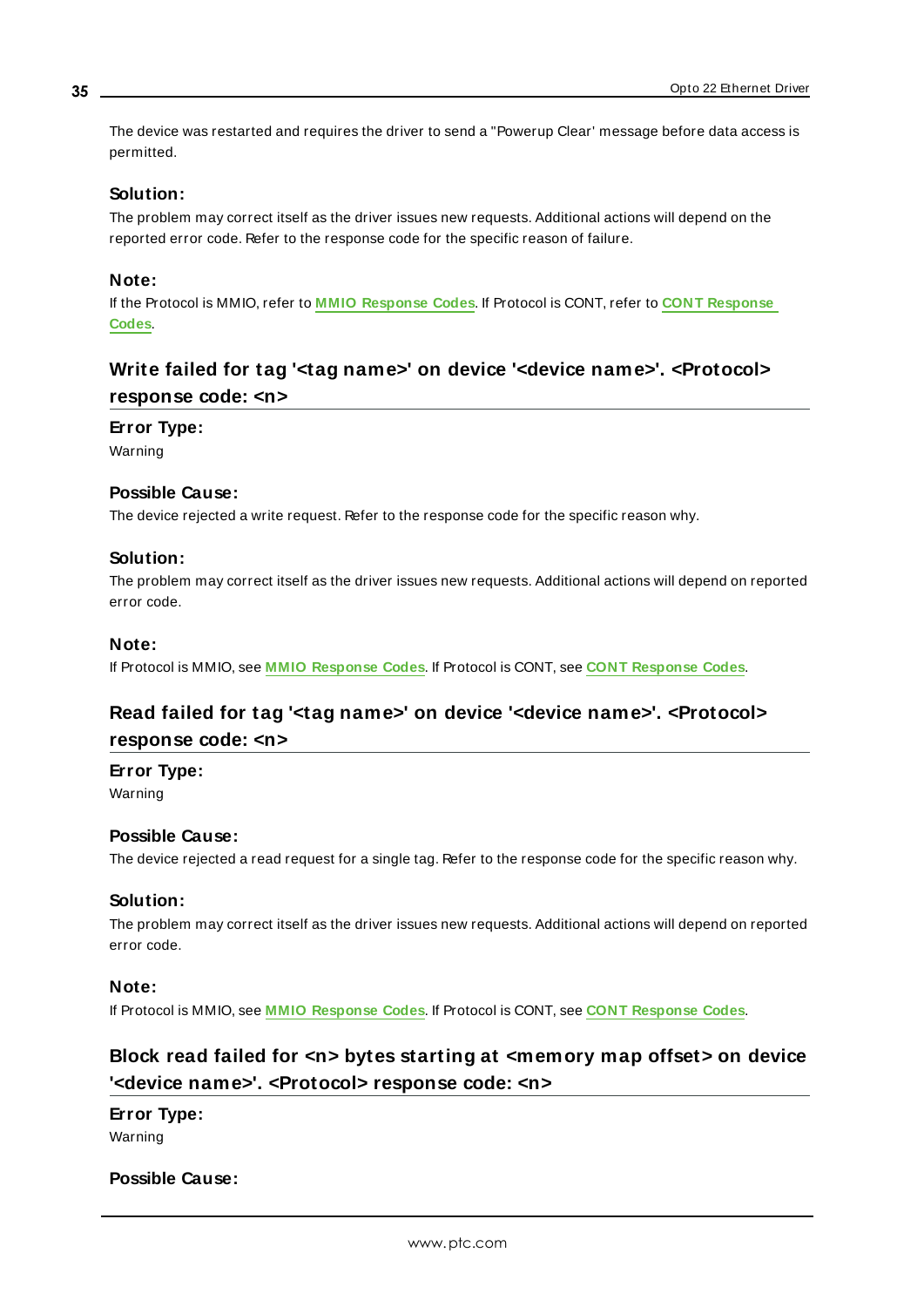The device rejected a read request for a block of data that would update multiple tags. Refer to the response code for the specific reason why.

#### **Solution:**

The problem may correct itself as the driver issues new requests. Additional actions will depend on reported error code.

#### **Note:**

<span id="page-35-0"></span>If Protocol is MMIO, see **MMIO [Response](#page-38-1) Codes**. If Protocol is CONT, see **CONT [Response](#page-38-2) Codes**.

# **Read failed for tag '<tag name>' on device '<device name>'. Object appears to be invalid in current strategy**

#### **Error Type:**

Warning

### **Possible Cause:**

The tag addresses a strategy variable that is not defined in the device control strategy.

### **Solution:**

- 1. Correct the address or remove the tag.
- 2. Define a new strategy variable.

# <span id="page-35-1"></span>**Read failed for tag '<tag name>' on device '<device name>'. Unexpected CONT data format**

#### **Error Type:**

Serious

### **Possible Cause:**

The driver received a response to a strategy variable Read or Write that did not have the expected length or format.

### **Solution:**

<span id="page-35-2"></span>Contact Technical Support.

### **Read request failed for multiple tags on device '<device name>'. CONT response code: <n>**

### **Error Type:**

Warning

### **Possible Cause:**

The device rejected a read request for multiple tags that address strategy variables. Refer to the response code for specific reason why.

### **Solution:**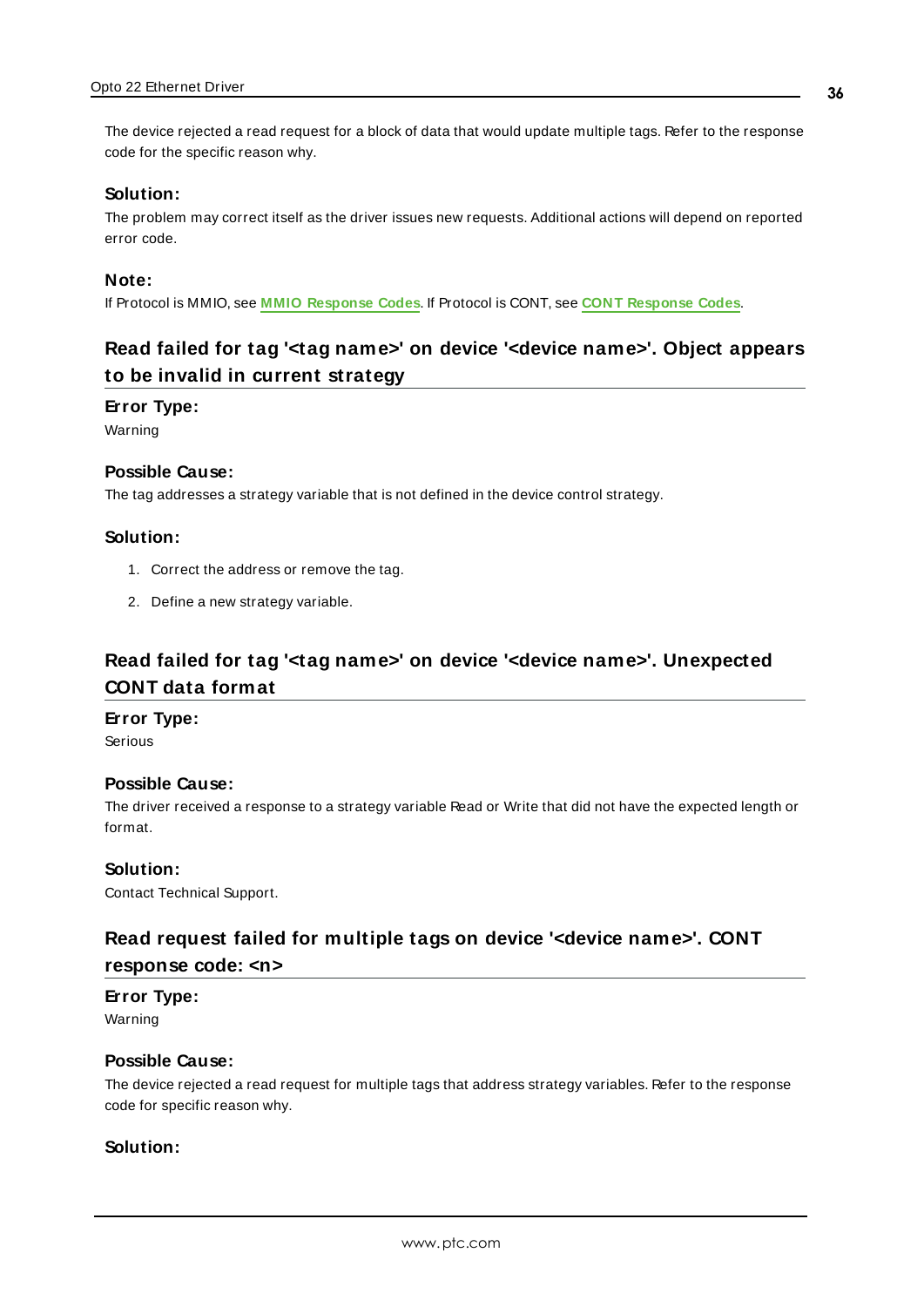The problem may correct itself as the driver issues new requests. Additional actions will depend on the reported error code.

#### **See Also:**

<span id="page-36-0"></span>**CONT [Response](#page-38-2) Codes**

### **Did not import one or more items with incompatible protocol or IP**

### **Error Type:**

Warning

#### **Possible Cause:**

- 1. The import file contained items for a device with an IPother than that configured for the Device ID.
- 2. The import file contained items for a protocol that is not supported by this driver.

#### **Solution:**

This driver will only import those items with a matching IP address. Make sure the IP specified as the Device ID matches the desired items in the import file.

#### **Note:**

It is possible for bdb files to contain data for more than one device. In these cases, it is normal for the driver to log this message.

#### **See Also:**

<span id="page-36-1"></span>**[Device](#page-4-0) Setup**

### **No compatible items found in import file**

#### **Error Type:**

Warning

### **Possible Cause:**

An item must meet the following criteria for import:

- 1. The IP must match the Device ID.
- 2. The item must have supported protocol (MMIO or CONT).
- 3. The address must be supported.
- 4. The array size must be compatible.
- 5. The data type must be compatible.
- 6. Read and Clear MMIO addresses are not imported, but can be created manually.

### **Solution:**

Check each of the import criteria above.

#### **Note:**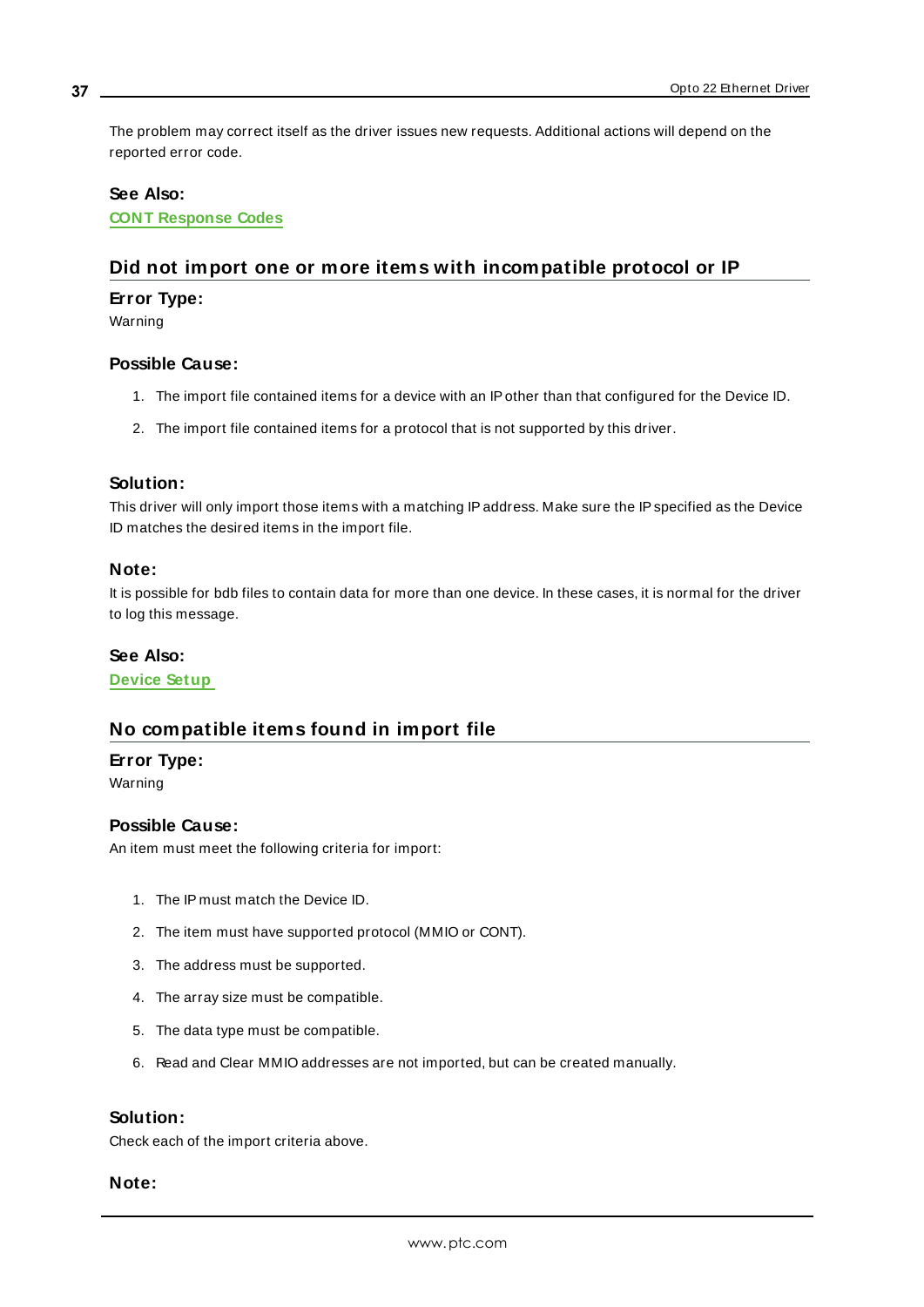The most common reason when tags are not imported is an IP mismatch.

#### **See Also:**

**Address [Descriptions](#page-16-0) Automatic Tag Database [Generation](#page-24-0)**

### <span id="page-37-0"></span>**Did not import item '<address>' at record <record> - arrays not supported for specified address**

#### **Error Type:**

Warning

#### **Possible Cause:**

The driver does not support arrays for certain types (such as strings).

### **Solution:**

Create tags for individual array elements. For example, although the driver would not allow an array of CONT string table elements, individual tags for each table element are permitted.

# <span id="page-37-1"></span>**Did not import item '<address>' at record <record> - Read and Clear tags must be manually created**

### **Error Type:**

Warning

#### **Possible Cause:**

The driver will not import Read and Clear MMIO items since they must be used cautiously and must not be set active in OPC clients. These include the following:

MIN\_READCLEAR MAX READCLEAR MIN\_READCLAR\_4096 MAX\_READCLEAR\_4096 ONLATCH\_READCLEAR OFFLATCH\_READCLEAR COUNTERDATA\_READCLEAR HDD\_COUNTER\_READCLEAR

#### **Solution:**

<span id="page-37-2"></span>Tags for these addresses may be created manually.

### **Error parsing import file record number n, field f**

#### **Error Type:**

Warning

#### **Possible Cause:**

- 1. The import file may have been modified and an invalid entry was created.
- 2. The import file format may have changed since the driver was created.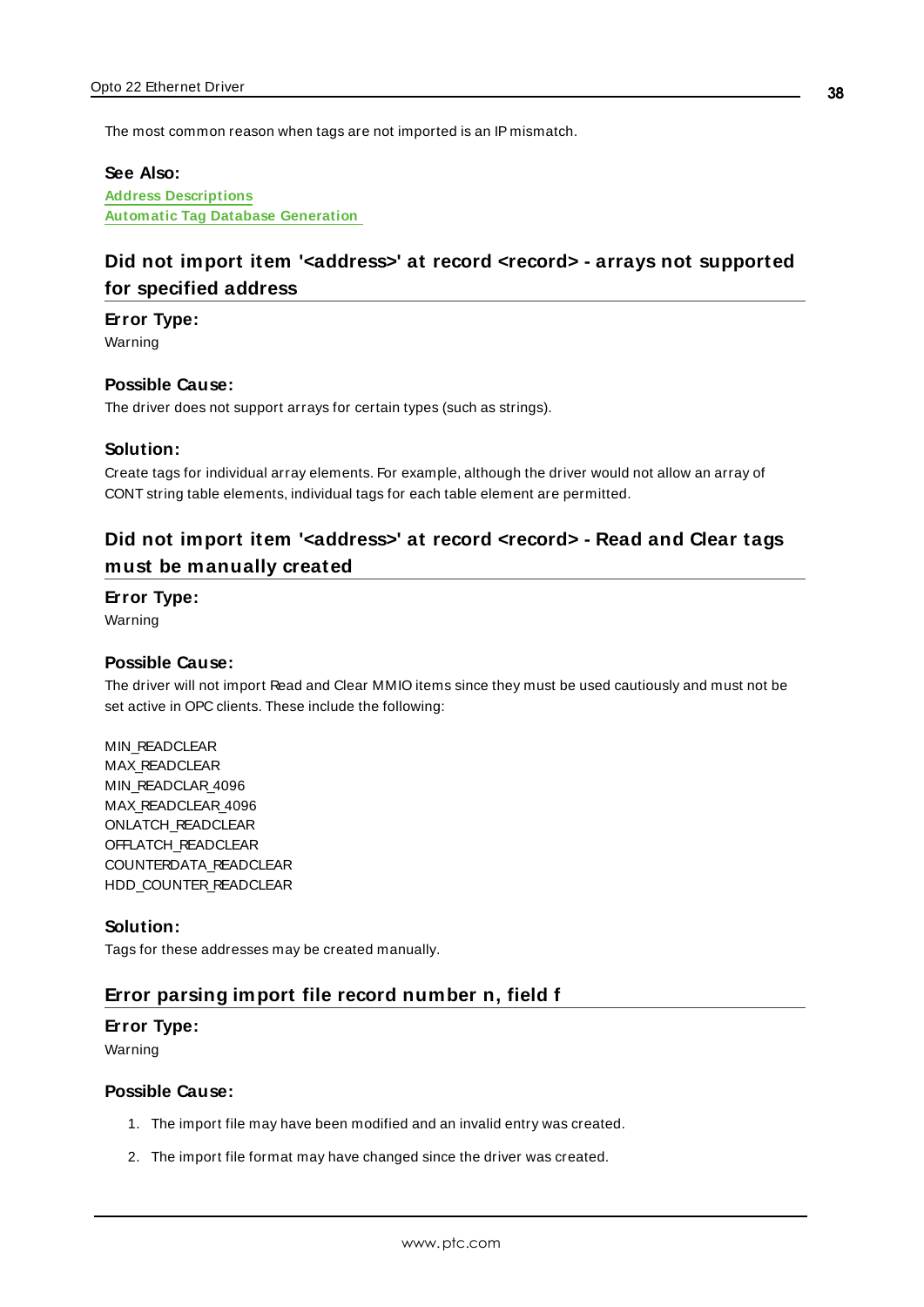### **Solution:**

- 1. Correct or recreate the import file.
- 2. Contact Technical Support.

# <span id="page-38-0"></span>**Did not import item '<address>' at record <record> - unsupported array size**

### **Error Type:**

Warning

### **Possible Cause:**

The driver does not support arrays larger than 1024 bytes.

### **Solution:**

<span id="page-38-1"></span>Create multiple arrays that are smaller in size.

### **MMIO Response Codes**

| Code            | Meaning                                                       |
|-----------------|---------------------------------------------------------------|
| $\mathbf 1$     | Undefined command                                             |
| $\overline{2}$  | Invalid point type                                            |
| 3               | Invalid float value                                           |
| 4               | Powerup Clear expected                                        |
| 5               | Invalid memory address or invalid data for the memory address |
| $6\phantom{1}6$ | Invalid command length                                        |
| $\overline{7}$  | Reserved                                                      |
| 8               | <b>Busy</b>                                                   |
| 9               | Cannot erase flash                                            |
| 10              | Cannot program flash                                          |
| 11              | Downloaded images too small                                   |
| 12              | Image CRC mismatch                                            |
| 13              | Image length mismatch                                         |
| 14              | Feature is not yet implemented                                |
| 15              | Communications watchdog timeout                               |

# <span id="page-38-2"></span>**CONT Response Codes**

| <b>Code</b> | Meaning                          |
|-------------|----------------------------------|
| l -3        | Buffer overrun or invalid length |
| -4          | Powerup clear expected           |
| l -5        | Operation failed                 |

**39**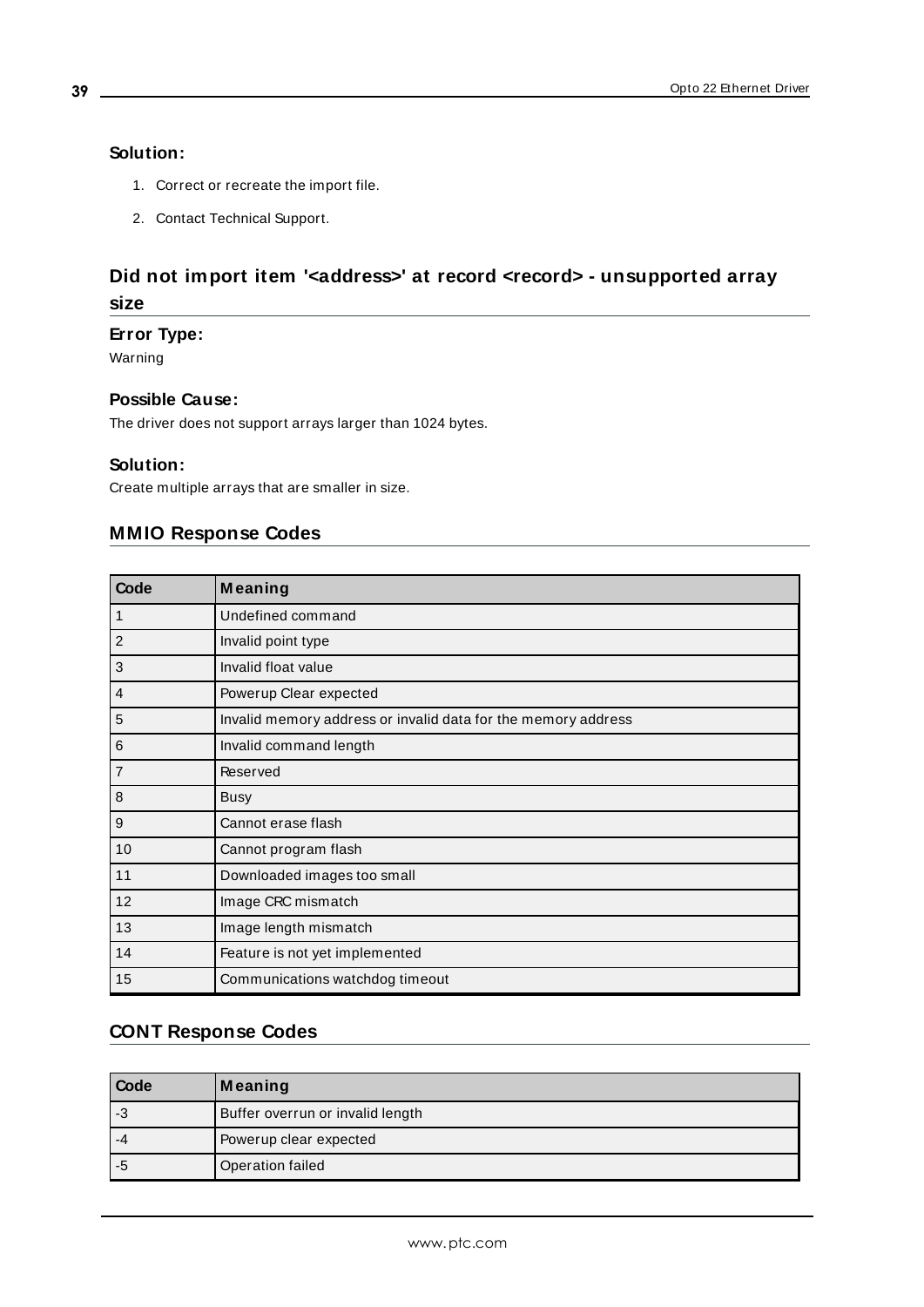| Code  | Meaning                                               |
|-------|-------------------------------------------------------|
| -6    | Data field error                                      |
| $-7$  | Communications watchdog timeout                       |
| -8    | Invalid data                                          |
| $-12$ | Invalid table index                                   |
| $-14$ | Invalid number                                        |
| $-17$ | Port locked - strategy download in progress           |
| $-20$ | Device busy                                           |
| $-22$ | Command not valid on specified I/O unit               |
| $-28$ | Object not found                                      |
| $-29$ | Wrong object type - most likely pointer type mismatch |
| $-30$ | Pointer not initialized                               |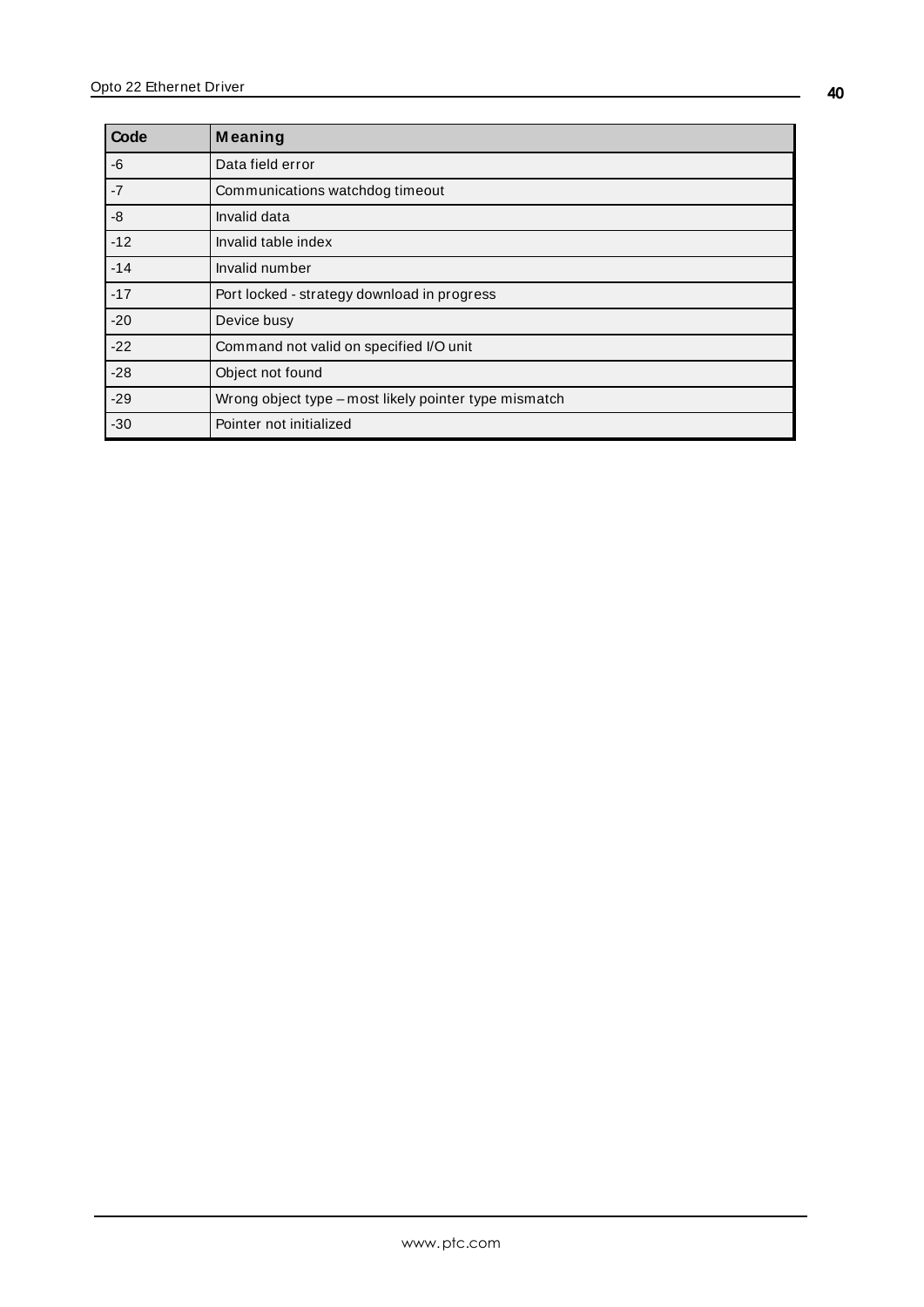# <span id="page-40-0"></span>Index

# **A**

Address '<address>' is out of range for the specified device or register [31](#page-30-2) Address Descriptions [17](#page-16-0) Allow Sub Groups [14](#page-13-1) Array support is not available for the specified address: '<address>' [32](#page-31-0) Attempts Before Timeout [11](#page-10-1) Auto-Demotion [11](#page-10-0) Automatic Tag Database Generation [25](#page-24-0)

# **B**

Block read failed for <n> bytes starting at <memory map offset> on device '<device name>'. <Protocol> response code: <n> [35](#page-34-2)

# **C**

Channel Assignment [9](#page-8-1) Communications Parameters [14](#page-13-0) Communications Timeouts [10-11](#page-9-2) Connect Timeout [11](#page-10-2) CONT Response Codes [39](#page-38-2) Create [14](#page-13-2)

# **D**

Data Collection [9](#page-8-2) Data Type '<type>' is not valid for device address '<aaddress>' [32](#page-31-1) Data Types Description [16](#page-15-0) Delete [13](#page-12-0) Demote on Failure [12](#page-11-1) Demotion Period [12](#page-11-2) Device '<channel.device>' not responding to requests on Control Engine (CONT) port [33](#page-32-0) Device '<channel.device>' not responding to requests on I/O Unit (MMIO) port [32](#page-31-3) Device address '<address>' contains a syntax error [31](#page-30-1) Device address '<address>' is not supported by model '<model name>' [31](#page-30-3)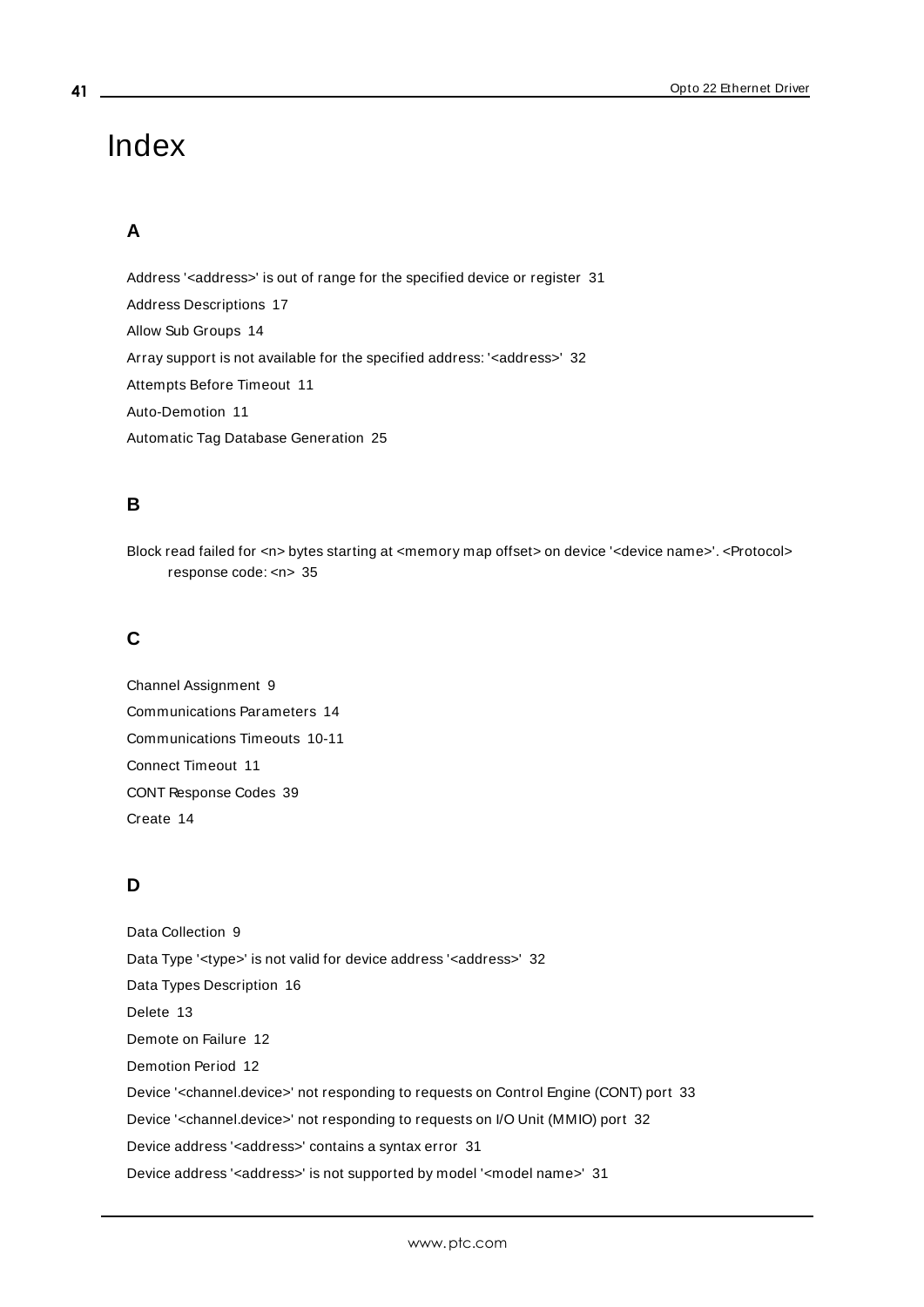Device address '<address>' is Read Only [32](#page-31-2) Device Properties — Tag Generation [12](#page-11-0) Did not import item '<address>' at record <record> - arrays not supported for specified address [38](#page-37-0) Did not import item '<address>' at record <record> - Read and Clear tags must be manually created [38](#page-37-1) Did not import item '<address>' at record <record> - unsupported array size [39](#page-38-0) Did not import one or more items with incompatible protocol or IP [37](#page-36-0) Discard Requests when Demoted [12](#page-11-3) Do Not Scan, Demand Poll Only [10](#page-9-3) Driver [9](#page-8-3)

### **E**

Error Descriptions [30](#page-29-0) Error parsing import file record number n, field f [38](#page-37-2)

### **G**

General [8](#page-7-0) Generate [13](#page-12-1)

### **H**

Help Contents [4](#page-3-0)

### **I**

ID [9](#page-8-4) Identification [8](#page-7-0) Import [15](#page-14-0) Initial Updates from Cache [10](#page-9-4) Inter-Request Delay [11](#page-10-3)

## **M**

Missing address [31](#page-30-0) MMIO Response Codes [39](#page-38-1) Model [9](#page-8-5)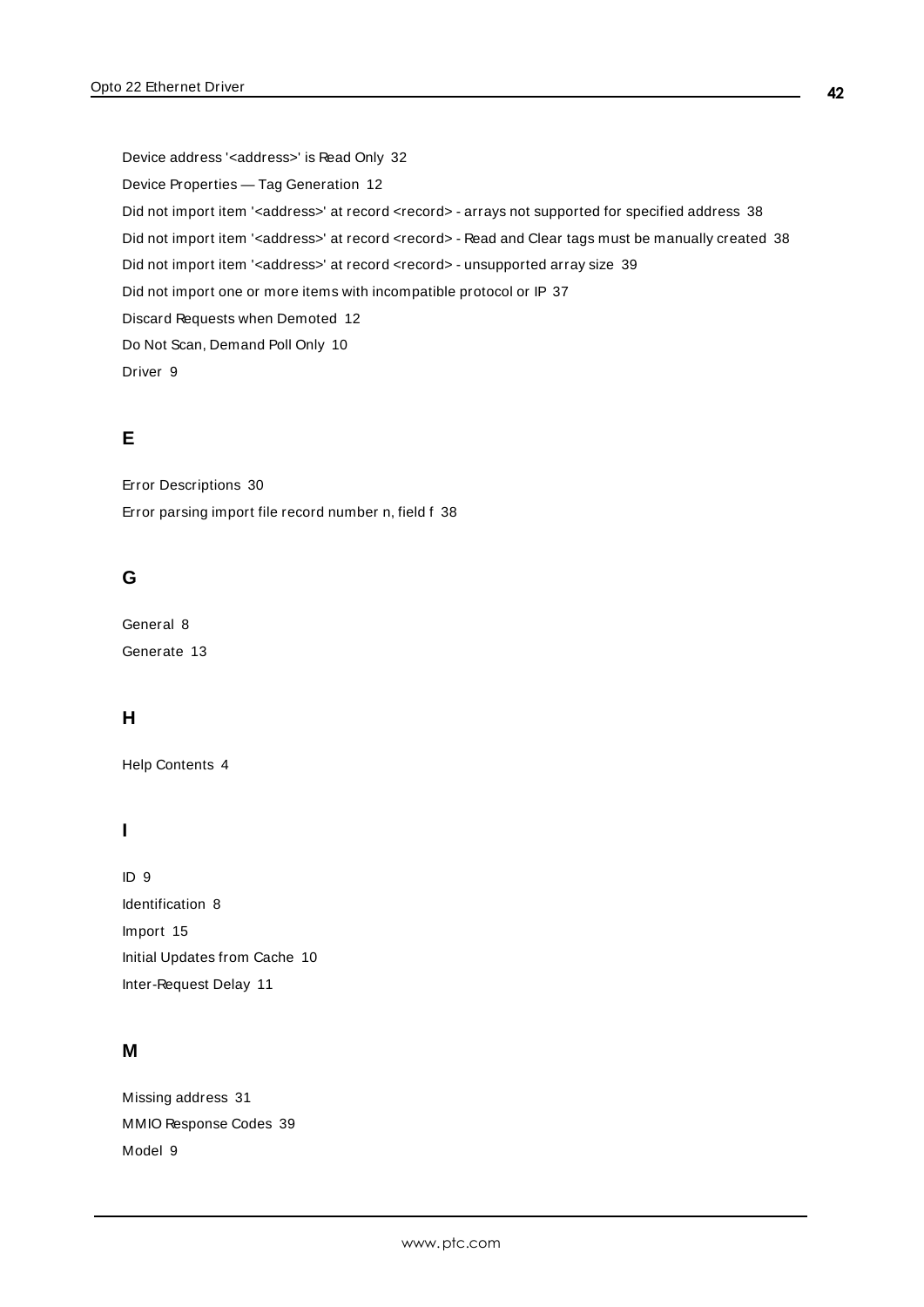### **N**

Name [8](#page-7-1) No compatible items found in import file [37](#page-36-1)

### **O**

On Device Startup [13](#page-12-2) On Duplicate Tag [13](#page-12-3) On Property Change [13](#page-12-4) Operating Mode [9](#page-8-0) Optimizing Your Opto 22 Ethernet Communications [29](#page-28-0) Overview [4](#page-3-1) Overwrite [13](#page-12-5)

### **P**

Parent Group [14](#page-13-3) Powerup clear failed for device '<device name>'. <Protocol> response code: <n> [34](#page-33-2)

### **R**

Read failed for tag '<tag name>' on device '<device name>'. <Protocol> response code: <n> [35](#page-34-1) Read failed for tag '<tag name>' on device '<device name>'. Object appears to be invalid in current strategy [36](#page-35-0) Read failed for tag '<tag name>' on device '<device name>'. Unexpected CONT data format [36](#page-35-1) Read request failed for multiple tags on device '<device name>'. CONT response code: <n> [36](#page-35-2) Redundancy [15](#page-14-1) Request Timeout [11](#page-10-4) Respect Tag-Specified Scan Rate [10](#page-9-5)

### **S**

Scan Mode [10](#page-9-6) Setup [5](#page-4-0) Simulated [9](#page-8-6)